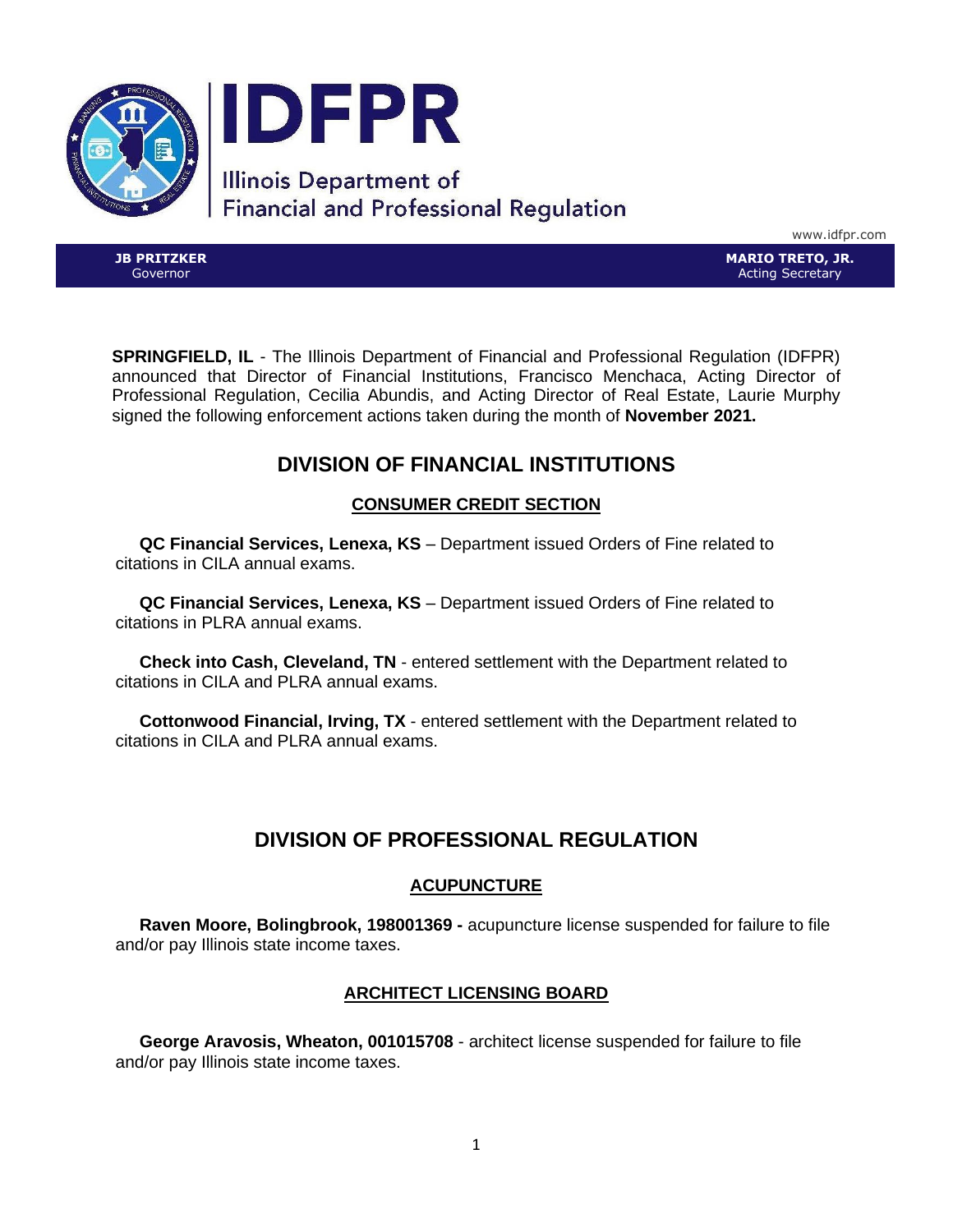**John Kelly, Chicago, 001013066** - architect license suspended for failure to file and/or pay Illinois state income taxes.

 **George Madaras, Palos Heights, 001011735** - architect license suspended for failure to file and/or pay Illinois state income taxes.

 **John Roberson, Elgin, 001013213** - architect license suspended for failure to file and/or pay Illinois state income taxes.

#### **ATHLETICS**

 **Henry Cejudo, Phoenix, AZ, 0021698540016** - licensed MMA contestant license suspended for failure to file and/or pay Illinois state income taxes.

### **BARBER, COSMETOLOGY, ESTHETICS, HAIR BRAIDING & NAIL TECHNOLOGY**

 **Vu Ho, Chicago, 169027610** - nail technician license suspended for failure to file and/or pay Illinois state income taxes.

 **Edwin Alexander, University Park, 012008608** - cosmetology teacher license suspended for failure to file and/or pay Illinois state income taxes.

 **All Styles Barber College, Belleville, 008000131** - cosmetology school license reprimanded and fined \$250 based on failure to provide notice of closure and records retention.

 **Tracy Anderson, Sauk Village, 011320450** - cosmetology license suspended for failure to file and/or pay Illinois state income taxes.

 **Jason Armstrong, Mattoon, 006065101** - barber license suspended for being more than 30 days delinquent in the payment of child support.

 **Codrina Balan, Chicago, 131000321** - esthetician license suspended for failure to file and/or pay Illinois state income taxes.

 **Reggie Ballard, Lansing, 006063449** - barber license suspended for failure to file and/or pay Illinois state income taxes.

 **Mar-Keta Barnes, Evergreen Park, 011228981** - cosmetology license suspended for failure to file and/or pay Illinois state income taxes.

 **Rebecca Barrow, Alton, 169009139** - nail technician license suspended for failure to file and/or pay Illinois state income taxes.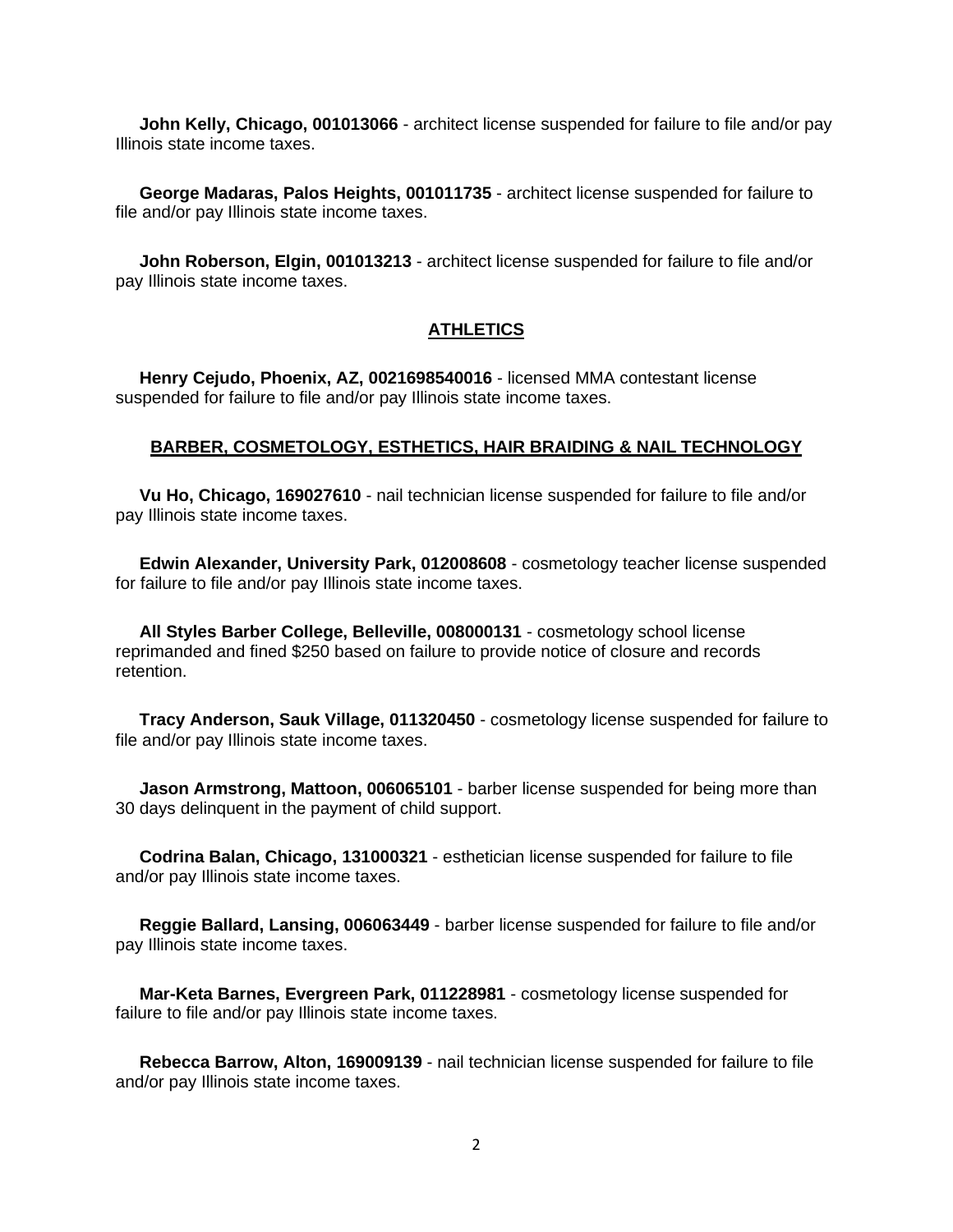**Ambrogio Bavaro, Mundelein, 011138922** - cosmetology license suspended for failure to file and/or pay Illinois state income taxes.

 **Olivia Black, Niles, 131010323** - esthetician license suspended for failure to file and/or pay Illinois state income taxes.

 **Robyn Booker, Joliet, 012007652** - cosmetology teacher license suspended for failure to file and/or pay Illinois state income taxes.

 **Suzanne Borella, Virden, 011227738** - cosmetology license suspended for failure to file and/or pay Illinois state income taxes.

 **Agata Bottorff, Crystal Lake, 011310930** - cosmetology license suspended for failure to file and/or pay Illinois state income taxes.

 **Renee Bray, Chicago Heights, 011267092** - cosmetology license suspended for failure to file and/or pay Illinois state income taxes.

 **Ashley Brumfield, Chicago, 011322238** - cosmetology license suspended for failure to file and/or pay Illinois state income taxes.

 **George Burrell, Sullivan, 007000654** - barber teacher license suspended for failure to file and/or pay Illinois state income taxes.

 **Tommie Chadwick, Washington, 011296497** - cosmetology license suspended for failure to file and/or pay Illinois state income taxes.

 **Richelle Ciluffo, Crete, 011225424** - cosmetology license suspended for failure to file and/or pay Illinois state income taxes.

 **Taylor Costello, Wonder Lake, 169025423** - nail technician license suspended for failure to file and/or pay Illinois state income taxes.

 **Arletta Curtis, Darien, 258000796** - hair braider license suspended for failure to file and/or pay Illinois state income taxes.

 **Taylor Davis, River Grove, 011277969** - cosmetology license suspended for failure to file and/or pay Illinois state income taxes.

 **Alexandra Dennis, Bloomingdale, 011288676** - cosmetology license suspended for failure to file and/or pay Illinois state income taxes.

 **Bianca DeSantis, Chicago, 011296568** - cosmetology license suspended for failure to file and/or pay Illinois state income taxes.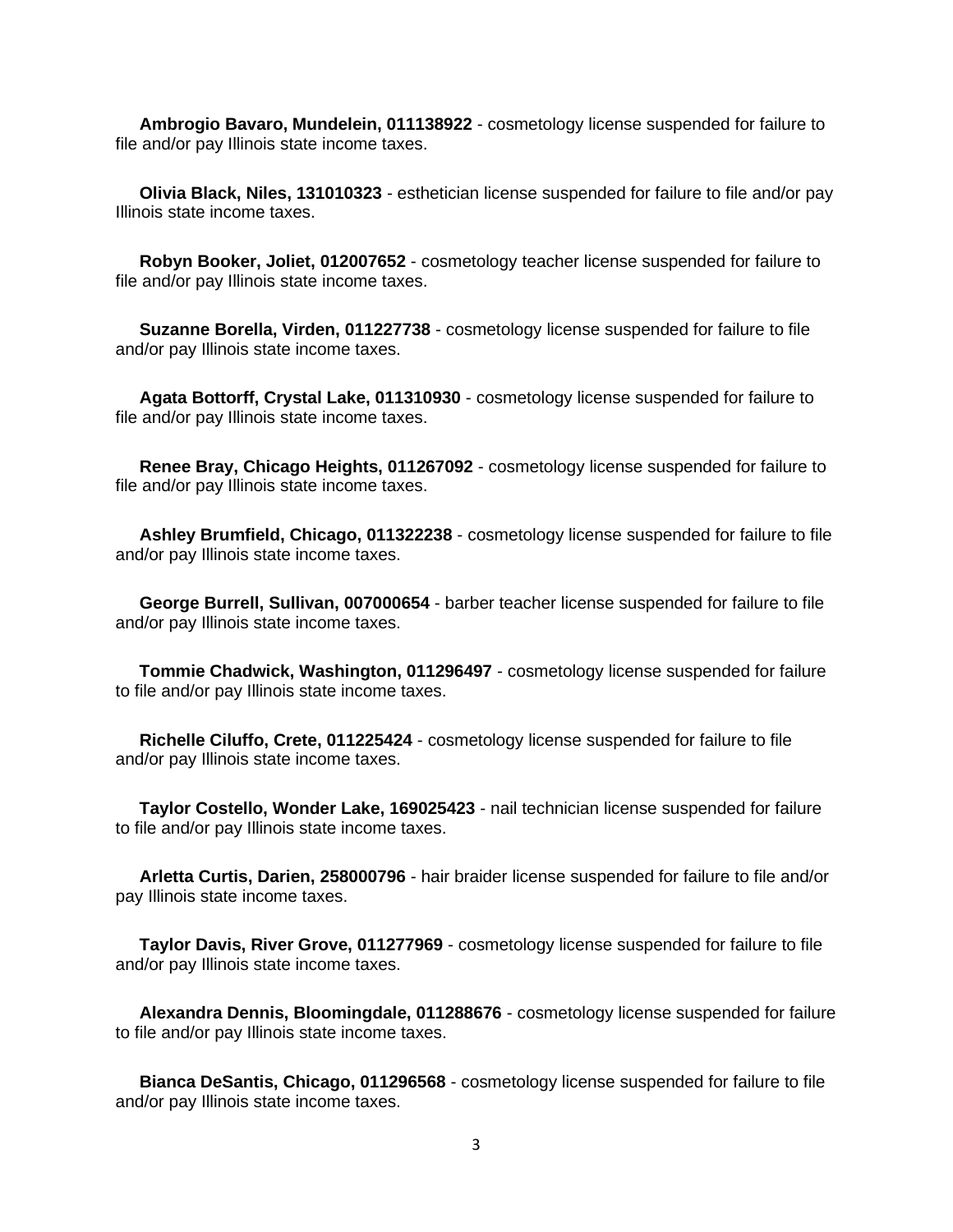**Diane Diaz, Chicago, 169025022** - nail technician license suspended for failure to file and/or pay Illinois state income taxes.

 **Courtney Driver, Chicago, 169027445** - nail technician license suspended for failure to file and/or pay Illinois state income taxes.

 **Rachel Dryden, Waterloo, 011301299** - cosmetology license suspended for failure to file and/or pay Illinois state income taxes.

 **Stephen Dunlop, Roselle, 011229426** - cosmetology license suspended for failure to file and/or pay Illinois state income taxes.

 **Amy DuPage, Peoria, 169010519** - nail technician license suspended for failure to file and/or pay Illinois state income taxes.

 **Latoya Ellefsen, Sterling, 011271977** - cosmetology license suspended for failure to file and/or pay Illinois state income taxes.

 **Hafid Ennajari, Chicago, 011261445** - cosmetology license suspended for failure to file and/or pay Illinois state income taxes.

 **Laurie Ervin, Alton, 011264456** - cosmetology license suspended for failure to file and/or pay Illinois state income taxes.

 **Diadro Evans, Chicago, 006061025** - barber license suspended for failure to file and/or pay Illinois state income taxes.

 **John Flores, Waukegan, 006066120** - barber license suspended for failure to file and/or pay Illinois state income taxes.

 **Kathy Frame, Alton, 011181356** - cosmetology license placed on probation for 90 days and fined \$250 based on unlicensed operation of a salon.

 **Elizabeth Freed, Bloomington, 011315424** - cosmetology license suspended for failure to file and/or pay Illinois state income taxes.

 **Erica Galvin, Houston, TX, 011295975** - cosmetology license suspended for failure to file and/or pay Illinois state income taxes.

 **L.T. Griffin, Park Forest, 006065498** - barber license suspended for failure to file and/or pay Illinois state income taxes.

 **Monica Harris, Oak Park, 131002422** - esthetician license suspended for failure to file and/or pay Illinois state income taxes.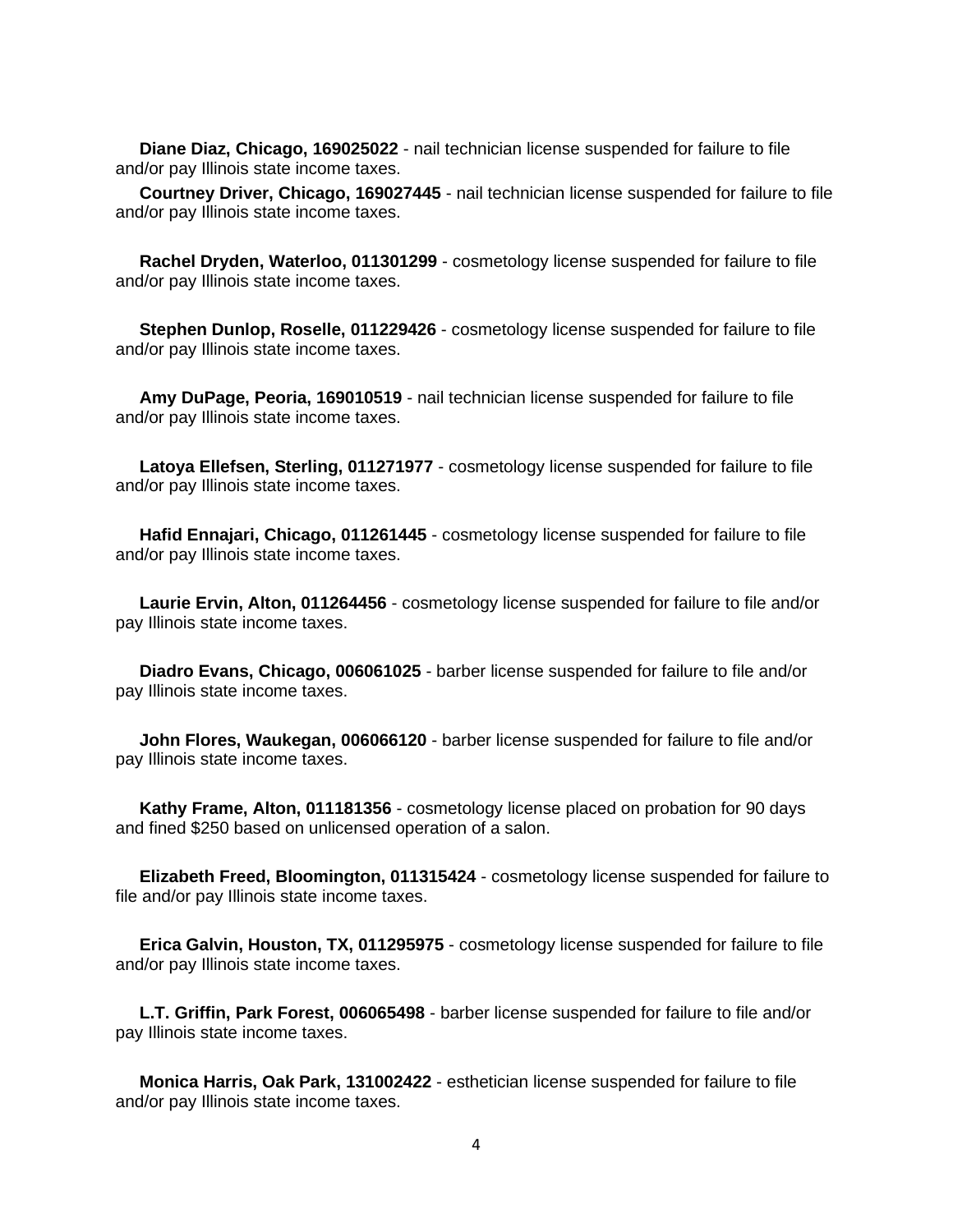**Monica Harris, Oak Park, 169026080** - nail technician license suspended for failure to file and/or pay Illinois state income taxes.

 **Takyra Hazelwood, Chicago, 011320057** - cosmetology license suspended for failure to file and/or pay Illinois state income taxes.

 **Lan Hoang, Chicago, 169028367** - nail technician license suspended for failure to file and/or pay Illinois state income taxes.

 **Kelsey Hogue, Chicago, 011303788** - cosmetology license suspended for failure to file and/or pay Illinois state income taxes.

 **Robynne Holloway, Blue Island, 131007345** - esthetician license suspended for failure to file and/or pay Illinois state income taxes.

 **Gena Holts, Chicago, 131014438** - esthetician license suspended for failure to file and/or pay Illinois state income taxes.

 **Andre Howard, Broadview, 006061726** - barber license suspended for failure to file and/or pay Illinois state income taxes.

 **Erin Huniak, Granite City, 011321178** - cosmetology license suspended for failure to file and/or pay Illinois state income taxes.

 **Glenn Jenkins, Maywood, 006061331** - barber license suspended for failure to file and/or pay Illinois state income taxes.

 **Yolanda Jenkins, Crete, 011241091** - cosmetology license suspended for failure to file and/or pay Illinois state income taxes.

 **Karen Jimenez, Chicago, 011308448** - cosmetology license suspended for failure to file and/or pay Illinois state income taxes.

 **Sarah Johnson, Wildwood, MO, 011316057** - cosmetology license suspended for failure to file and/or pay Illinois state income taxes.

 **Alessia Johnson, Oak Brook, 011169923** - cosmetology license suspended for failure to file and/or pay Illinois state income taxes.

 **Caprice Jordan, Chicago, 011288574** - cosmetology license suspended for failure to file and/or pay Illinois state income taxes.

 **Carprice Jordan, Chicago, 012009040** - cosmetology teacher license suspended for failure to file and/or pay Illinois state income taxes.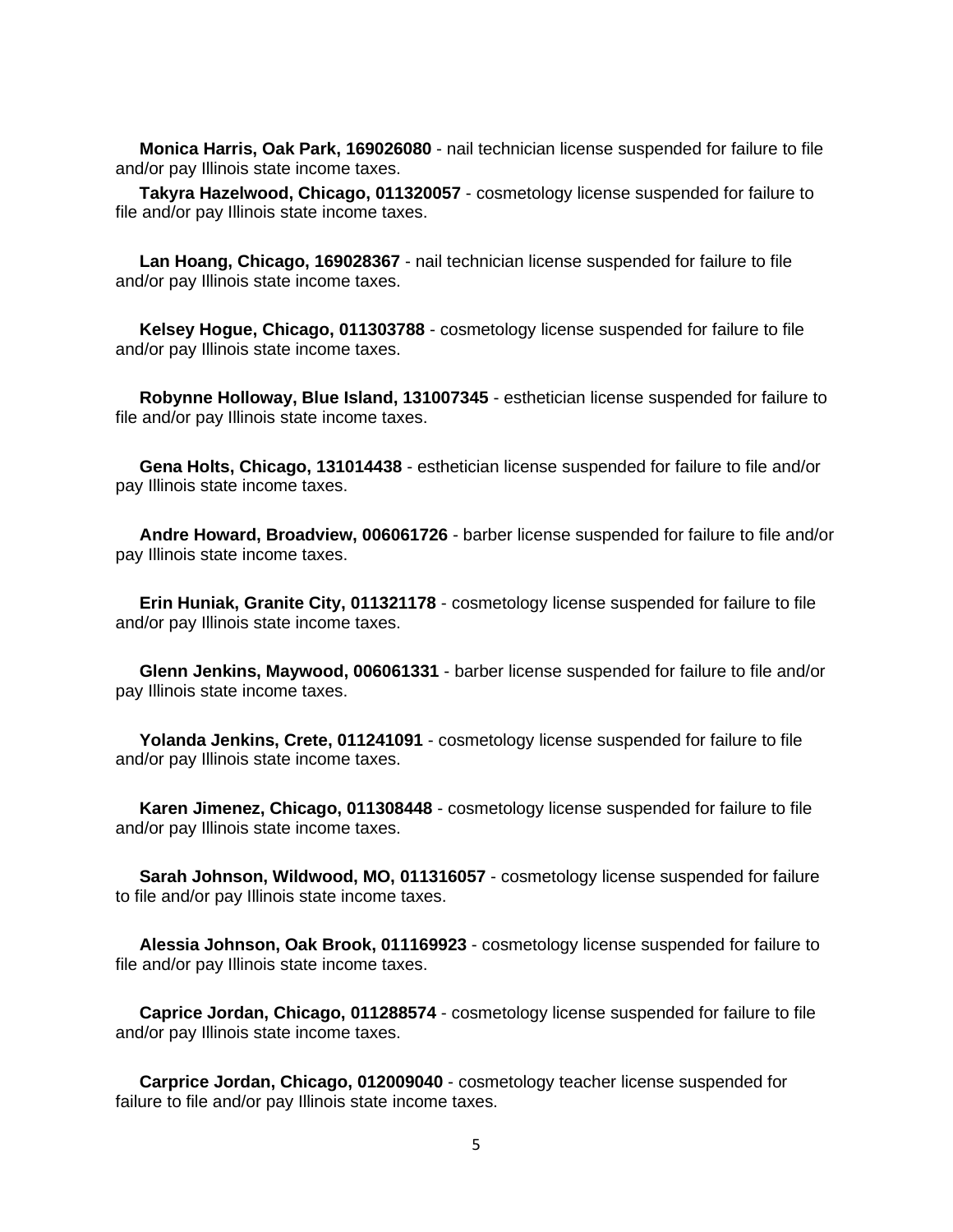**Lacreasha Key, Chicago, 011286467** - cosmetology license suspended for failure to file and/or pay Illinois state income taxes.

Patrice King, Calumet City, 011280575 - cosmetology license suspended for failure to file and/or pay Illinois state income taxes.

 **Kerry Kross, Chicago, 011135335** - cosmetology license suspended for failure to file and/or pay Illinois state income taxes.

 **Le La Nails, Springfield, 189014786** - salon license placed on probation for one year and fined \$1,500 based on sanitation standards.

 **Karlie Libbra, Gillespie, 131012204** - esthetician license suspended for failure to file and/or pay Illinois state income taxes.

 **Brandon Lindsey, Chicago, 006061765** - barber license suspended for failure to file and/or pay Illinois state income taxes.

 **Joyce Loaiza, Evergreen Park, 131005073** - esthetician license suspended for failure to file and/or pay Illinois state income taxes.

 **Tamela Lyles-Sibley, Bolingbrook, 012007516** - cosmetology teacher license suspended for failure to file and/or pay Illinois state income taxes.

 **Erika Lymperopulos, Algonquin, 131001392** - esthetician license suspended for failure to file and/or pay Illinois state income taxes.

 **Trang Mach, Carol Stream, 169023343** - nail technician license suspended for failure to file and/or pay Illinois state income taxes.

 **Renika Mack, Glenwood, 011303823** - cosmetology license suspended for failure to file and/or pay Illinois state income taxes.

 **Roy Mainor, Chicago, 006062455** - barber license suspended for failure to file and/or pay Illinois state income taxes.

 **Alisha Maldonado, Woodridge, 011302591** - cosmetology license suspended for failure to file and/or pay Illinois state income taxes.

 **Amanda Martinez, Chicago, 011296166** - cosmetology license suspended for failure to file and/or pay Illinois state income taxes.

 **Ria McDougal, Chicago, 011314887** - cosmetology license suspended for failure to file and/or pay Illinois state income taxes.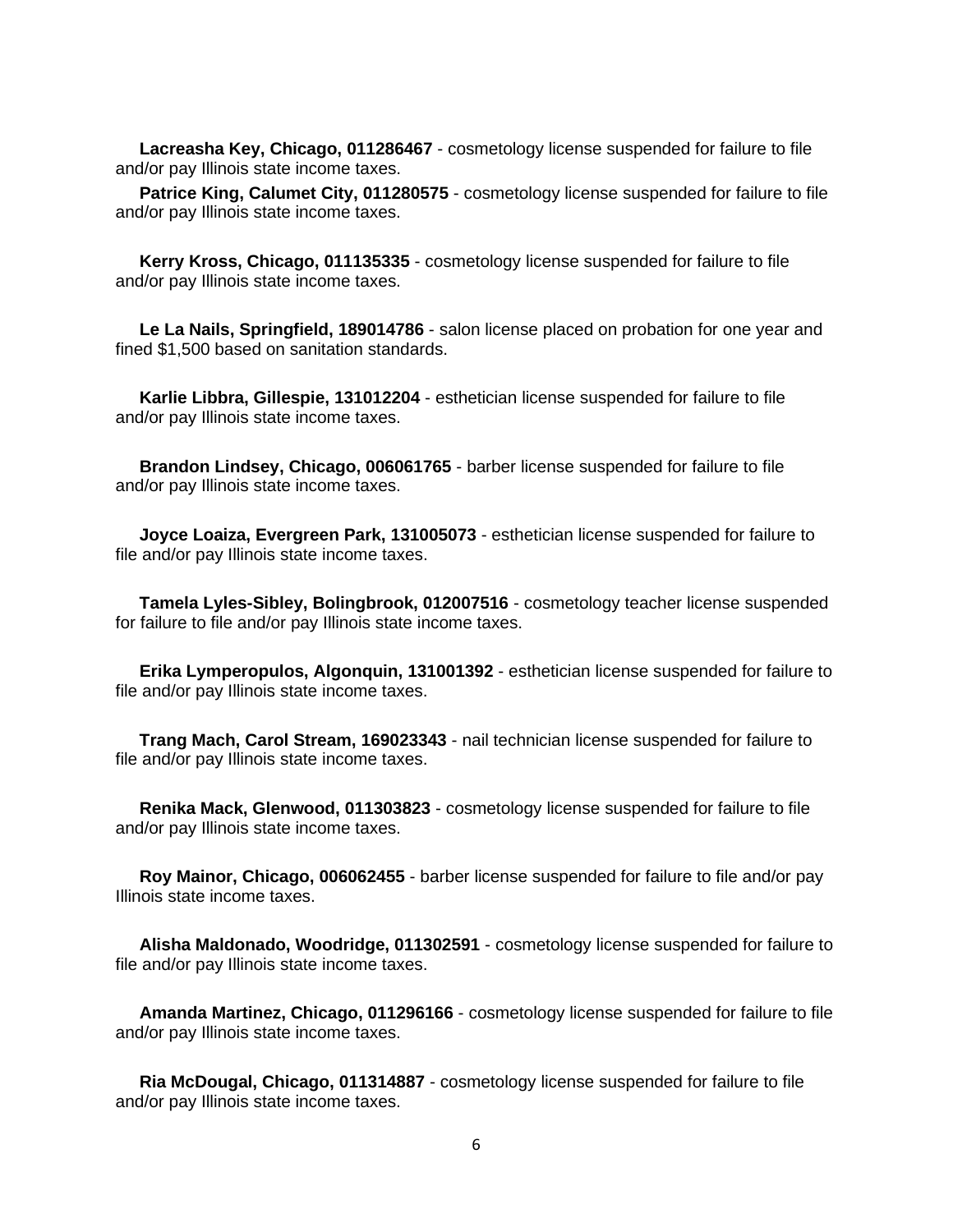**Mario Monsalve, Berwyn, 011318766** - cosmetology license suspended for failure to file and/or pay Illinois state income taxes.

 **Dien Nguyen, Aurora, 169024637** - nail technician license suspended for failure to file and/or pay Illinois state income taxes.

 **Ninh Nguyen, Ocala, FL, 011278741** - cosmetology license suspended for failure to file and/or pay Illinois state income taxes.

 **Nathan Nguyen, Lagrange Highland, 169022192** - nail technician license suspended for failure to file and/or pay Illinois state income taxes.

 **Thao Nguyen, Bolingbrook, 169019572** - nail technician license suspended for failure to file and/or pay Illinois state income taxes.

 **Allison Oldham, Springfield, 011311598** - cosmetology license suspended for failure to file and/or pay Illinois state income taxes.

 **Ingrida Padleckyte, Naperville, 131011218** - esthetician license suspended for failure to file and/or pay Illinois state income taxes.

 **Megan Paige, Matteson, 011300444** - cosmetology license suspended for failure to file and/or pay Illinois state income taxes.

 **Genevieve Paisker, Westmont, 131000983** - esthetician license suspended for failure to file and/or pay Illinois state income taxes.

 **Elisabeth Parisi, Lakemoor, 131007910** - esthetician license suspended for failure to file and/or pay Illinois state income taxes.

 **Michelle Patterson, Chicago, 011267230** - cosmetology license suspended for failure to file and/or pay Illinois state income taxes.

 **Ojo Patterson, Chicago, 006064811** - barber license suspended for failure to file and/or pay Illinois state income taxes.

 **Brittany Payton, Chicago, 011317948** - cosmetology license suspended for failure to file and/or pay Illinois state income taxes.

 **Sarah Pearl, Chicago, 011238795** - cosmetology license suspended for failure to file and/or pay Illinois state income taxes.

 **Journey Pham, Garden Grove, CA, 169028210** - nail technician license suspended for failure to file and/or pay Illinois state income taxes.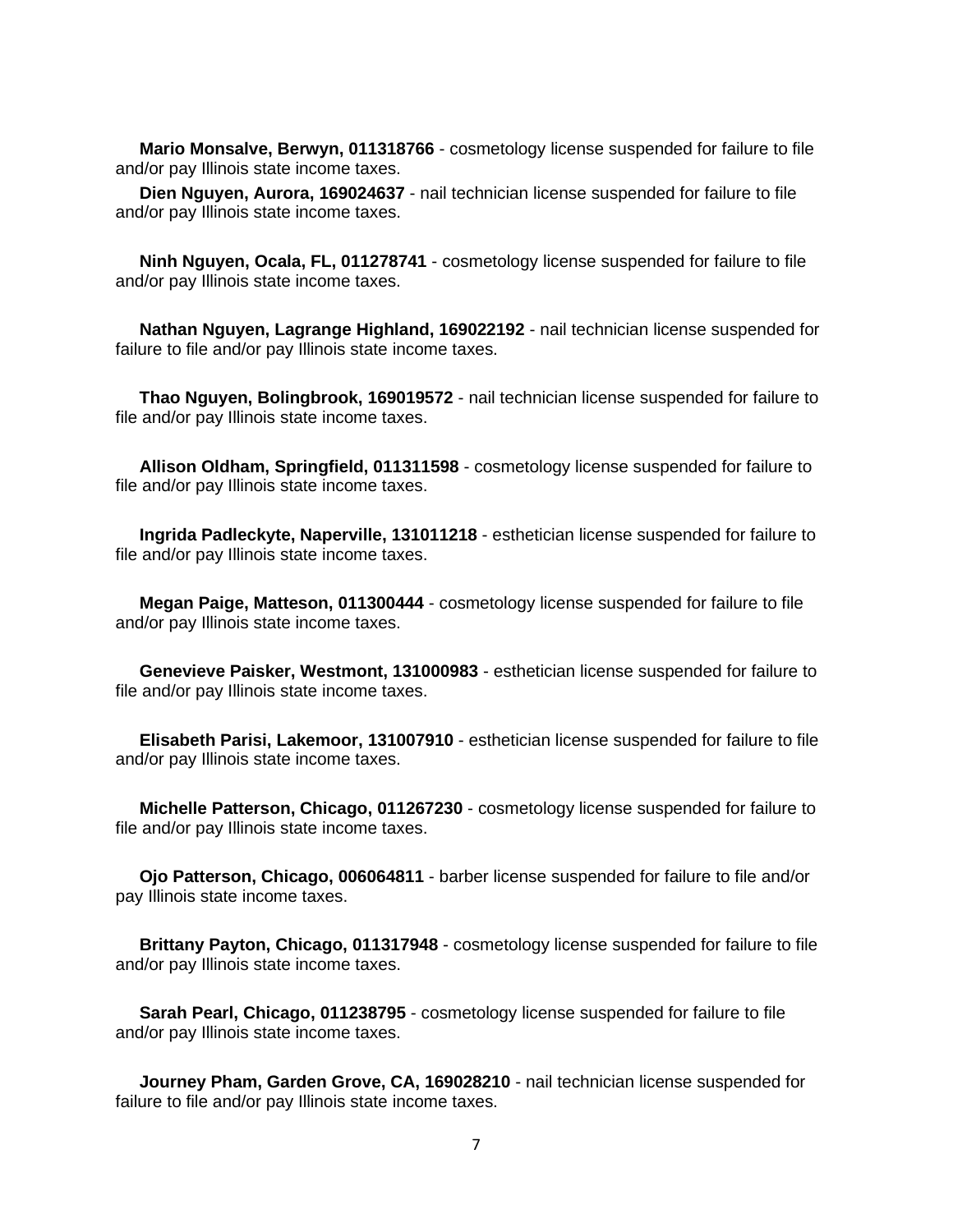**Felisha Phillips, Anna, TX, 258000733** - licensed hair braider license suspended for failure to file and/or pay Illinois state income taxes.

 **Julianne Pingel, Chicago, 131001913** - esthetician license suspended for failure to file and/or pay Illinois state income taxes.

 **Amy Pollock, Bolingbrook, 012006919** - cosmetology teacher license restored with reprimand and fined \$1,000 based on practicing cosmetology on a non-renewed license.

 **Attica Porter, Machesney Park, 006063526** - barber license suspended for failure to file and/or pay Illinois state income taxes.

 **Curry Porter, Machesney Park, 011277568** - cosmetology license suspended for failure to file and/or pay Illinois state income taxes.

 **Andres Reyes, Big Rock, 011273866** - cosmetology license suspended for failure to file and/or pay Illinois state income taxes.

 **Melanie Rhutasel, Freeburg, 011238509** - cosmetology license suspended for failure to file and/or pay Illinois state income taxes.

 **Tylor Robinson, Harvey, 011325405** - cosmetology license issued with reprimand based on material misstatement to Department.

 **Marquita Robinson, Chicago, 011276252** - cosmetology license suspended for failure to file and/or pay Illinois state income taxes.

 **Maria Sanchez, Chicago, 169021665** - nail technician license suspended for failure to file and/or pay Illinois state income taxes.

 **Angel Simpson, Joliet, 011322878** - cosmetology license suspended for failure to file and/or pay Illinois state income taxes.

 **Jeffrey Smith, Aurora, 011259953** - cosmetology license suspended for failure to file and/or pay Illinois state income taxes.

 **Vilayphone Songkharm, Elgin, 169024675** - nail technician license suspended for failure to file and/or pay Illinois state income taxes.

 **Tanya Sutton, South Elgin, 011302165** - cosmetology license suspended for failure to file and/or pay Illinois state income taxes.

 **Aura Taboada, Chicago, 011248673** - cosmetology license suspended for failure to file and/or pay Illinois state income taxes.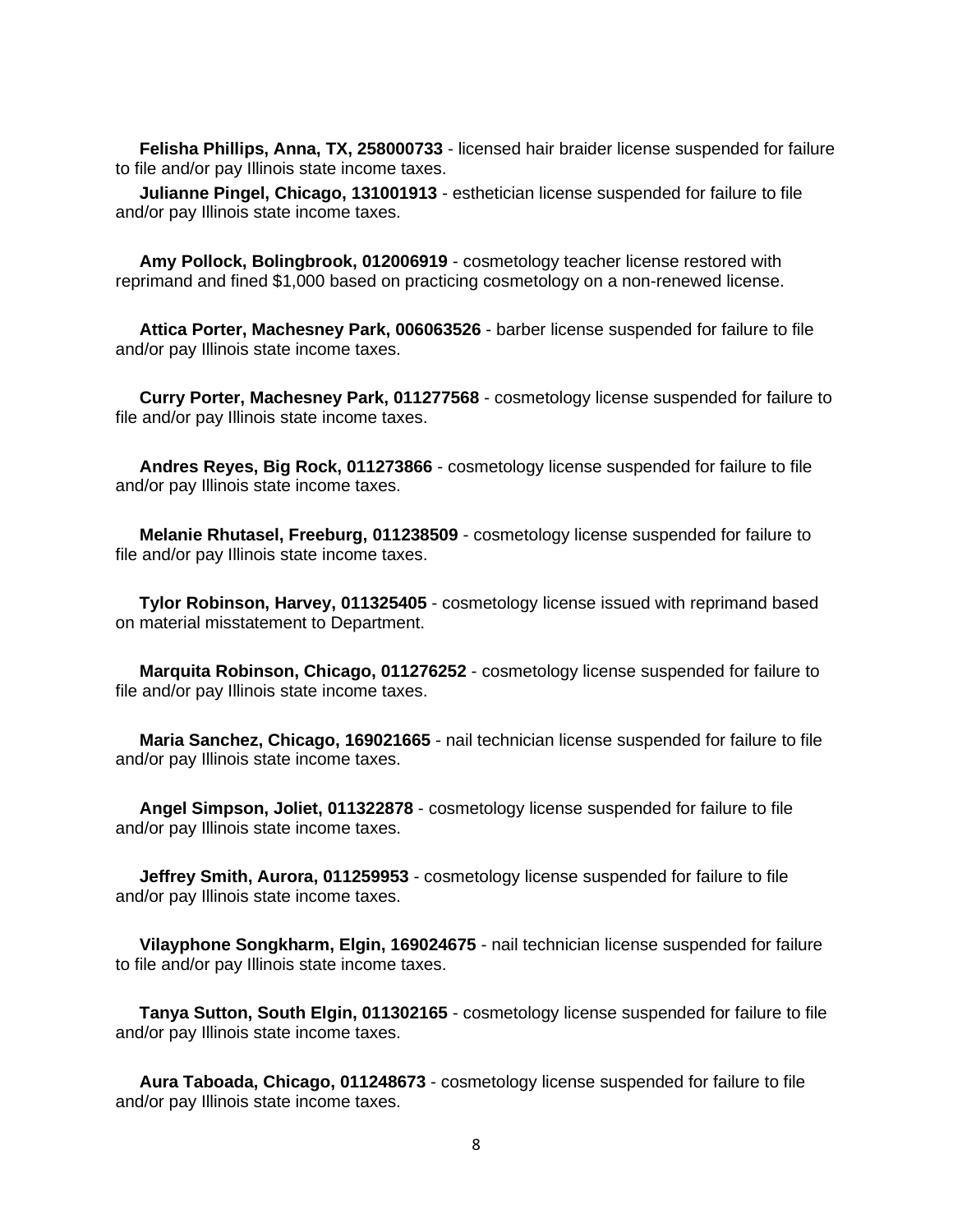**Juanito Taboada, Chicago, 011259011** - cosmetology license suspended for failure to file and/or pay Illinois state income taxes.

 **Cassandra Taets, Platteville, WI, 011263408** - cosmetology license suspended for failure to file and/or pay Illinois state income taxes.

 **Danyel Tillery, Chicago, 011278029** - cosmetology license suspended for failure to file and/or pay Illinois state income taxes.

 **Cuong Tran, Calumet City, 011310787** - cosmetology license suspended for failure to file and/or pay Illinois state income taxes.

 **Toan Tran, Chicago, 169023639** - nail technician license suspended for failure to file and/or pay Illinois state income taxes.

 **Duy Tran, Carol Stream, 169026658** - nail technician license suspended for failure to file and/or pay Illinois state income taxes.

 **Anh Truong, Chicago, 169006565** - nail technician license suspended for failure to file and/or pay Illinois state income taxes.

 **Alexandra VanPatten, O'Fallon, 011292914** - cosmetology license suspended for failure to file and/or pay Illinois state income taxes.

 **Maestro Walker, Calumet City, 007000447** - barber teacher license suspended for failure to file and/or pay Illinois state income taxes.

 **Nicole Weiner, Naperville, 169011985** - nail technician license suspended for failure to file and/or pay Illinois state income taxes.

 **Daniel Williams, Aurora, 007000590** - barber teacher license suspended for failure to file and/or pay Illinois state income taxes.

 **Jesken Wilson, Matteson, 006062532** - barber license suspended for failure to file and/or pay Illinois state income taxes.

 **Sarabeth Witbart, Sparta, 011297057** - cosmetology license suspended for failure to file and/or pay Illinois state income taxes.

 **Tay Xuan Vo, Forest Park, 011308953** - cosmetology license placed on probation for one year and fined \$500 based on aiding and assisting unlicensed practice of nail technology and operating an unlicensed salon.

#### **CEMETERY OVERSIGHT**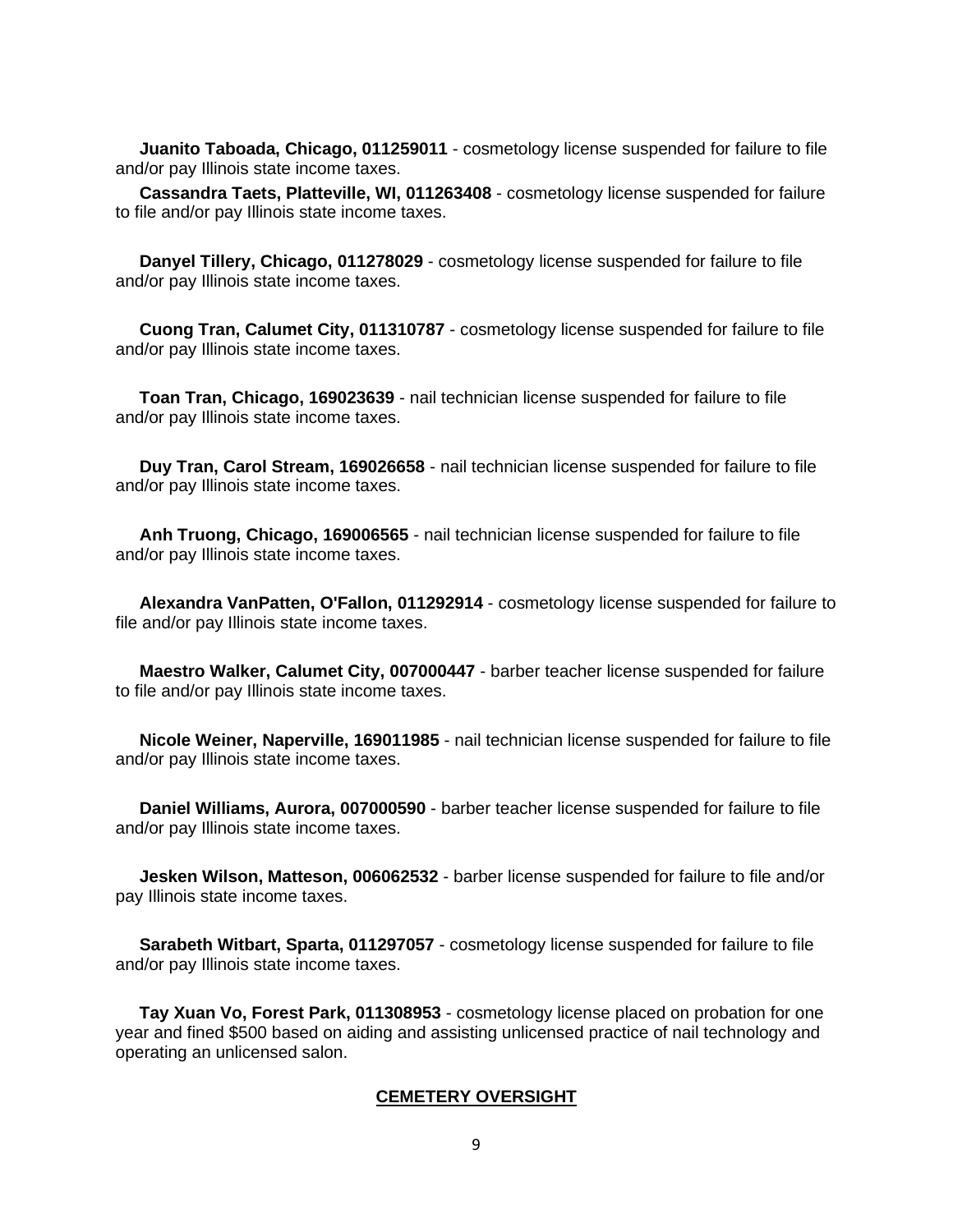**Mayfield Memorial Park Cemetery, Carlinville, 250000208** - cemetery authority license placed on probation for 180 days with conditions based on failure to operate with a licensed cemetery manager and comply with mapping requirements.

## **CLINICAL PSYCHOLOGIST**

 **Lisa Irgang, Schaumburg, 071006913** - clinical psychology license suspended for failure to file and/or pay Illinois state income taxes.

 **Karin Johnson, Naperville, 071005988** - clinical psychology license suspended for failure to file and/or pay Illinois state income taxes.

 **Sharon McNeely, Chicago, 071003998** - clinical psychology license suspended for failure to file and/or pay Illinois state income taxes.

## **DENTISTRY**

 **Tracie Bruno, Franklin Park, 020008616** - dental hygienist license restored from indefinite suspension to probation for one year.

 **George Grabavoy, Joliet, 019014853** - dental license suspended for failure to file and/or pay Illinois state income taxes.

 **Jean Murphy, Orland Park, 019023195** - dental license suspended for failure to file and/or pay Illinois state income taxes.

 **Chinedu Okonkwo, Chicago, 020015413** - dental hygienist license suspended for failure to file and/or pay Illinois state income taxes.

 **Dena Perillo, New Lenox, 020008983** - dental hygienist license suspended for failure to file and/or pay Illinois state income taxes.

 **Danita Stinson, Chicago, 019022505** - dental license suspended for failure to file and/or pay Illinois state income taxes.

### **FUNERAL DIRECTOR AND EMBALMER**

 **James Geils, Bensenville, 034011894** - funeral director and embalmer license reprimanded and fined \$7,500 based on failure to ensure that the two pre-need contracts were recorded and that the consumer's payment was properly directed to the insurance provider.

 **Timothy Kirby, Homer, 034014304** - funeral director and embalmer license suspended for failure to file and/or pay Illinois state income taxes.

 **Terry Richardson, Wayne City, 034010758** - funeral director and embalmer license suspended for failure to file and/or pay Illinois state income taxes.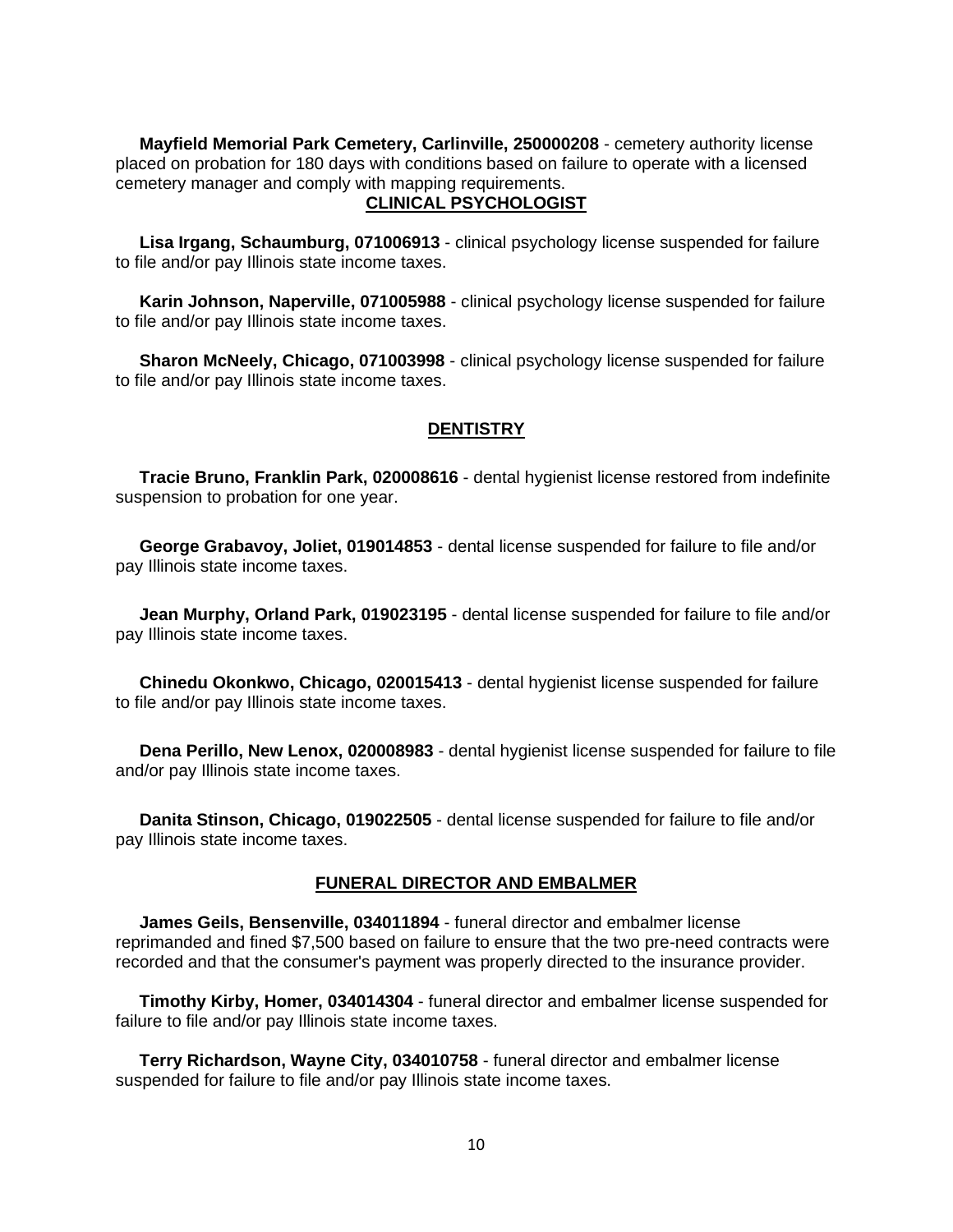**John Robinson, Belleville, 034017378** - funeral director and embalmer license issued with suspension for 30 days, followed by five-year probation with conditions based on a violation of the Illinois Funeral Directors and Embalmers Licensing Code as well as unlicensed practice thereof.

 **Michelle Rosenbaum, Gibson City, 034014621** - funeral director and embalmer license reprimanded based on a violation of the Illinois Funeral Directors and Embalmers Licensing Code.

 **Edward Vance, Glen Ellyn, 034014619** - funeral director and embalmer license suspended for failure to file and/or pay Illinois state income taxes.

 **Melvin Woods, Chicago Heights, 034015057** - funeral director and embalmer license reprimanded and fined \$2,500 based on failure to adequately supervise an intern resulting in a late filing of a death certificate.

### **INTERIOR DESIGN**

 **Kathleen Michaels, Lombard, 161001800** - registered interior designer license suspended for failure to file and/or pay Illinois state income taxes.

# **MASSAGE THERAPY**

 **Ok I Choe, Lombard, 227014602** - massage therapy license suspended for failure to file and/or pay Illinois state income taxes.

 **Yong Elliott, Mount Prospect, 227001574** - massage therapy license suspended for failure to file and/or pay Illinois state income taxes.

 **Tayonon Gbala, Oak Park, 227003033** - massage therapy license suspended for failure to file and/or pay Illinois state income taxes.

 **Jessica Shastal, Evanston, 227007039** - massage therapy license suspended for failure to file and/or pay Illinois state income taxes.

 **Joey Strunk, Chicago, 227012955** - massage therapy license suspended for failure to file and/or pay Illinois state income taxes.

## **MEDICAL**

 **Kang Lu, Crestview, 036134117** - physician and surgeon license indefinitely suspended for a minimum of two years due to an adverse action taken by the State of Massachusetts in February 2019.

 **Sergei Agin, Grayslake, 036100102** - physician and surgeon license reprimanded, must take and pass all five topic areas of EBAS, and fined \$25,000 due to investigation by the government regarding his work with a home health agency.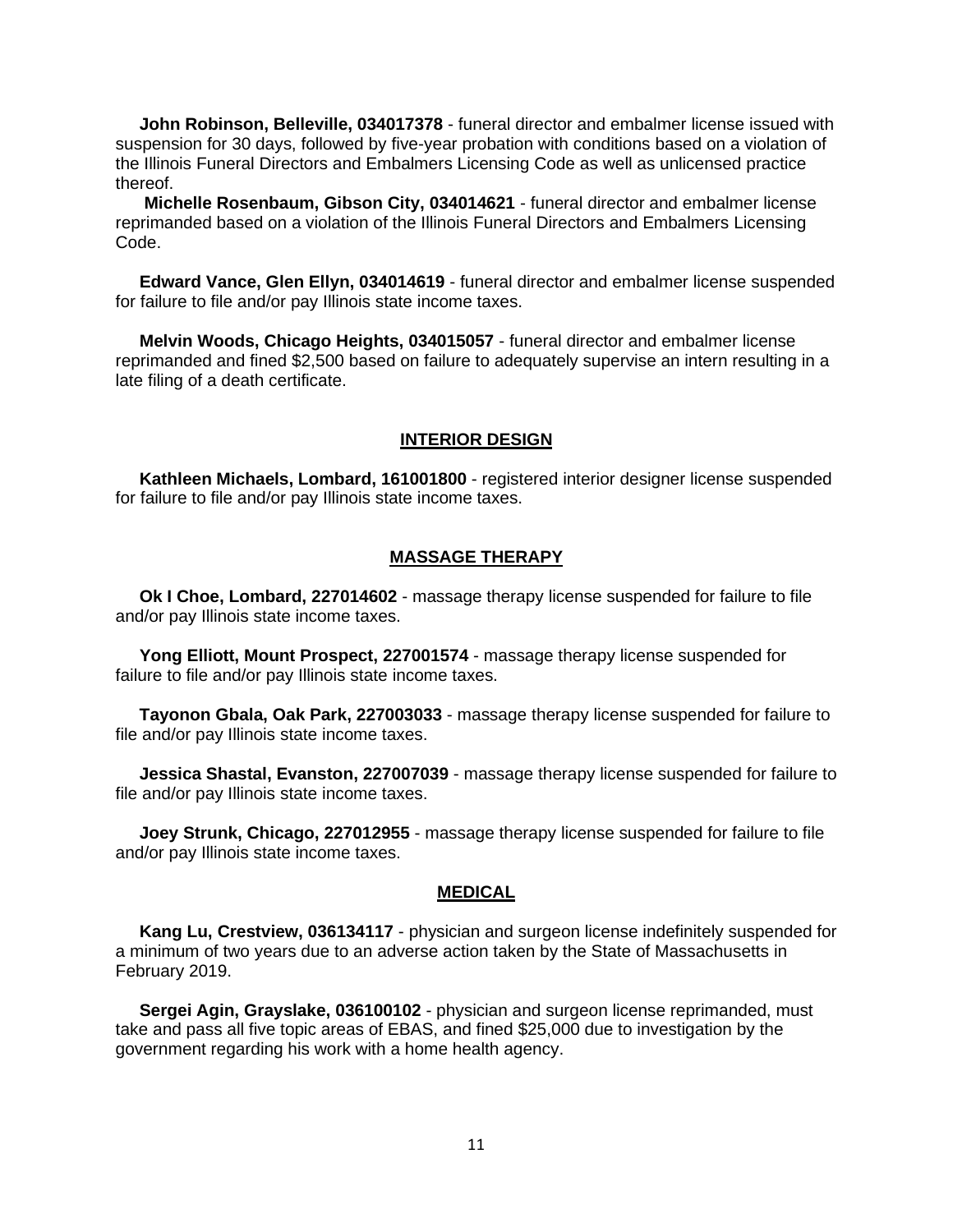**Mohammed Alam, Chicago, 036082013** - physician and surgeon license suspended for failure to file and/or pay Illinois state income taxes.

 **Jeffrey Alexander, Alton, 036134088** - physician and surgeon license placed on indefinite probation for a minimum of three years due to a February 2019 DWI in the State of Missouri.  **Pavan Bejgum, Paducah, KY, 036126543** - physician and surgeon license indefinitely suspended for a minimum of four years and fined \$15,000 for inappropriate conduct with a patient of his practice.

 **Krysty Benhart-Martel, Vernon Hills, 038012388** - chiropractor license suspended for failure to file and/or pay Illinois state income taxes.

 **Steven Best, Deerfield, 036086358** - physician and surgeon license reprimanded, must complete 20 CME's, and fined \$10,000 due to a breach of his fiduciary duties to the members of the retirement plan that he was responsible to administer and/or maintain.

 **Raja Chatterji, Algonquin, 036090866** - physician and surgeon license reprimanded for failure to treat and diagnose a patient as BRCA+, which prevented the patient from receiving timely preventative treatment and ultimately led to breast and ovarian cancer.

 **Tony Chien, Chesterfield, MO, 036109093** - physician and surgeon license placed on indefinite probation for a minimum of two years, must take and pass all five topic areas of Ethics and Boundaries Post-Licensure Essay Examination, and fined \$5,000 for resigning from Sparta Community Hospital while under investigation for quality of patient care.

 **Debra Ciasulli, Kankakee, 036128012** - physician and surgeon license placed on indefinite probation for a minimum of two years and controlled substance license surrendered due to improper controlled substance prescribing.

 **Scott Clark, Buffalo Grove, 038007647** - chiropractor license suspended for failure to file and/or pay Illinois state income taxes.

 **Ann Connor, Kearney, NE, 036065031** - physician and surgeon license suspended for failure to file and/or pay Illinois state income taxes.

 **Taras Didenko, Schaumburg, 036122569** - physician and surgeon license suspended for failure to file and/or pay Illinois state income taxes.

 **Shani Francis, Evanston, 036127511** - physician and surgeon license suspended for failure to file and/or pay Illinois state income taxes.

 **Charmaine Hennes, Chicago, 036116385** - physician and surgeon license suspended for failure to file and/or pay Illinois state income taxes.

 **Hassan Ibrahim, Des Plaines, 036088992** - physician and surgeon license automatically, indefinitely suspended for a minimum of 12 months for violation of the October 2021 Consent Order.

 **Marie Kernizan, Chicago, 036099858** - physician and surgeon license suspended for failure to file and/or pay Illinois state income taxes.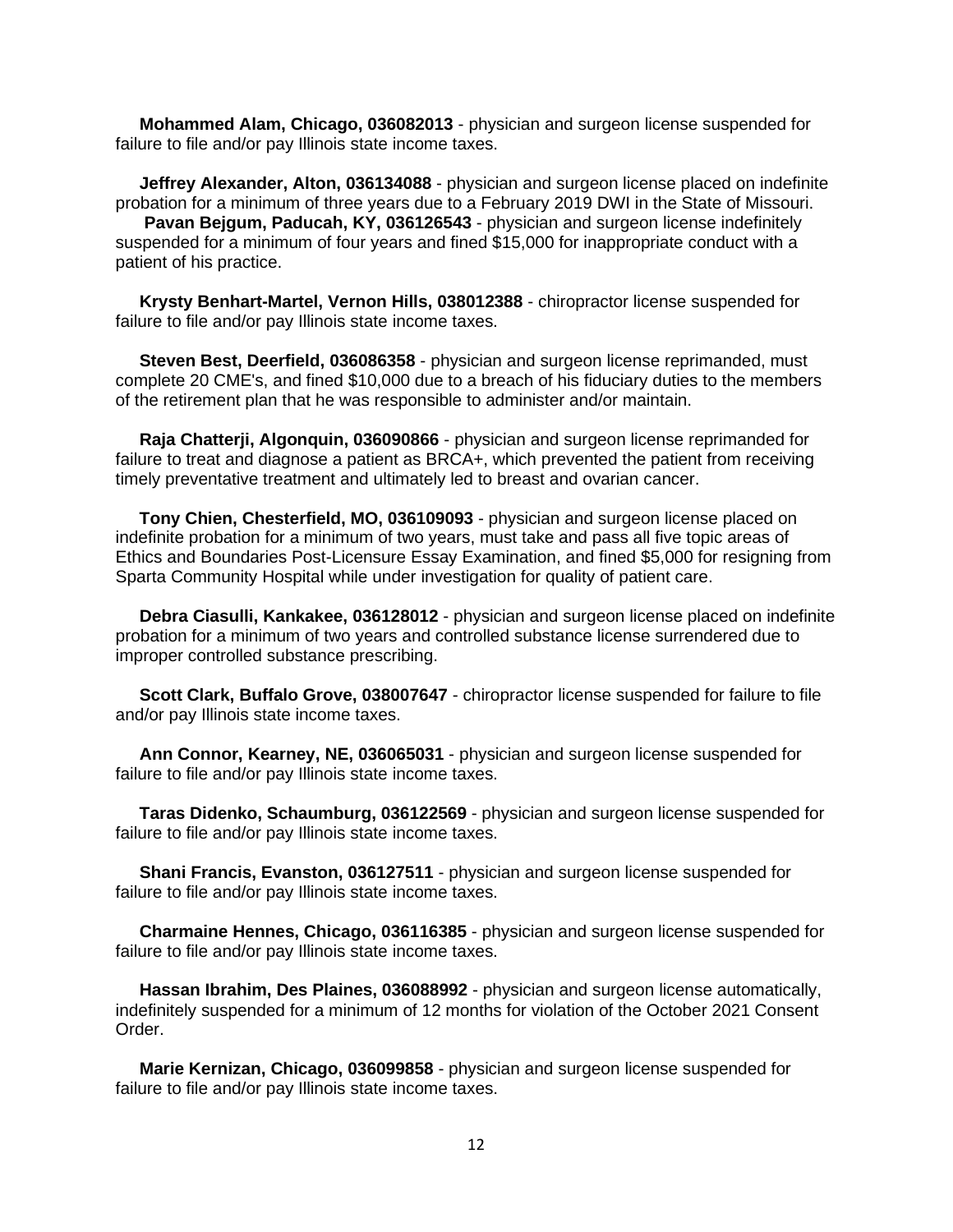**Gowhar Khan, Aurora, 036087821** - physician and surgeon license suspended for 60 days and thereafter placed on indefinite probation with conditions for a minimum of two years and fined \$10,000 due to Respondent's Medicaid provider application being denied by IDFHS and failing to disclose it on his DEA renewal application.

 **Shahid Masood, Joliet, 036089582** - physician and surgeon license and controlled substance license indefinitely suspended for a minimum of two years for unprofessional conduct, prescribing any drug classified as a controlled substance or narcotic for other than medically accepted therapeutic purposes, and for violating state or federal laws or regulations relating to controlled substances, or certain collections of other drugs.

 **Feliks Mavashev, Highland Park, 036101294** - physician and surgeon license reprimanded, must complete all five topic areas of EBAS, and fined \$25,000 for failing to disclose a pending Department action on a renewal application.

 **Mary McAndrews, Lake Bluff, 038008858** - chiropractor license suspended for failure to file and/or pay Illinois state income taxes.

 **Margarita Melikian, Glen Ellyn, 038011242** - chiropractor license suspended for failure to file and/or pay Illinois state income taxes.

 **Rabia Naveed, Westmont, 036123816** - physician and surgeon license suspended for failure to file and/or pay Illinois state income taxes.

 **Syed Naveed, Chicago, 036100801** - physician and surgeon license suspended for failure to file and/or pay Illinois state income taxes.

 **Chukwudi Nwawka, Macomb, 036133758** - physician and surgeon license suspended for failure to file and/or pay Illinois state income taxes.

 **Yevgeny Odessky, Highland Park, 036089618** - physician and surgeon license reprimanded, must take and pass all five topic areas of EBAS, and fined \$25,000 due to investigation regarding his work with a local homecare agency.

 **Shaquala Reese, Lombard, 038012396** - chiropractor license suspended for failure to file and/or pay Illinois state income taxes.

 **David Renner, Glen Ellyn, 038010876** - chiropractor license suspended for failure to file and/or pay Illinois state income taxes.

 **Pawel Sarata, Niles, 036108386** - physician and surgeon license suspended for failure to file and/or pay Illinois state income taxes.

 **Sherry Simmons, Springfield, 036108238** - physician and surgeon license suspended for failure to file and/or pay Illinois state income taxes.

 **Robin Snead, Hazel Crest, 036064416** - physician and surgeon license suspended for failure to file and/or pay Illinois state income taxes.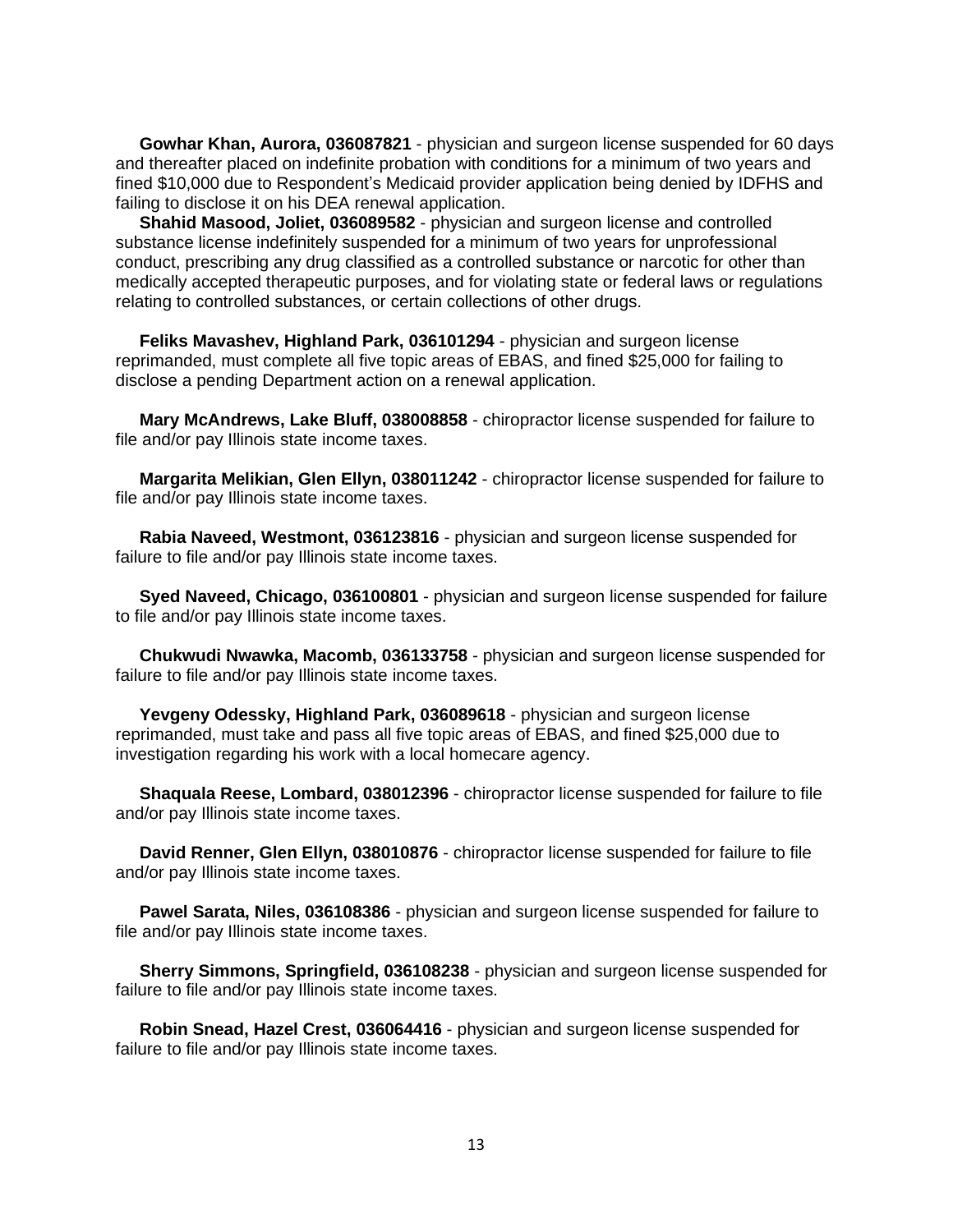**Nancy Stanbeary, Chicago, 038012205** - chiropractor license suspended for failure to file and/or pay Illinois state income taxes.

 **Benjamin Ticho, Chicago Ridge, 036082457** - physician and surgeon license suspended for 30 days effective December 15, 2021 and then placed on indefinite probation for a minimum of three years, fined \$30,000, and must take and pass all five areas of the Ethics and Boundaries Post-Licensure Essay Examination due to performing two surgical procedures on a patient without proper informed consent and use of sterile equipment.

 **Mark Travis, Chicago, 036114331** - physician and surgeon license suspended for failure to file and/or pay Illinois state income taxes.

 **Saritha Vankana, Maywood, 036098715** - physician and surgeon license reprimanded, must complete 25 CME's, and fined \$5,000 due to areas of concern related to proper assessment and documentation of patients.

 **Preethi Venepalli, Chicago, 036128154** - physician and surgeon license suspended for failure to file and/or pay Illinois state income taxes.

 **Angela Walker, Kewanee, 036117158** - physician and surgeon license reprimanded due to an adverse action taken by the State of Michigan in April 2019.

 **Clyde Whiting, Chicago, 036129320** - physician and surgeon license suspended for failure to file and/or pay Illinois state income taxes.

 **Jerome Zwierzyki, Northfield, 036071997** - physician and surgeon license suspended for failure to file and/or pay Illinois state income taxes.

### **NAPRAPATHY**

 **John Kosloski, Beecher, 181000250** - naprapathy license indefinitely suspended for a healthcare fraud conviction in violation of the Act.

### **NURSING**

 **Mary Allen, Schaumburg, 041445945** - registered professional nurse license suspended for failure to file and/or pay Illinois state income taxes.

 **Alpha Baez, Griffith, IN, 043103710** - practical nurse license suspended for failure to file and/or pay Illinois state income taxes.

 **Zelma Benson, LaGrange Park, 043082495** - practical nurse license suspended for failure to file and/or pay Illinois state income taxes.

 **Brenda Brooks, Bellwood, 041314814** - registered professional nurse license suspended for failure to file and/or pay Illinois state income taxes.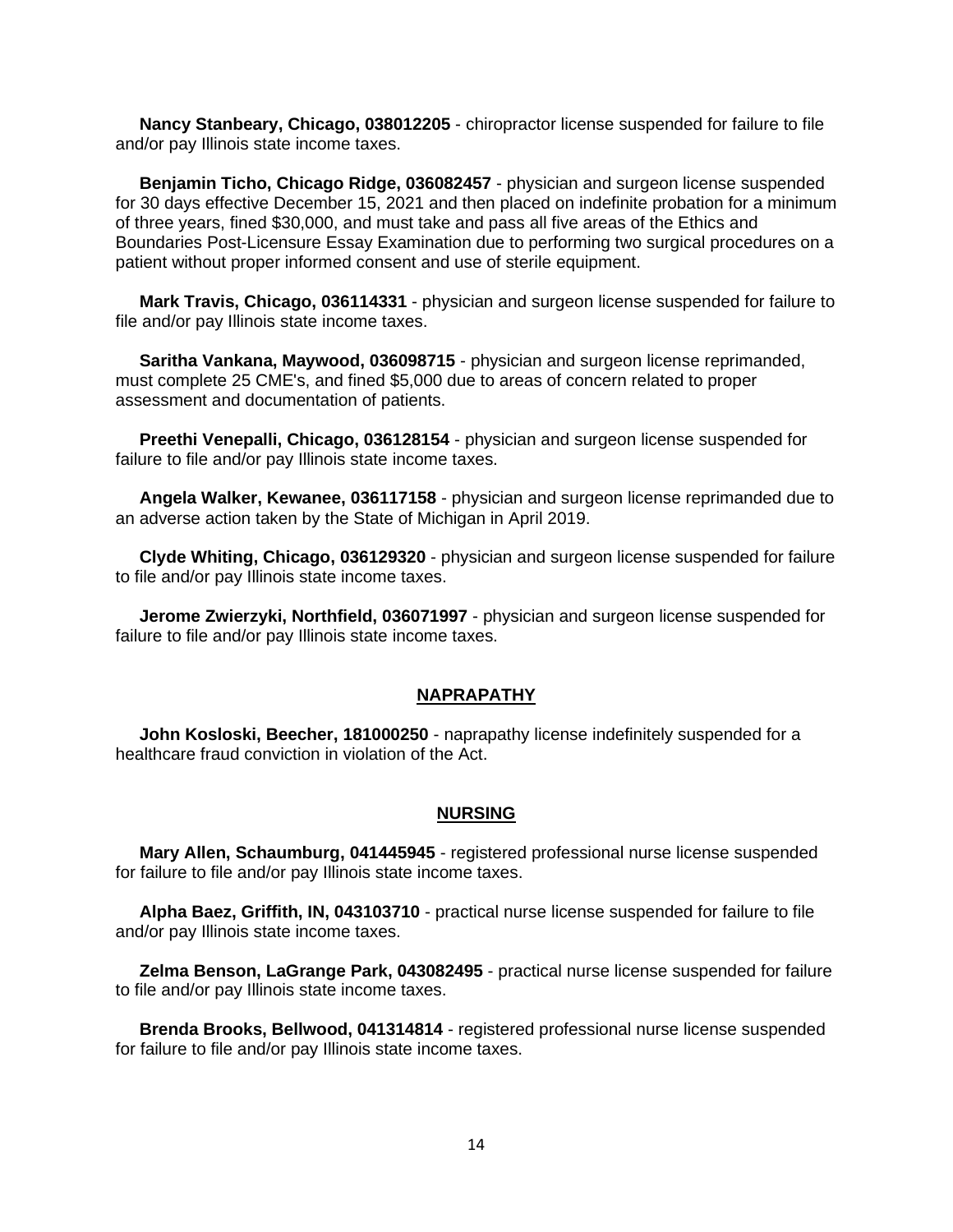**Wakesha Brooks, Calumet City, 043091357** - practical nurse license suspended for failure to file and/or pay Illinois state income taxes.

 **Rebecca Buhlig, Perry, 041384855** - registered professional nurse license placed on indefinite probation for a minimum of three years due to a felony conviction and providing false information on an application for employment.

 **Megan Callow, Chicago, 041372763** - registered professional nurse license suspended for failure to file and/or pay Illinois state income taxes.

 **Celsey Carman, Godfrey, 041508522** - registered professional nurse license suspended for failure to file and/or pay Illinois state income taxes.

 **Latasha Connor, Houston, TX, 041350548** - registered professional nurse license suspended for failure to file and/or pay Illinois state income taxes.

 **Sharon Connor, Justice, 043059035** - practical nurse license suspended for failure to file and/or pay Illinois state income taxes.

 **Marilyn Cowsen, East St. Louis, 043124954** - practical nurse license suspended for failure to file and/or pay Illinois state income taxes.

 **Artletta Curtis, Darien, 041285919** - registered professional nurse license suspended for failure to file and/or pay Illinois state income taxes.

 **Ariel Dalsanto, Rockford, 041450454** - registered professional nurse license placed on indefinite probation for a minimum of two years for diversion of opioids.

 **Ashley Depillars, Homewood, 043121097** - practical nurse license suspended for failure to file and/or pay Illinois state income taxes.

 **Patricia Ellis, Decatur, 043067248** - practical nurse license suspended for failure to file and/or pay Illinois state income taxes.

 **Martina Emmanuel, Chicago, 043108025** - practical nurse license suspended for failure to file and/or pay Illinois state income taxes.

 **Susan Esparza, Summit, 041477720** - registered professional nurse license suspended for failure to file and/or pay Illinois state income taxes.

 **Devon Gamboa, Ridgecrest, CA, 041417003** - registered professional nurse license suspended for failure to file and/or pay Illinois state income taxes.

 **Sharon Granger, Fairview Heights, 041406622** - registered professional nurse license suspended for failure to file and/or pay Illinois state income taxes.

 **Tashunda Green, Plainfield, 041310372** - registered professional nurse license suspended for failure to file and/or pay Illinois state income taxes.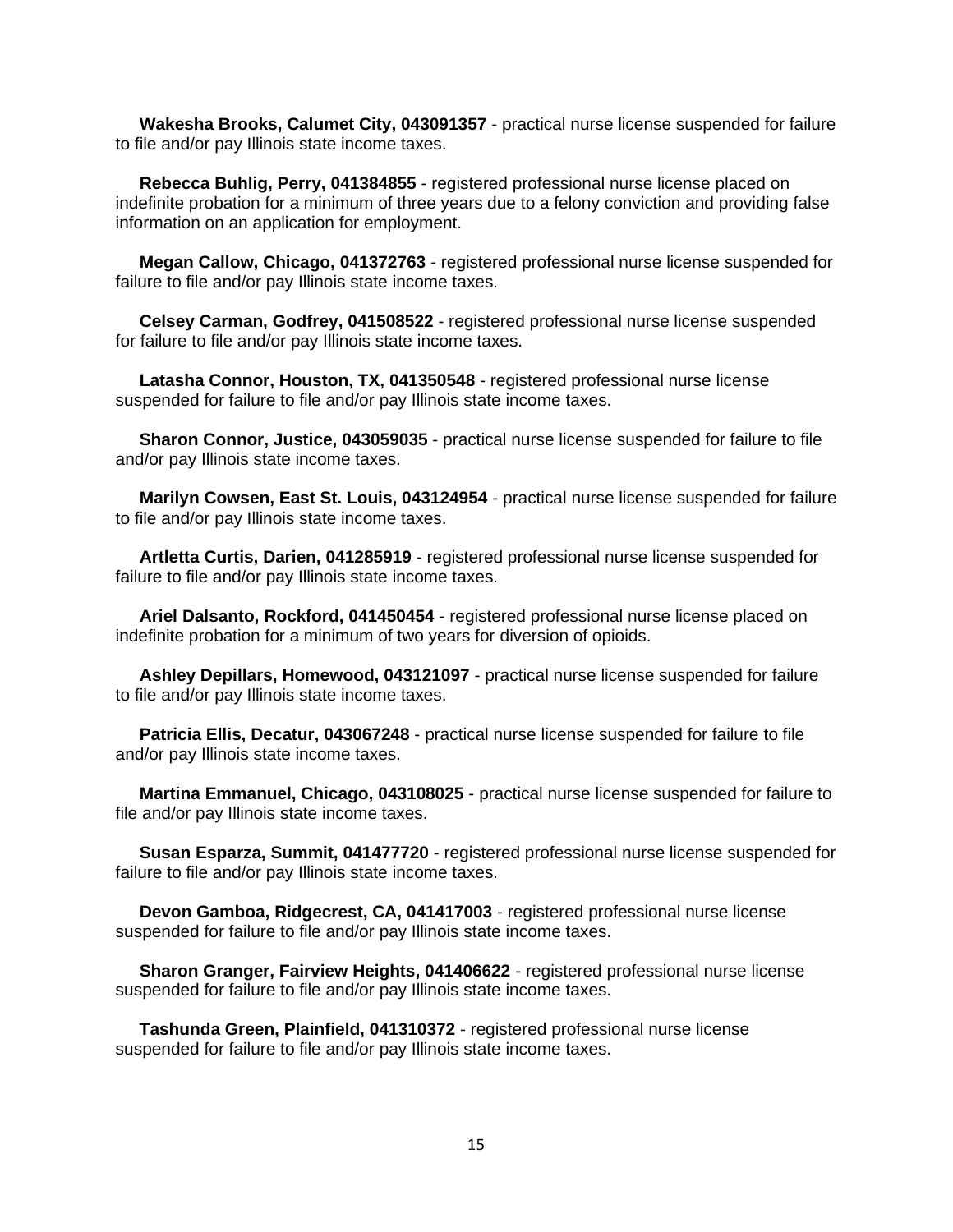**Charmange Greer, Chicago, 043087926** - practical nurse license suspended for failure to file and/or pay Illinois state income taxes.

 **Amanda Harper, Marshall, 041477933** - registered professional nurse license suspended for failure to file and/or pay Illinois state income taxes.

 **Tasha Harris, Belleville, 043115262** - practical nurse license suspended for failure to file and/or pay Illinois state income taxes.

 **Shumeka Hill, Cumming, GA, 041352323** - registered professional nurse license suspended for failure to file and/or pay Illinois state income taxes.

 **Cathy Hines, Belleville, 041317668** - registered professional nurse license suspended for failure to file and/or pay Illinois state income taxes.

 **Patricia Huston, Manitowac, WI, 041169888** - registered professional nurse license and 209.003417, advanced practice nurse license both placed in refuse to renew status due to Respondent's failure to report a nursing liability claim settlement of \$500,000 and to answer the Department's request for a written statement explaining the facts and circumstances which led to the settlement.

 **William Izebhuijie, Portage, IN, 043119951** - practical nurse license suspended for failure to file and/or pay Illinois state income taxes.

 **Phyllis Jackson, Chicago, 043069929** - practical nurse license suspended for failure to file and/or pay Illinois state income taxes.

 **Adriane Jackson, Blue Island, 043119606** - practical nurse license suspended for failure to file and/or pay Illinois state income taxes.

 **Janise Johnson, Cahokia, 043115886** - practical nurse license suspended for failure to file and/or pay Illinois state income taxes.

 **Lauren Kohlmeier, Geneva, 041519088** - registered professional nurse license issued and placed on indefinite probation due to unprofessional conduct.

 **Angela Krieder, Chicago, 041315212** - registered professional nurse license placed in refuse to renew status for discipline by another U.S. jurisdiction.

 **Mark Little, New Baden, 041318253** - registered professional nurse license placed in refuse to renew status for unprofessional conduct.

 **Nicholas Maassen, O'Fallon, 041372017** - registered professional nurse license placed in refuse to renew status for unprofessional conduct, habitual or excessive use, and failure to report.

 **Rebecca Magruder, Steger, 041345079** - registered professional nurse license placed in refuse to renew status due to a sister-state discipline.

 **Deborah Mailey, Chicago, 041278023** - registered professional nurse license suspended for failure to file and/or pay Illinois state income taxes.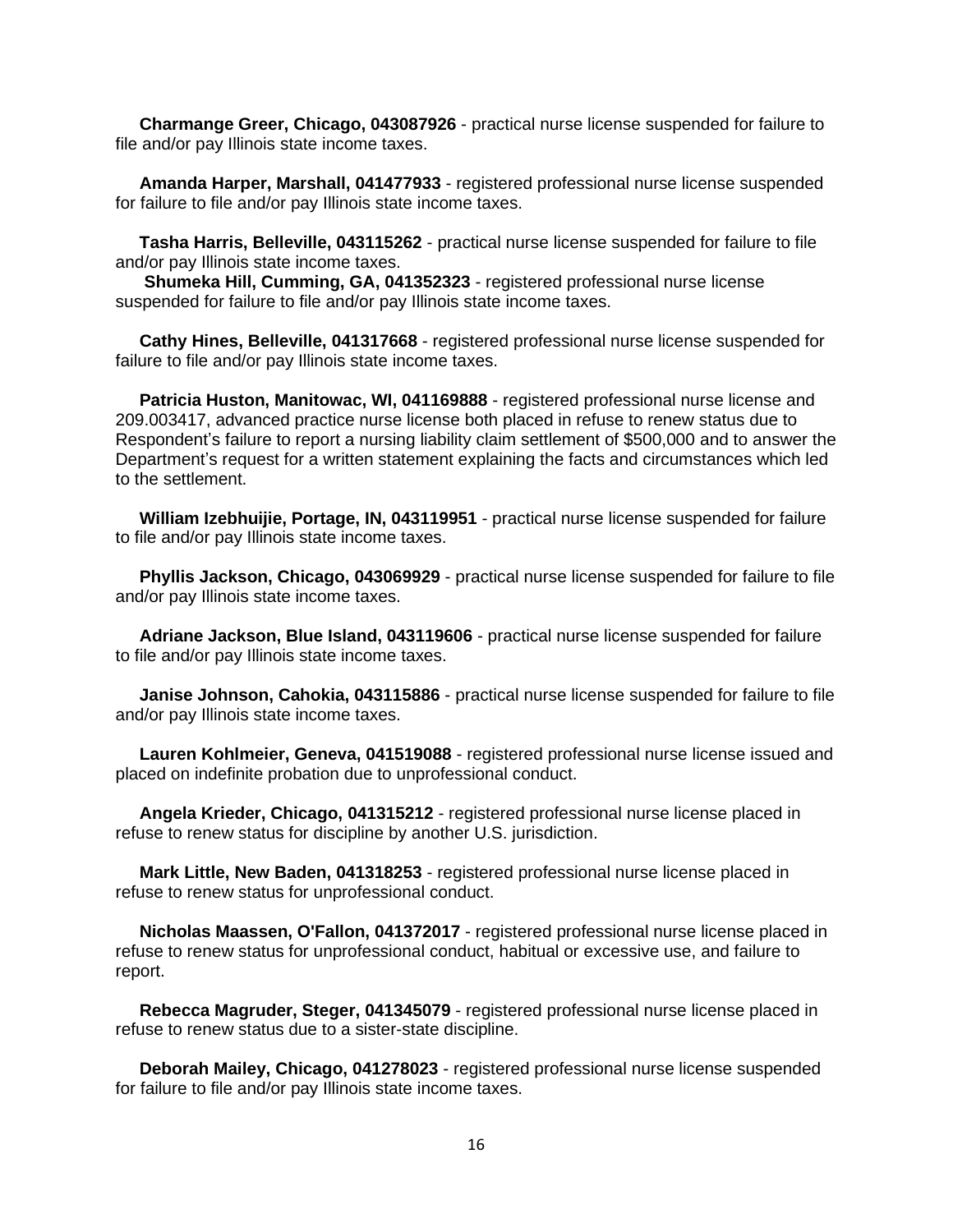**Erica May, Joliet, 043109531** - practical nurse license suspended for failure to file and/or pay Illinois state income taxes.

 **Sheila McCain, Springfield, 043112593** - practical nurse license restored from suspension to indefinite probation for a minimum of three years.

 **Nicole Meegan, Poplar Grove, 041402808** - registered professional nurse license suspended for failure to file and/or pay Illinois state income taxes.

 **Javal Meekins, Chicago, 043107914** - practical nurse license suspended for failure to file and/or pay Illinois state income taxes.

 **Amy Miller, Mount Sterling, 043088354** - practical nurse license restored from suspension to indefinite probation for a minimum of two years.

 **Amy Miller, Edwardsville, 041391372** - registered professional nurse license suspended for failure to file and/or pay Illinois state income taxes.

 **Curtis Miree, Matteson, 043076576** - practical nurse license suspended for failure to file and/or pay Illinois state income taxes.

 **Remigius Mmoh, Chicago, 043118719** - practical nurse license suspended for failure to file and/or pay Illinois state income taxes.

 **Melissa Mohamd, Dupo, 041369070** - registered professional nurse license suspended for failure to file and/or pay Illinois state income taxes.

 **Tanisha Monae, Chicago, 043109505** - practical nurse license suspended for failure to file and/or pay Illinois state income taxes.

 **Jaime Mora, Crown Point, IN, 041433120** - registered professional nurse license suspended for failure to file and/or pay Illinois state income taxes.

 **Allison Oldham, Chicago, 043116449** - practical nurse license suspended for failure to file and/or pay Illinois state income taxes.

 **Londie Ott, Broadview, 043120744** - practical nurse license suspended for failure to file and/or pay Illinois state income taxes.

 **Melissa Pappas, Olathe, KS, 041382793** - registered professional nurse license suspended for failure to file and/or pay Illinois state income taxes.

 **Antionique Pierson, Burnham, 041511383** - registered professional nurse license suspended for failure to file and/or pay Illinois state income taxes.

 **Antionique Pierson, Burnham, 043124114** - practical nurse license suspended for failure to file and/or pay Illinois state income taxes.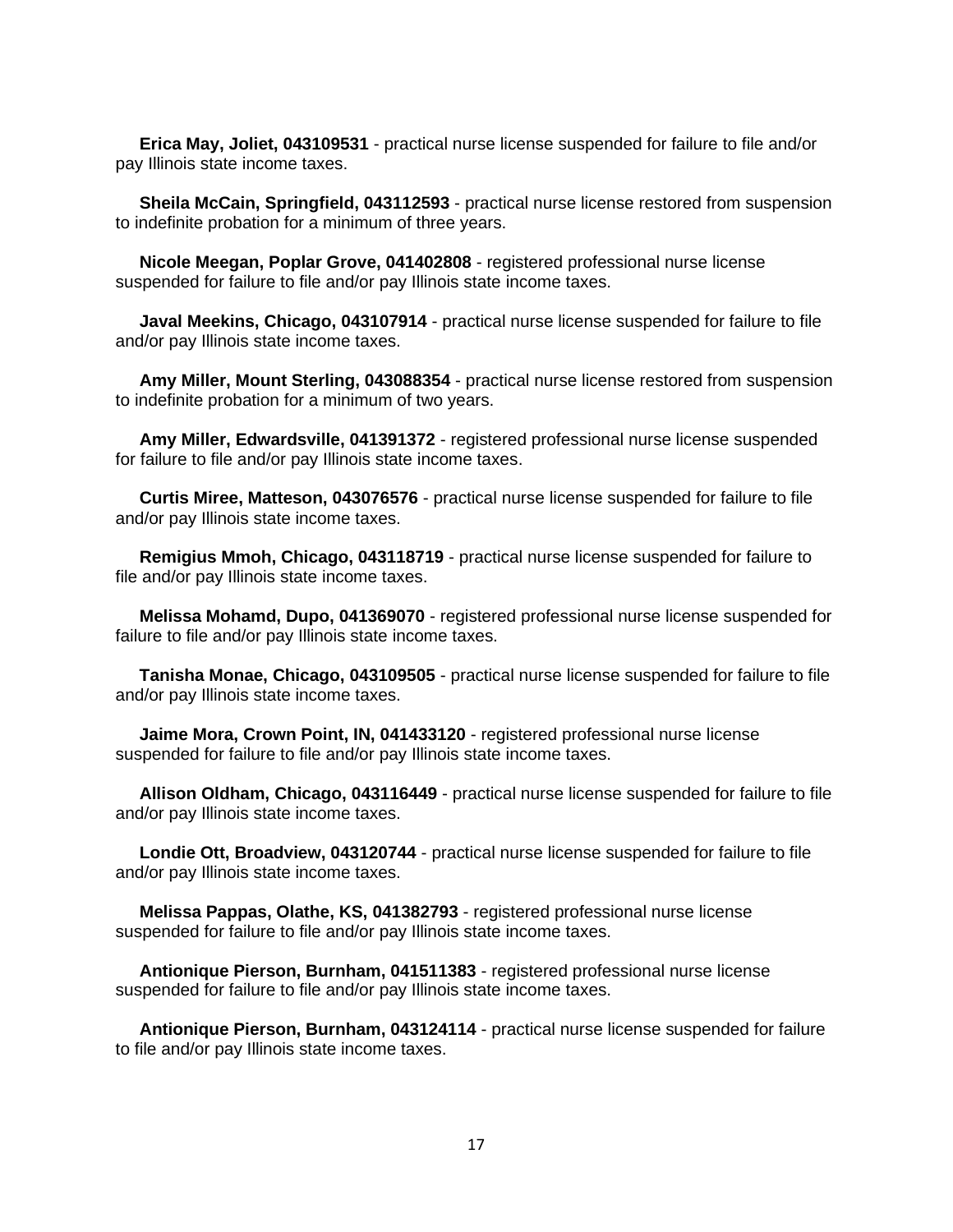**Pamela Pittman, Westchester, 041310724** - registered professional nurse license suspended for failure to file and/or pay Illinois state income taxes.

 **Debbie Price, Chicago, 043120651** - practical nurse license suspended for failure to file and/or pay Illinois state income taxes.

 **Ahmad Richardson, Calumet City, 041420624** - registered professional nurse license suspended for failure to file and/or pay Illinois state income taxes.

 **Sophia Robinson, Chicago, 043105423** - practical nurse license suspended for failure to file and/or pay Illinois state income taxes.

 **Larnita Rowe, Gary, IN, 041451155** - registered professional nurse license suspended for failure to file and/or pay Illinois state income taxes.

 **Sharilyn Russell, Arcola, 043070392** - practical nurse license suspended for failure to file and/or pay Illinois state income taxes.

 **Nicole Rzyski, Bradley, 041460830** - registered professional nurse license suspended for failure to file and/or pay Illinois state income taxes.

 **Renie Sanders, Romeoville, 041423428** - registered professional nurse license suspended for failure to file and/or pay Illinois state income taxes.

 **Antionette Sellers, Chicago Heights, 041408102** - registered professional nurse license suspended for failure to file and/or pay Illinois state income taxes.

 **Tiago Soltes, Park Ridge, 041426739** - registered professional nurse license suspended for failure to file and/or pay Illinois state income taxes.

 **Paula Staford, Joliet, 041328753** - registered professional nurse license suspended for failure to file and/or pay Illinois state income taxes.

 **Stacey Stone, Spring, TX, 041329904** - registered professional nurse license suspended for failure to file and/or pay Illinois state income taxes.

 **Randy Temple, Chicago, 041173714** - registered professional nurse license suspended for failure to file and/or pay Illinois state income taxes.

 **Lakeisha Tetter, Hammond, IN, 041436548** - registered professional nurse license suspended for failure to file and/or pay Illinois state income taxes.

 **Syliva Thomas, Naperville, 043121760** - practical nurse license suspended for failure to file and/or pay Illinois state income taxes.

 **Latonya Thomas, Chicago, 043117046** - practical nurse license suspended for failure to file and/or pay Illinois state income taxes.

 **David Timmins, Poinciana, FL, 041311088** - registered professional nurse license placed in refuse to renew status for unprofessional conduct, sister-state violation, gross negligence and failure to report.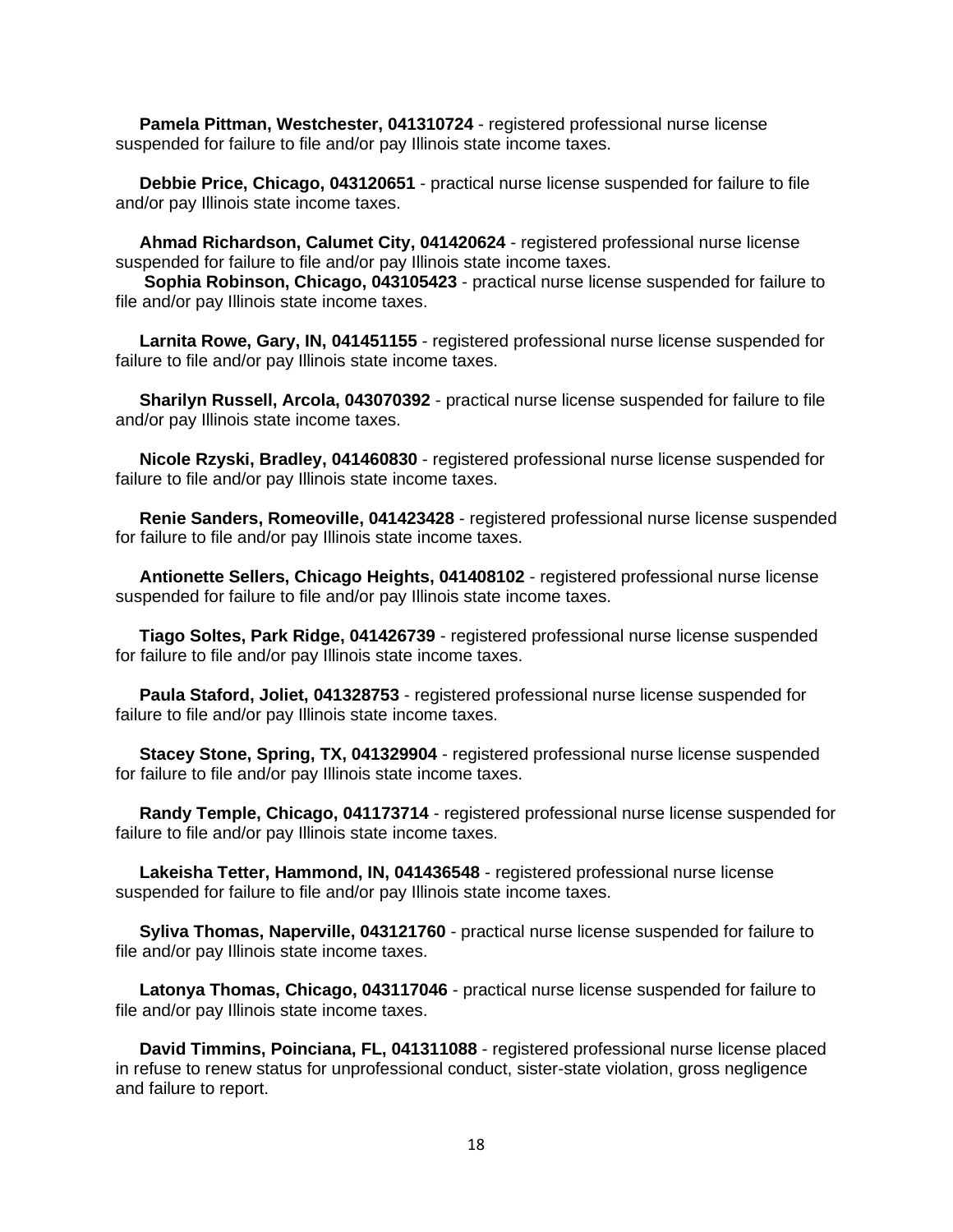**Josephine Trudeau, Grant Park, 041450814** - registered professional nurse license suspended for failure to file and/or pay Illinois state income taxes.

**Jennifer Turley-Nash, St. Louis, MO, 041409800** - registered professional nurse license suspended for failure to file and/or pay Illinois state income taxes.

**Jacquelyn Underwood, Chicago, 043116839** - practical nurse license suspended for failure to file and/or pay Illinois state income taxes.

**Kenyatta Vaccaro, Chicago, 043083866** - practical nurse license suspended for failure to file and/or pay Illinois state income taxes.

 **Dominique Wells, Elmwood Park, 043121616** - practical nurse license suspended for failure to file and/or pay Illinois state income taxes.

 **Michelle Wilson, Chicago, 043122798** - practical nurse license suspended for failure to file and/or pay Illinois state income taxes.

 **Jody Wilson, Pekin, 043119774** - practical nurse license suspended for failure to file and/or pay Illinois state income taxes.

 **Deborah Yarber, Midlothian, 041209675** - registered professional nurse license suspended for failure to file and/or pay Illinois state income taxes.

# **NURSING HOME ADMINISTRATOR**

 **John Bernadyn, Richmond, VA, 044010067** - nursing home administrator license suspended for failure to file and/or pay Illinois state income taxes.

 **Dustin McDonald, New Boston, 044011502** - nursing home administrator license suspended for failure to file and/or pay Illinois state income taxes.

 **Curtis Miree, Matteson, 044006343** - nursing home administrator license suspended for failure to file and/or pay Illinois state income taxes.

# **OCCUPATIONAL THERAPY**

 **Albert Moore, Chicago, 056001290** - occupational therapy license suspended for failure to file and/or pay Illinois state income taxes.

 **Gina Verbeke, Moline, 057004747** - certified occupational therapy assistant license suspended for failure to file and/or pay Illinois state income taxes.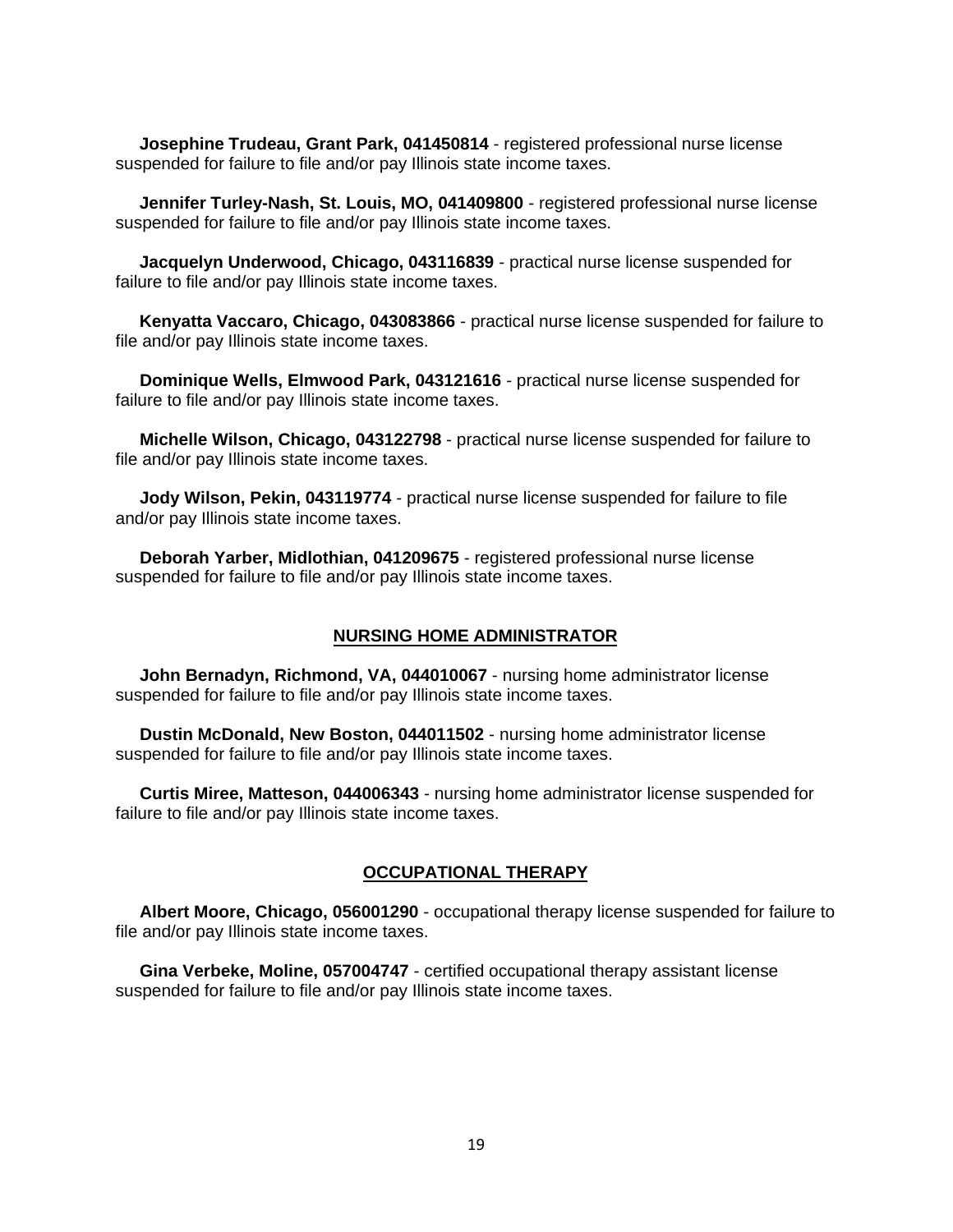#### **PHARMACY**

 **Elizabeth Dawson, Starkville, MS, 049107660** - pharmacy technician license suspended for failure to file and/or pay Illinois state income taxes.

 **Brent Jones, Round Lake, 049274903** - pharmacy technician license suspended for being more than 30 days delinquent in the payment of child support.

 **Miesha Keith, Bellwood, 049271449** - pharmacy technician license suspended for failure to file and/or pay Illinois state income taxes.

 **Tamela Lyles-Sibley, Bolingbrook, 049124014** - pharmacy technician license suspended for failure to file and/or pay Illinois state income taxes.

 **Fianna Mooyin, Chicago, 049271468** - pharmacy technician license suspended for failure to file and/or pay Illinois state income taxes.

 **Melissa Nelson-Moore, University Park, 049123782** - pharmacy technician license suspended for failure to file and/or pay Illinois state income taxes.

 **Delores Norman, Hazel Crest, 049101388** - pharmacy technician license suspended for failure to file and/or pay Illinois state income taxes.

 **Jennifer Phillips, McHenry, 049254050** - pharmacy technician license suspended for failure to file and/or pay Illinois state income taxes.

 **Sheresa Robinson, Chicago, 049231610** - pharmacy technician license suspended for failure to file and/or pay Illinois state income taxes.

 **Shakela Williams, Rock Island, 049278518** - pharmacy technician license suspended for failure to file and/or pay Illinois state income taxes.

 **Shemikia Williams, Chicago, 049232429** - pharmacy technician license suspended for failure to file and/or pay Illinois state income taxes.

 **Yessenia Zamora, Elgin, 049237047** - pharmacy technician license suspended for failure to file and/or pay Illinois state income taxes.

## **PHYSICAL THERAPY**

 **Bogdan Matuszyk, Chicago, 070007532** - physical therapy license suspended for failure to file and/or pay Illinois state income taxes.

 **Anniepet Zabat, Naperville, 070009340** - physical therapy license suspended for failure to file and/or pay Illinois state income taxes.

 **James Zabat, Naperville, 070008924** - physical therapy license suspended for failure to file and/or pay Illinois state income taxes.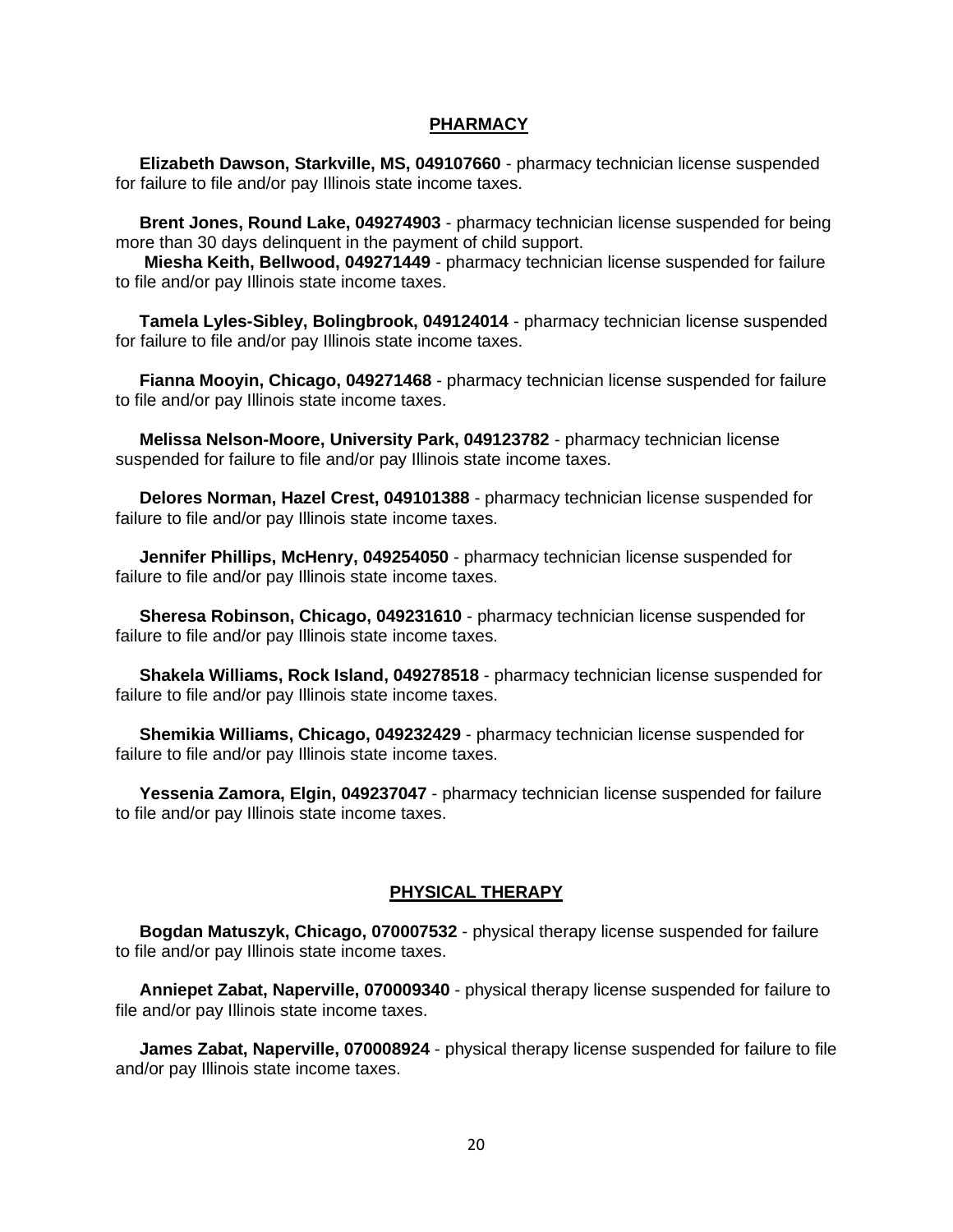# **PHYSICIAN ASSISTANT**

 **Daphene Smith, Olivette, MO, 085002952** - physician assistant license suspended for failure to file and/or pay Illinois state income taxes.

 **Camille Stackhouse, Chicago, 085003540** - physician assistant license suspended for failure to file and/or pay Illinois state income taxes.

### **PODIATRIC MEDICAL**

 **Steven Craig, Mount Carroll, 016005138** - podiatry license suspended for failure to file and/or pay Illinois state income taxes.

 **Shahin Moshiri, Chicago, 016004154** - podiatry license restored to probation for three years with physician practice monitor.

## **PRIVATE DETECTIVE, PRIVATE ALARM, PRIVATE SECURITY AND LOCKSMITH**

 **Andrew Adorno, Crown Point, IN, 129417932** - permanent employee registration card suspended for failure to file and/or pay Illinois state income taxes.

 **Tamra Agnew, St. Louis, MO, 129422072** - permanent employee registration card suspended for failure to file and/or pay Illinois state income taxes.

 **Larry Anderson, Gilberts, 129428476** - permanent employee registration card suspended for failure to file and/or pay Illinois state income taxes.

 **Victor Armond, Woodridge, 12949113** - permanent employee registration card suspended for failure to file and/or pay Illinois state income taxes.

 **Jeffrey Asberry, Carmi, 129459762** - permanent employee registration card suspended for failure to file and/or pay Illinois state income taxes.

 **Larry Bates, Chicago, 129145780** - permanent employee registration card suspended for failure to file and/or pay Illinois state income taxes.

 **Latrice Bean, O'Fallon, 129382135** - permanent employee registration card suspended for failure to file and/or pay Illinois state income taxes.

 **Rikki Billups, Chicago, 129406797** - permanent employee registration card suspended for failure to file and/or pay Illinois state income taxes.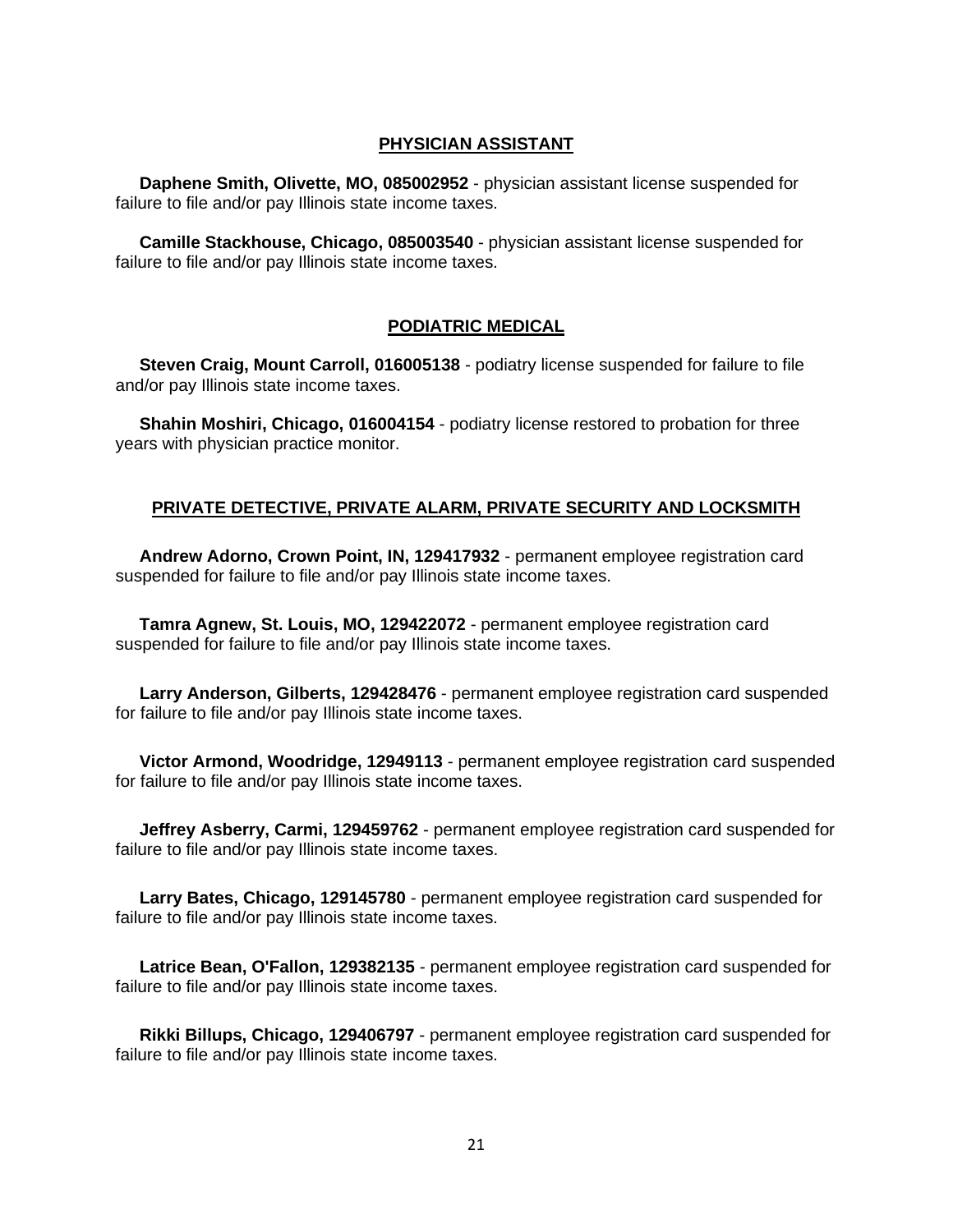**Montez Bond, Evanston, 129377542** - permanent employee registration card suspended for failure to file and/or pay Illinois state income taxes.

 **Brian Brown, Chicago, 129427594** - permanent employee registration card suspended for failure to file and/or pay Illinois state income taxes.

 **Dionna Brown, Chicago, 129446686** - permanent employee registration card suspended for failure to file and/or pay Illinois state income taxes.

 **Jasmin Brown, Chicago, 129425461** - permanent employee registration card suspended for failure to file and/or pay Illinois state income taxes.

 **Sean Brown, Glenwood, 129189339** - permanent employee registration card suspended for failure to file and/or pay Illinois state income taxes.

 **John Brundidge, Dolton, 129365796** - permanent employee registration card suspended for failure to file and/or pay Illinois state income taxes.

 **William Bucaro, Bartlett, 129108087** - permanent employee registration card suspended for failure to file and/or pay Illinois state income taxes.

 **Jamieka Butler, Zion, 129447396** - permanent employee registration card suspended for failure to file and/or pay Illinois state income taxes.

 **Craig Caruso, New Lenox, 129229361** - permanent employee registration card suspended for failure to file and/or pay Illinois state income taxes.

 **Ebony Chapman, Chicago, 129415107** - permanent employee registration card suspended for failure to file and/or pay Illinois state income taxes.

 **Dealmer Coleman, Stickney, 129372476** - permanent employee registration card suspended for failure to file and/or pay Illinois state income taxes.

 **George Cooley, Dubuque, IA, 129274918** - permanent employee registration card suspended for failure to file and/or pay Illinois state income taxes.

 **Juan Cortez, Elmwood Park, 129295881** - permanent employee registration card suspended for being more than 30 days delinquent in the payment of child support.

 **Roy Craig, Chicago, 129303763** - permanent employee registration card suspended for failure to file and/or pay Illinois state income taxes.

 **Diamond Crosby, Calumet City, 129394972** - permanent employee registration card suspended for failure to file and/or pay Illinois state income taxes.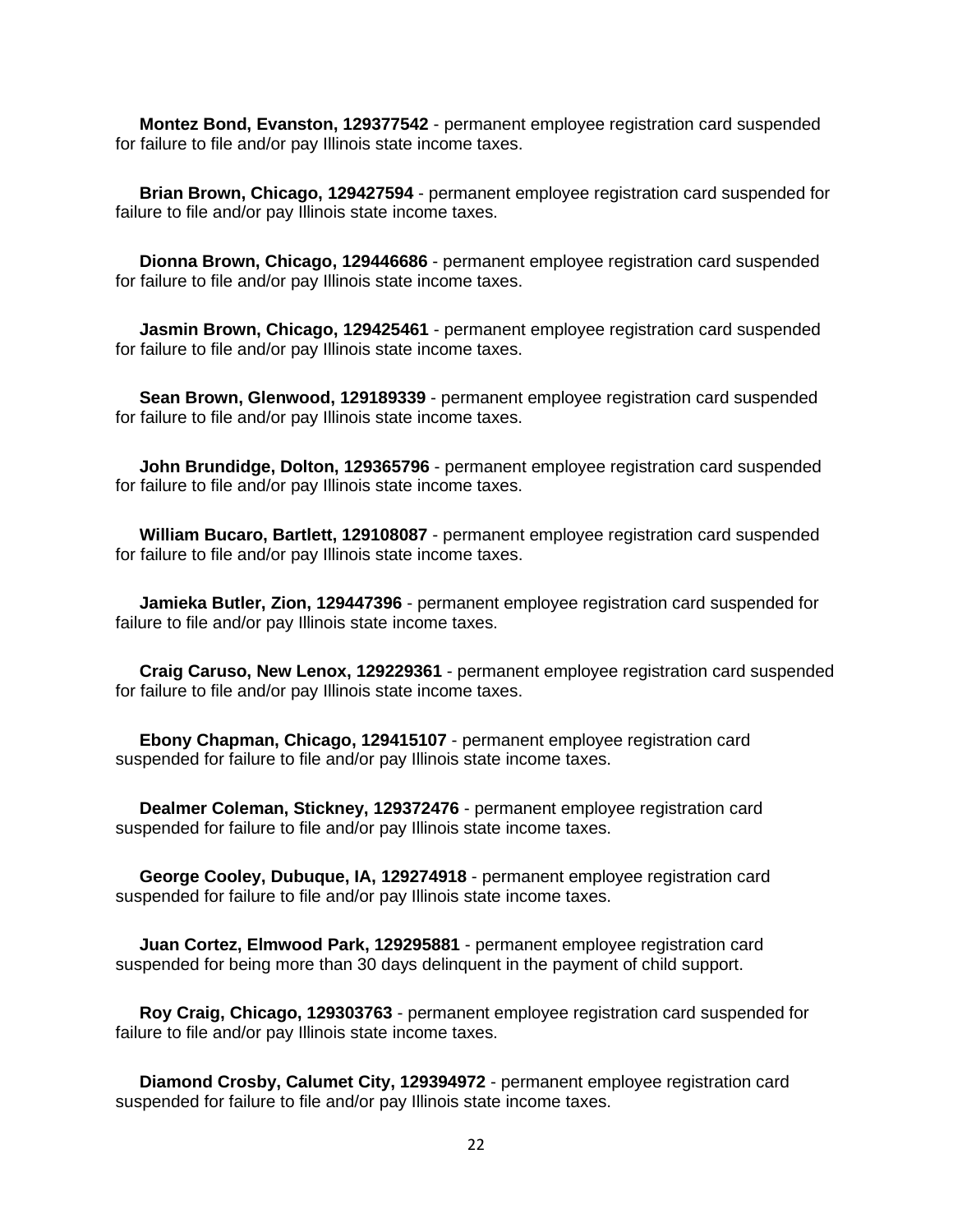**Dominique Dantzler, Chicago, 129363568** - permanent employee registration card suspended for failure to file and/or pay Illinois state income taxes.

 **Latoria Davis, Chicago, 129410455** - permanent employee registration card suspended for failure to file and/or pay Illinois state income taxes.

 **Randell Davis, Rantoul, 115002066** - private detective license suspended for failure to file and/or pay Illinois state income taxes.

 **Sydney Deberry, Chicago, 129448935** - permanent employee registration card suspended for failure to file and/or pay Illinois state income taxes.

 **Cleveland DeWitt, Hammond, IN, 129446640** - permanent employee registration card suspended for failure to file and/or pay Illinois state income taxes.

 **Andre Diggs, Chicago, 129459363** - permanent employee registration card suspended for failure to file and/or pay Illinois state income taxes.

 **Thomas Durr, Hillside, 129425801** - permanent employee registration card suspended for failure to file and/or pay Illinois state income taxes.

 **Lamont Ellebb, Broadview, 129226249** - permanent employee registration card suspended for failure to file and/or pay Illinois state income taxes.

 **Sheryl Elliott, Chicago, 129374774** - permanent employee registration card suspended for failure to file and/or pay Illinois state income taxes.

 **Stuart Emmerman, Chicago, 129444031** - permanent employee registration card suspended for failure to file and/or pay Illinois state income taxes.

 **Lawrence Emmert, Schaumburg, 129352061** - permanent employee registration card suspended for failure to file and/or pay Illinois state income taxes.

 **Richard Enskat, Belleville, 129403610** - permanent employee registration card suspended for failure to file and/or pay Illinois state income taxes.

 **Nigel Ervin, Calumet Park, 129389479** - permanent employee registration card suspended for failure to file and/or pay Illinois state income taxes.

 **Domia Fisher, Zion, 129285269** - permanent employee registration card suspended for failure to file and/or pay Illinois state income taxes.

 **Robert Fitzgerald, Oswego, 129438077** - permanent employee registration card suspended for failure to file and/or pay Illinois state income taxes.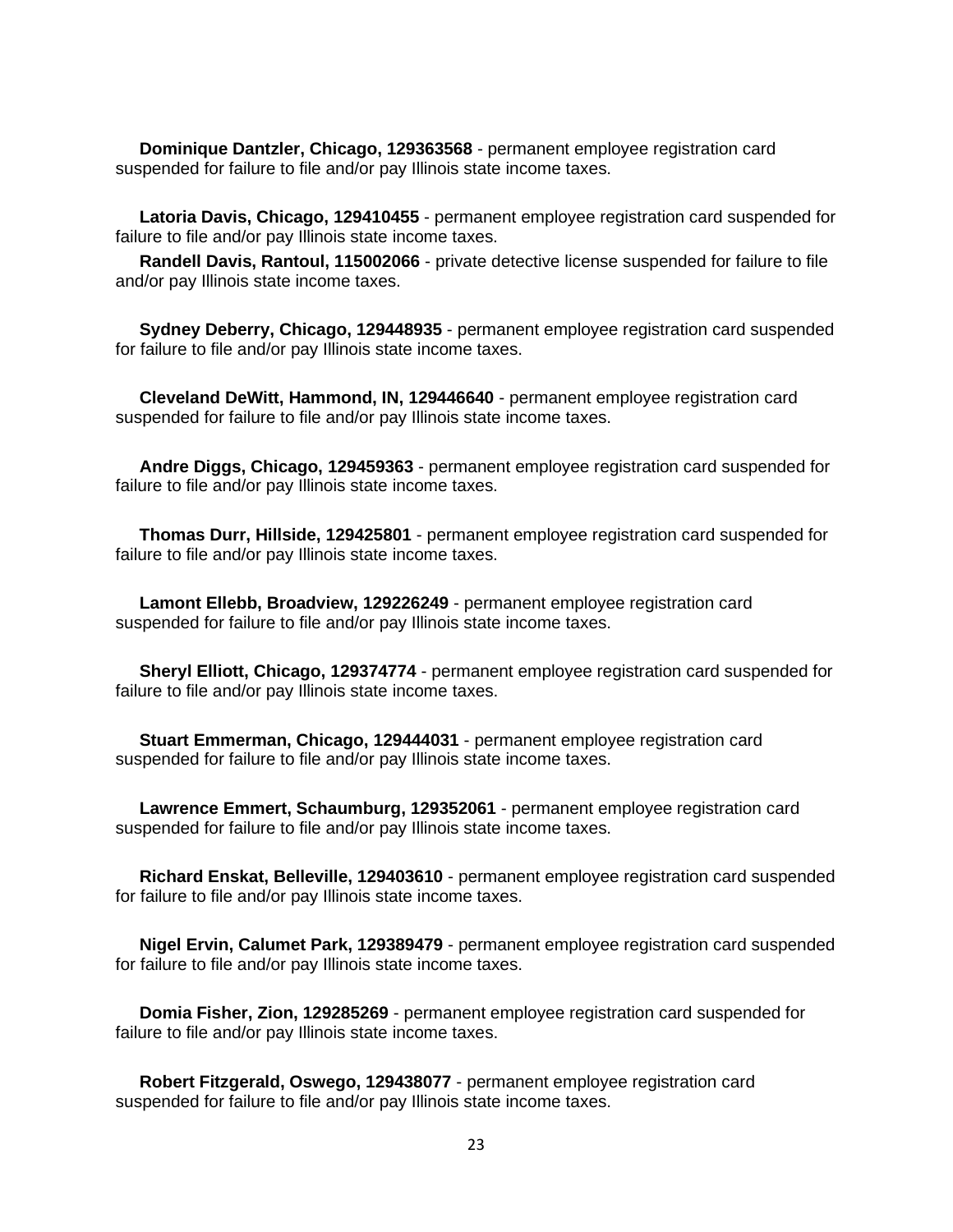**Teresa Flanagan, Worth, 129426918** - permanent employee registration card suspended for failure to file and/or pay Illinois state income taxes.

 **Gregg Fleisch, Canton, 129452338** - permanent employee registration card suspended for failure to file and/or pay Illinois state income taxes.

 **Gilbert Frazier, Chicago, 129315161** - permanent employee registration card suspended for failure to file and/or pay Illinois state income taxes.

 **Darren Frye, Evanston, 129110131** - permanent employee registration card suspended for failure to file and/or pay Illinois state income taxes.

 **Edward Gamble, Riverdale, 129339626** - permanent employee registration card suspended for failure to file and/or pay Illinois state income taxes.

 **Krystal Gammell, Streamwood, 129420997** - permanent employee registration card suspended for failure to file and/or pay Illinois state income taxes.

 **Rauvon Gaston, Fairview Heights, 129383233** - permanent employee registration card suspended for failure to file and/or pay Illinois state income taxes.

 **Daniel Giljen, Chicago, 129428832** - permanent employee registration card suspended for failure to file and/or pay Illinois state income taxes.

 **Gabrielle Goss, Oak Park, 129427169** - permanent employee registration card suspended for failure to file and/or pay Illinois state income taxes.

 **Lamont Graham, Evergreen Park, 129327012** - permanent employee registration card suspended for failure to file and/or pay Illinois state income taxes.

 **Miguel Granados, Rockford, 129424329** - permanent employee registration card suspended for failure to file and/or pay Illinois state income taxes.

 **Emil Green, Chicago, 129369632** - permanent employee registration card suspended for failure to file and/or pay Illinois state income taxes.

 **Jamaal Green, Belleville, 129396515** - permanent employee registration card suspended for failure to file and/or pay Illinois state income taxes.

 **Eric Hadley, Chicago, 129418699** - permanent employee registration card suspended for failure to file and/or pay Illinois state income taxes.

 **Adonis Hargrove, Chicago, 129348499** - permanent employee registration card suspended for failure to file and/or pay Illinois state income taxes.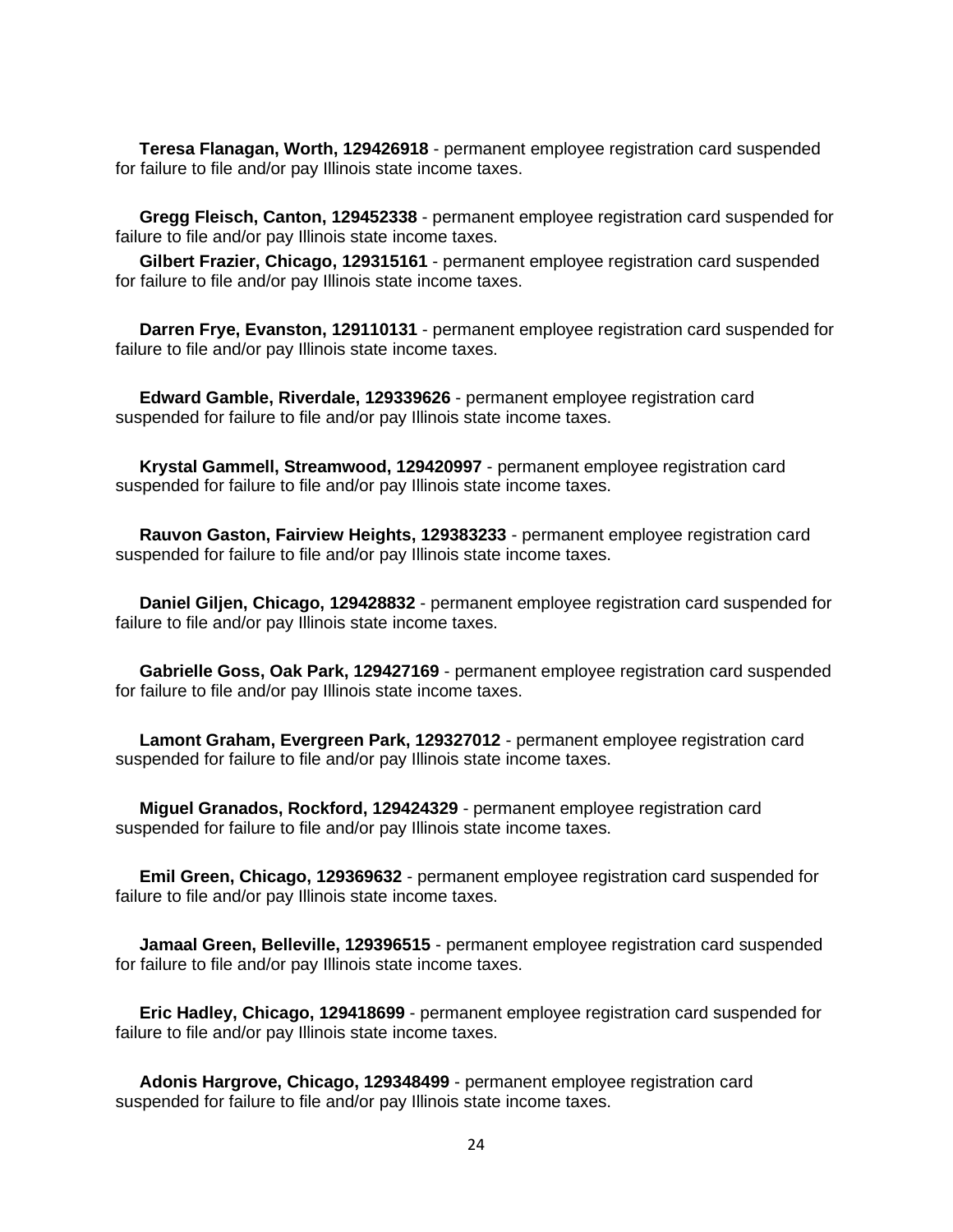**Glennice Harlanspight, Chicago, 129427452** - permanent employee registration card suspended for failure to file and/or pay Illinois state income taxes.

 **Moeshea Hart, Chicago, 129430662** - permanent employee registration card suspended for failure to file and/or pay Illinois state income taxes.

 **Cecil Hawkins, Joliet, 129298422** - permanent employee registration card suspended for failure to file and/or pay Illinois state income taxes.

 **Johnny Hawkins, Cahokia, 129327145** - permanent employee registration card suspended for failure to file and/or pay Illinois state income taxes.

 **Tina Jackson, Glenwood, 129428981** - permanent employee registration card suspended for failure to file and/or pay Illinois state income taxes.

 **Tyrone Jasper, Chicago, 129221196** - permanent employee registration card suspended for failure to file and/or pay Illinois state income taxes.

 **Dion Jefferson, Country Club Hills, 129396103** - permanent employee registration card suspended for failure to file and/or pay Illinois state income taxes.

 **Ronald Jennings, Chicago, 129373906** - permanent employee registration card suspended for failure to file and/or pay Illinois state income taxes.

 **Ian Jones, Chicago, 129467170** - permanent employee registration card issued and placed on non-reporting probation for three years due to a violation of the Act.

 **Mitoyir Jones, Chicago, 129435806** - permanent employee registration card suspended for failure to file and/or pay Illinois state income taxes.

 **Ronnie Jones, Belleville, 129248083** - permanent employee registration card suspended for failure to file and/or pay Illinois state income taxes.

 **Corey Jordan, Chicago, 129393434** - permanent employee registration card suspended for failure to file and/or pay Illinois state income taxes.

 **Richard Jurich, Chicago, 129110326** - permanent employee registration card suspended for failure to file and/or pay Illinois state income taxes.

 **Dawn Kennedy, Chicago, 129452832** - permanent employee registration card suspended for failure to file and/or pay Illinois state income taxes.

 **Jeffrey Kwapil, Chicago, 129359515** - permanent employee registration card suspended for failure to file and/or pay Illinois state income taxes.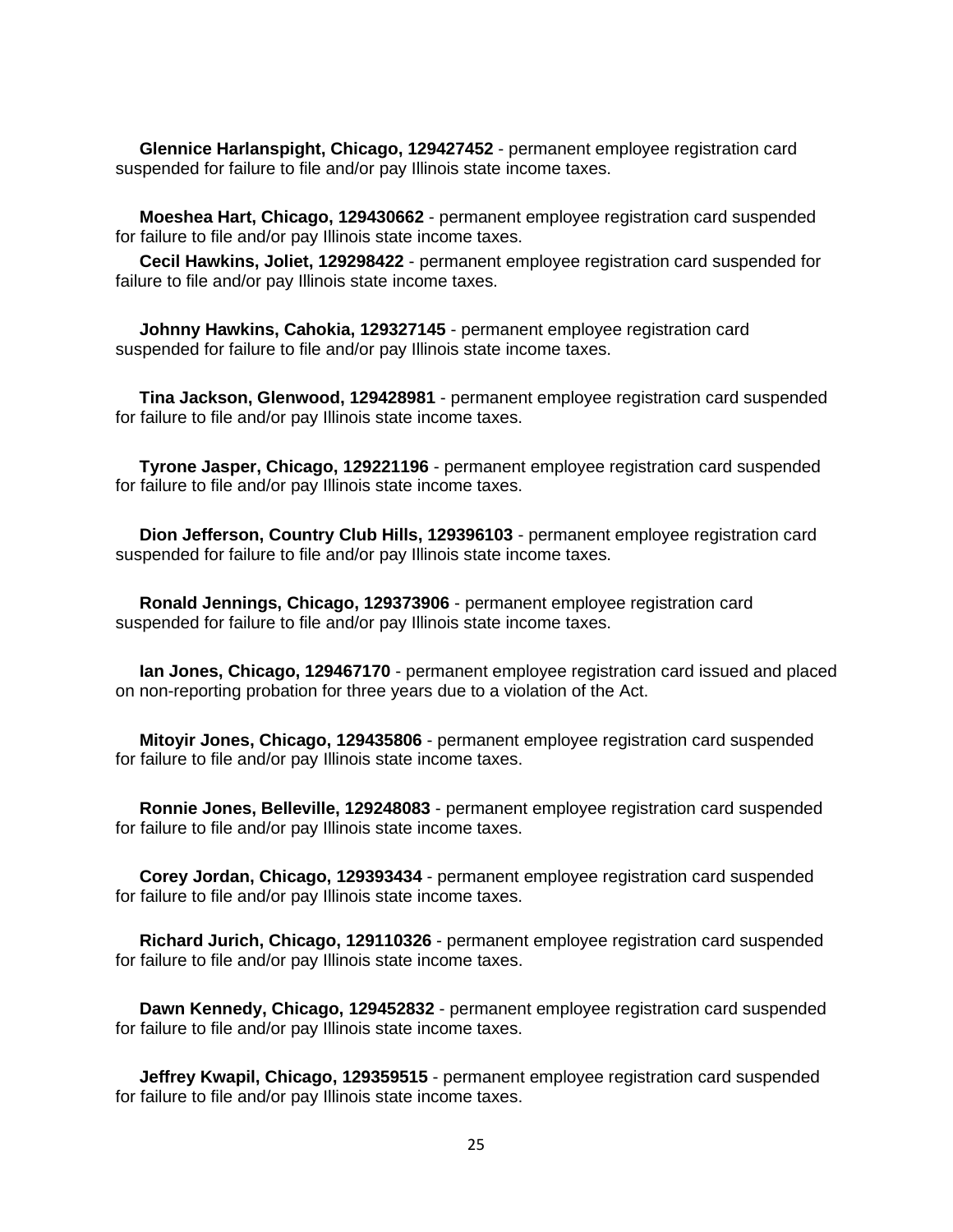**Demitra Lawrence, Chicago, 129179454** - permanent employee registration card suspended for failure to file and/or pay Illinois state income taxes.

 **Donald Lawrence, Chicago, 129214521** - permanent employee registration card suspended for failure to file and/or pay Illinois state income taxes.

 **John Leach, Centreville, 129434470** - permanent employee registration card suspended for failure to file and/or pay Illinois state income taxes.

 **Sherrell Lee, Chicago, 129450283** - permanent employee registration card suspended for failure to file and/or pay Illinois state income taxes.

 **Damian Lindsey, Chicago, 129428515** - permanent employee registration card suspended for failure to file and/or pay Illinois state income taxes.

 **Matthew Linley, Mascoutah, 129433824** - permanent employee registration card suspended for failure to file and/or pay Illinois state income taxes.

 **Robert Lott, Ford Heights, 129361568** - permanent employee registration card suspended for failure to file and/or pay Illinois state income taxes.

 **Brian Lucas, Chicago, 129322967** - permanent employee registration card suspended for failure to file and/or pay Illinois state income taxes.

 **Michael Luna, Sandwich, 129449354** - permanent employee registration card suspended for failure to file and/or pay Illinois state income taxes.

 **Tamela Lyles-Sibley, Bolingbrook, 129404844** - permanent employee registration card suspended for failure to file and/or pay Illinois state income taxes.

 **Nepresha Martin, Chicago, 129452605** - permanent employee registration card suspended for failure to file and/or pay Illinois state income taxes.

 **Donnell Maybrey, Chicago, 129302308** - permanent employee registration card suspended for failure to file and/or pay Illinois state income taxes.

 **Ryan McAllister, University Park, 129407342** - permanent employee registration card suspended for failure to file and/or pay Illinois state income taxes.

 **Darrel McCormick, Chicago, 129163466** - permanent employee registration card suspended for failure to file and/or pay Illinois state income taxes.

 **Adrian McDonald, Chicago, 129398016** - permanent employee registration card suspended for failure to file and/or pay Illinois state income taxes.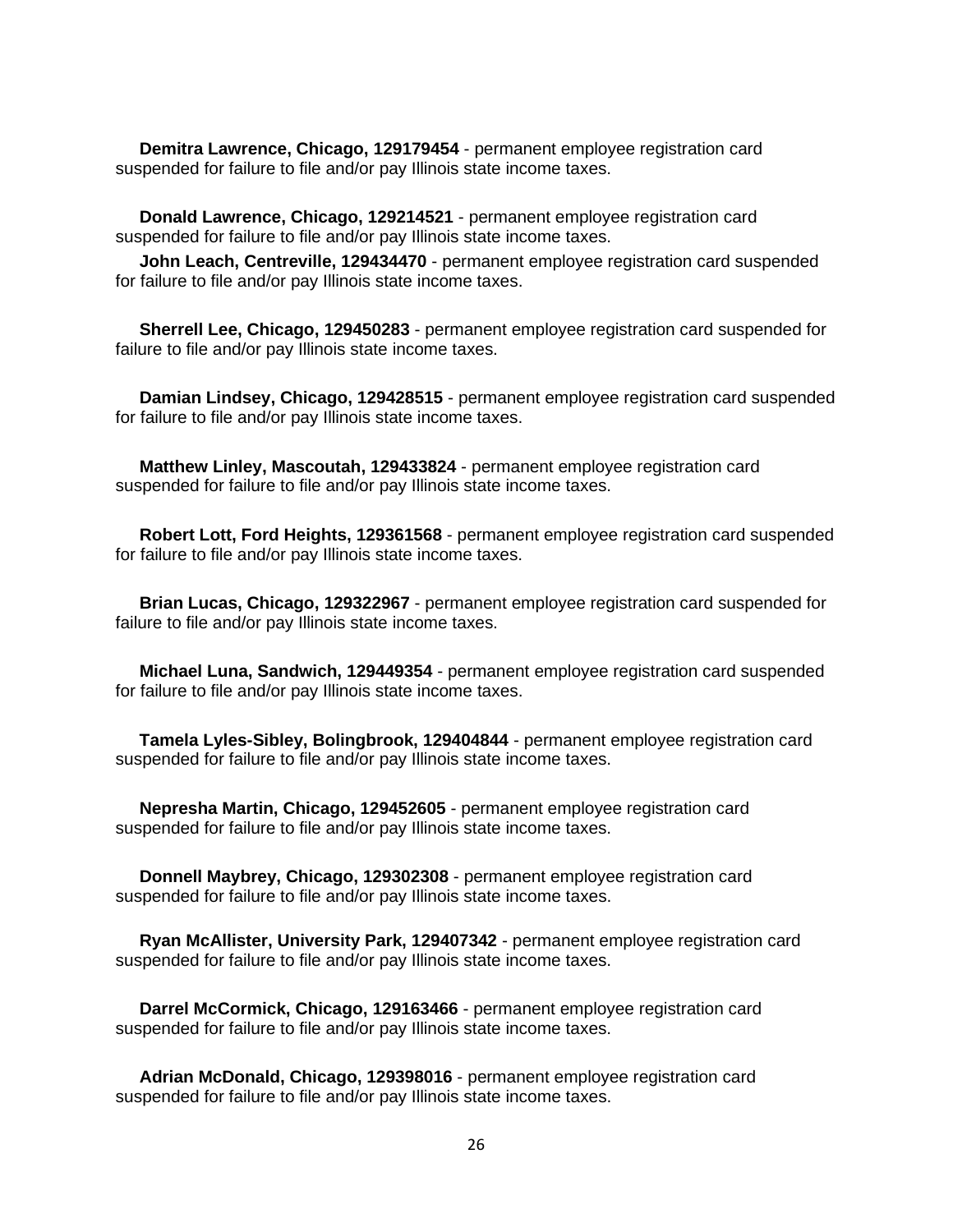**Carl Mercado, Calumet City, 129229995** - permanent employee registration card suspended for failure to file and/or pay Illinois state income taxes.

 **Robert Militello, Chicago, 263000536** - registered firearm instructor license suspended for failure to file and/or pay Illinois state income taxes.

 **Matthew Miller, Berwyn, 129338211** - permanent employee registration card suspended for failure to file and/or pay Illinois state income taxes.

 **William Mims, Crown Point, IN, 129417510** - permanent employee registration card suspended for failure to file and/or pay Illinois state income taxes.

 **Precious Moore, Harvey, 129410001** - permanent employee registration card suspended for failure to file and/or pay Illinois state income taxes.

 **Donald Muhammad, Oak Forest, 129188105** - permanent employee registration card suspended for failure to file and/or pay Illinois state income taxes.

 **Demetrius Murphy, Chicago, 129342759** - permanent employee registration card suspended for failure to file and/or pay Illinois state income taxes.

 **Tammy Niklewicz, Bolingbrook, 129410826** - permanent employee registration card suspended for failure to file and/or pay Illinois state income taxes.

 **David O'Banner, Aurora, 129422374** - permanent employee registration card suspended for being more than 30 days delinquent in the payment of child support.

 **Edith Ocasio, Oaklawn, 129300711** - permanent employee registration card suspended for failure to file and/or pay Illinois state income taxes.

 **Anthony Oliva, Colona, 129401656** - permanent employee registration card suspended for failure to file and/or pay Illinois state income taxes.

 **Ursula Owens, Chicago, 129321093** - permanent employee registration card suspended for failure to file and/or pay Illinois state income taxes.

 **Gabriel Padilla, Lyons, 129320446** - permanent employee registration card suspended for failure to file and/or pay Illinois state income taxes.

 **Erskin Parrow, Springfield, 129445616** - permanent employee registration card suspended for failure to file and/or pay Illinois state income taxes.

 **Jimmie Pernell, Chicago, 129020551** - permanent employee registration card suspended for failure to file and/or pay Illinois state income taxes.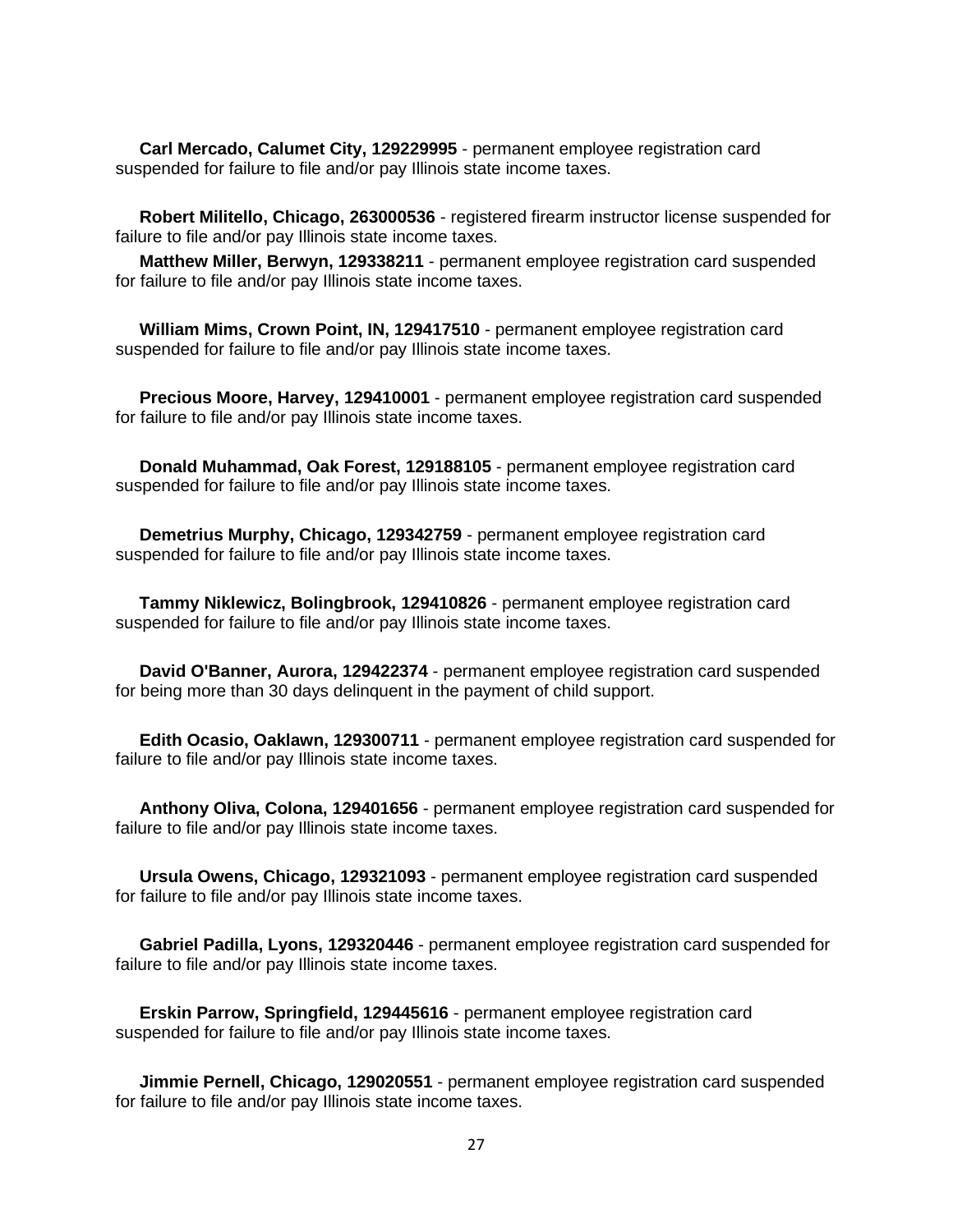**Curtis Pleasant, Chicago, 129338277** - permanent employee registration card suspended for failure to file and/or pay Illinois state income taxes.

 **Breanna Price, Chicago, 129398073** - permanent employee registration card suspended for failure to file and/or pay Illinois state income taxes.

 **Jason Reason, Chicago, 129284590** - permanent employee registration card suspended for failure to file and/or pay Illinois state income taxes.

 **Brian Redding, Chicago, 129393651** - permanent employee registration card suspended for failure to file and/or pay Illinois state income taxes.

 **Nicole Riley, Chicago, 129402544** - permanent employee registration card suspended for failure to file and/or pay Illinois state income taxes.

 **Jerry Risner, Hobart, IN, 129115699** - permanent employee registration card suspended for failure to file and/or pay Illinois state income taxes.

 **Antonio Rodriguez, Chicago, 129381951** - permanent employee registration card placed on non-reporting probation for two years due to having been convicted of Class 4 Felony Possession of a Controlled Substance in Cook County, Illinois and for failing to report the arrest and conviction to the Department within 30 days.

 **Taris Rule, Chicago, 129333918** - permanent employee registration card suspended for failure to file and/or pay Illinois state income taxes.

 **Seinya Samforay, Chicago, 129453280** - permanent employee registration card suspended for failure to file and/or pay Illinois state income taxes.

 **Roberto Sanchez, Lansing, 129448975** - permanent employee registration card suspended for failure to file and/or pay Illinois state income taxes.

 **Samuel Scaife, Chicago, 129103548** - permanent employee registration card suspended for failure to file and/or pay Illinois state income taxes.

 **Marisha Seals, Chicago, 129434176** - permanent employee registration card suspended for failure to file and/or pay Illinois state income taxes.

 **Dorothy Sexton, Chicago, 129424362** - permanent employee registration card suspended for failure to file and/or pay Illinois state income taxes.

 **Corvette Shores, Chicago, 129377218** - permanent employee registration card suspended for failure to file and/or pay Illinois state income taxes.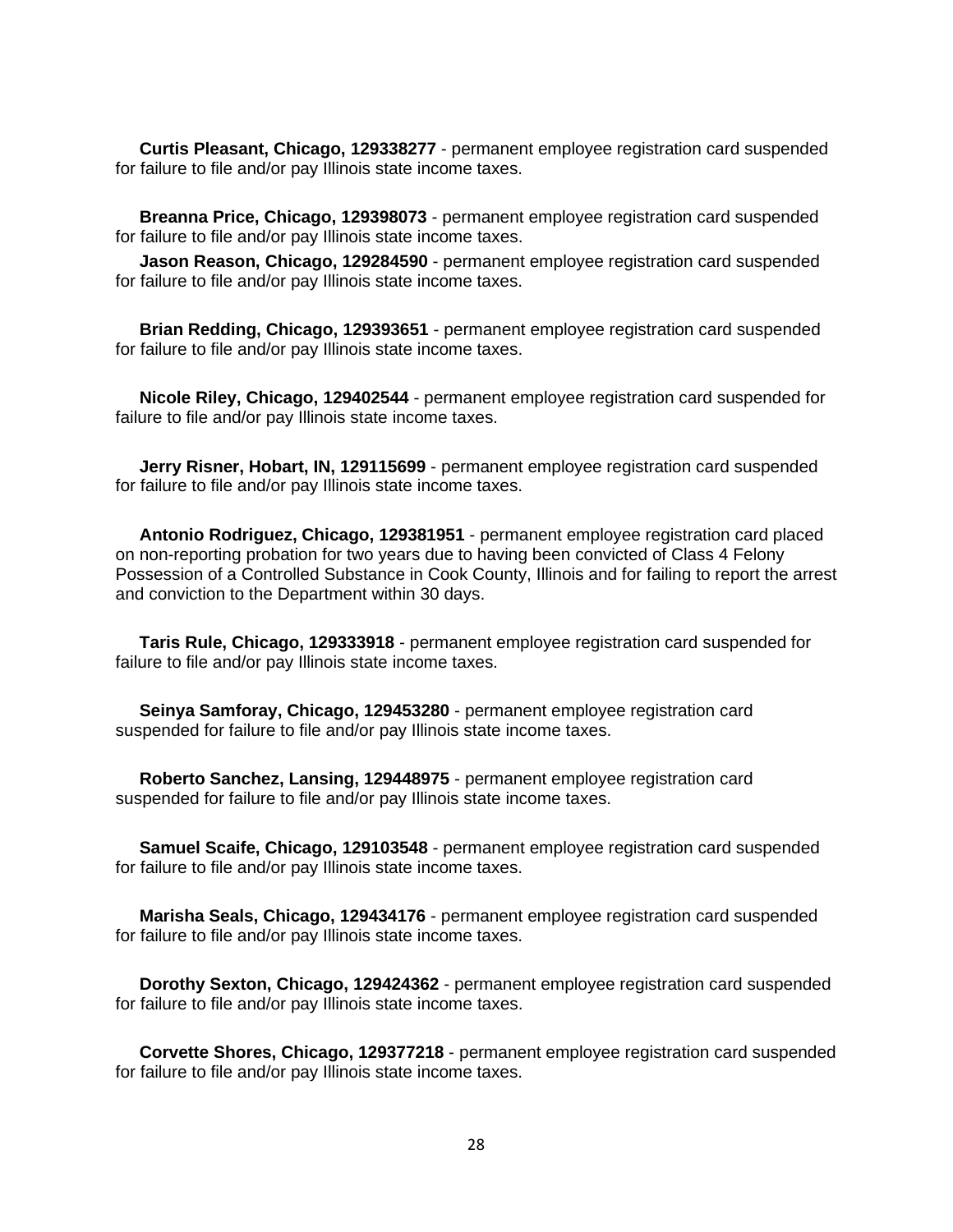**Terence Simmons, Country Club Hills, 129421392** - permanent employee registration card suspended for failure to file and/or pay Illinois state income taxes.

 **Alfredo Smart, Chicago, 129026510** - permanent employee registration card suspended for failure to file and/or pay Illinois state income taxes.

 **Lazar Smith, Bolingbrook, 129255736** - permanent employee registration card suspended for failure to file and/or pay Illinois state income taxes.

 **Bradley Smith, Rockford, 129253879** - permanent employee registration card suspended for failure to file and/or pay Illinois state income taxes.

 **Thomas Spencer, East St. Louis, 129271234** - permanent employee registration card suspended for failure to file and/or pay Illinois state income taxes.

 **Cornell Stanford, Blue Island, 129366726** - permanent employee registration card suspended for failure to file and/or pay Illinois state income taxes.

 **Kevin Suarez, Vernon Hills, 129425900** - permanent employee registration card suspended for failure to file and/or pay Illinois state income taxes.

 **Donald Sumbry, Aurora, 129399080** - permanent employee registration card suspended for failure to file and/or pay Illinois state income taxes.

 **Donald Taylor, Aurora, 124001036** - licensed private alarm contractor license suspended for failure to file and/or pay Illinois state income taxes.

 **Anthony Terrell, Joliet, 129363608** - permanent employee registration card suspended for failure to file and/or pay Illinois state income taxes.

 **Joshua Terry, Chicago, 129467081** - permanent employee registration card issued and placed on non-reporting probation for one year due to a violation of the Act.

 **Dwayne Thomas, Markham, 129417131** - permanent employee registration card suspended for failure to file and/or pay Illinois state income taxes.

 **Denetha Thomas, University Park, 129340589** - permanent employee registration card placed on non-reporting probation for one year due to having Class 3 Felony Theft/Control/Intent in Cook County, Illinois and for failing to report the arrest and conviction to the Department within 30 days.

 **Gina Thomas, Edwardsville, 129448322** - permanent employee registration card suspended for failure to file and/or pay Illinois state income taxes.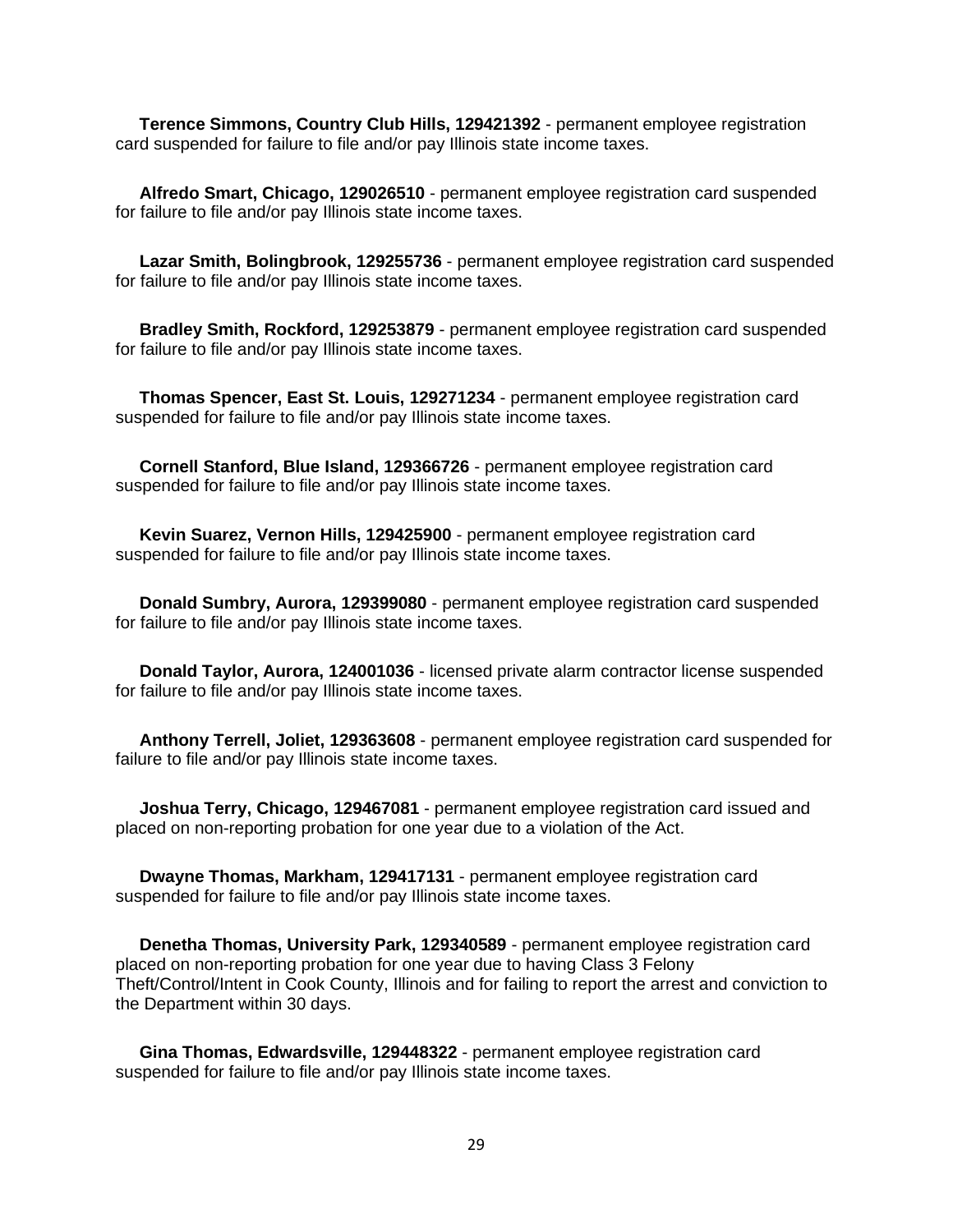**Jademonik Thomas, East St. Louis, 129430491** - permanent employee registration card suspended for failure to file and/or pay Illinois state income taxes.

 **Keith Townsend, Chicago, 129418106** - permanent employee registration card suspended for failure to file and/or pay Illinois state income taxes.

 **James Ugarte, Oak Lawn, 129414631** - permanent employee registration card suspended for failure to file and/or pay Illinois state income taxes.

 **Denzel Vaden, Chicago, 129420753** - permanent employee registration card suspended for failure to file and/or pay Illinois state income taxes.

 **Gabriela Villarreal, Chicago, 119001445** - private security contractor license suspended for failure to file and/or pay Illinois state income taxes.

 **Iesha Walker, Chicago, 129450749** - permanent employee registration card suspended for failure to file and/or pay Illinois state income taxes.

 **Mbu Walters, Chicago, 129314637** - permanent employee registration card suspended for failure to file and/or pay Illinois state income taxes.

 **Edward Wea, Chicago, 129289630** - permanent employee registration card suspended for failure to file and/or pay Illinois state income taxes.

 **Shaun White, Chicago, 129420840** - permanent employee registration card suspended for failure to file and/or pay Illinois state income taxes.

 **Samuel Widemon, Chicago, 129424382** - permanent employee registration card suspended for failure to file and/or pay Illinois state income taxes.

 **Maria Williams, Chicago, 129433630** - permanent employee registration card suspended for failure to file and/or pay Illinois state income taxes.

 **Kenwune Williams, Chicago, 129443563** - permanent employee registration card suspended for failure to file and/or pay Illinois state income taxes.

 **Paul Willis, Chicago, 129421564** - permanent employee registration card suspended for failure to file and/or pay Illinois state income taxes.

 **Tammy Wilson, South Holland, 119000894** - licensed private security contractor license suspended for failure to file and/or pay Illinois state income taxes.

 **Tammy Wilson, South Holland, 129008688** - permanent employee registration card suspended for failure to file and/or pay Illinois state income taxes.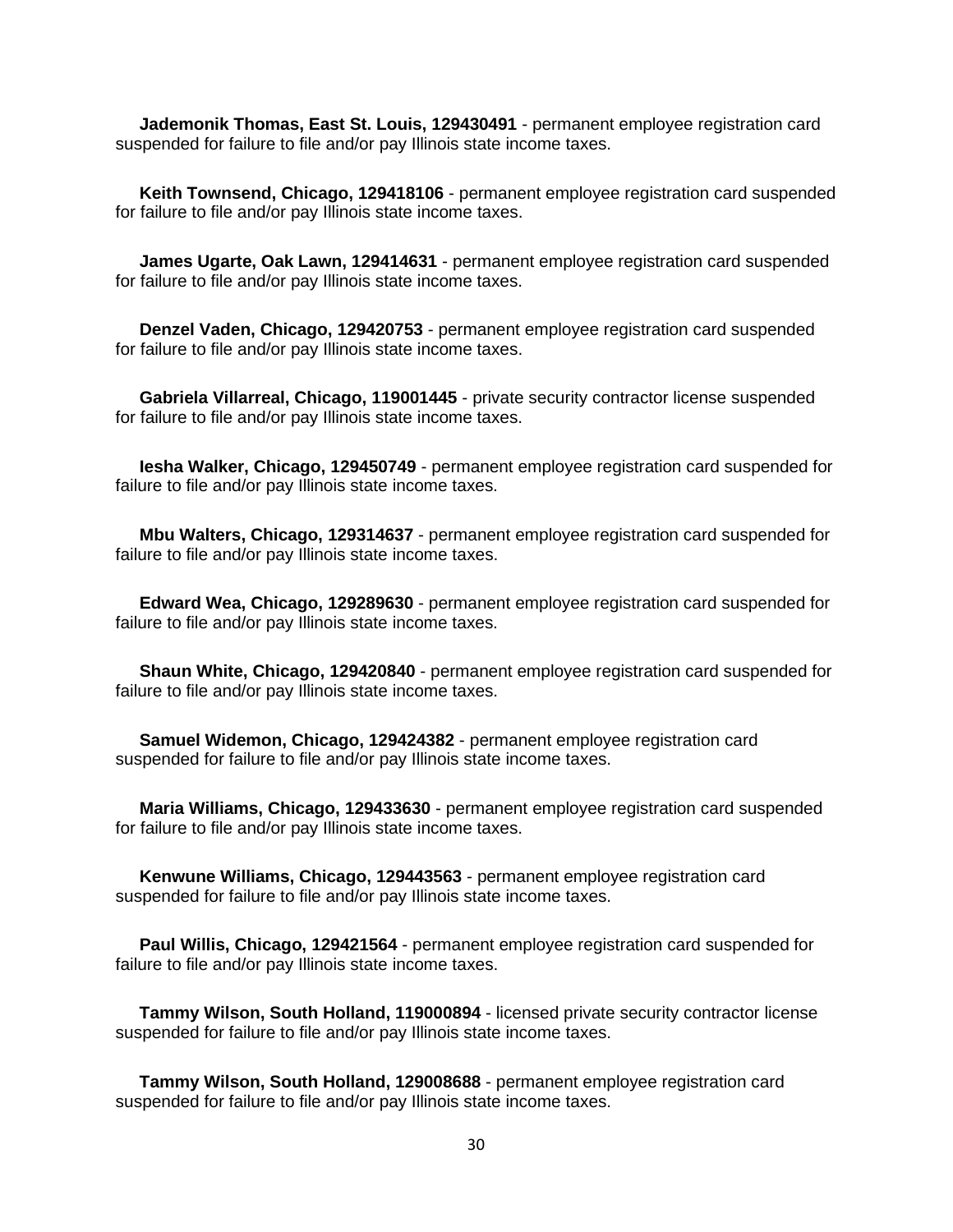**Robert Wilson, Chicago, 129428606** - permanent employee registration card suspended for failure to file and/or pay Illinois state income taxes.

 **Nicholas Wingo, Chicago, 129290182** - permanent employee registration card suspended for failure to file and/or pay Illinois state income taxes.

# **PROFESSIONAL COUNSELOR**

 **Andre Chatman, Chicago, 180008207** - clinical professional counselor license suspended for failure to file and/or pay Illinois state income taxes.

 **Angelisa Chestleigh, Chicago, 178017062** - professional counselor license suspended for failure to file and/or pay Illinois state income taxes.

 **Danielle Kimble, Matteson, 180010927** - clinical professional counselor license suspended for failure to file and/or pay Illinois state income taxes.

 **Jennifer Lawson, Winchester, VA, 178004941** - professional counselor license suspended for failure to file and/or pay Illinois state income taxes.

## **PROFESSIONAL ENGINEERS**

 **Matthew Harris, Oak Park, 061021072** - enrolled professional engineer intern license suspended for failure to file and/or pay Illinois state income taxes.

 **Tyiase Hasan, Matteson, 061030026** - professional engineer license suspended for failure to file and/or pay Illinois state income taxes.

 **Clarence Keith, Naperville, 061026391** - enrolled professional engineer intern license suspended for failure to file and/or pay Illinois state income taxes.

 **Ricky Luo, Chicago, 061032173** - professional engineer license suspended for failure to file and/or pay Illinois state income taxes.

 **Daniel Phillips, Glendale Heights, 061037280** - enrolled professional engineer intern license suspended for failure to file and/or pay Illinois state income taxes.

 **William Wangard, Melrose Park, 061023471** - enrolled professional engineer intern license suspended for failure to file and/or pay Illinois state income taxes.

#### **PUBLIC ACCOUNTANT**

 **Carol Drensky, Chicago, 239012245** - registered certified public accountant license suspended for failure to file and/or pay Illinois state income taxes.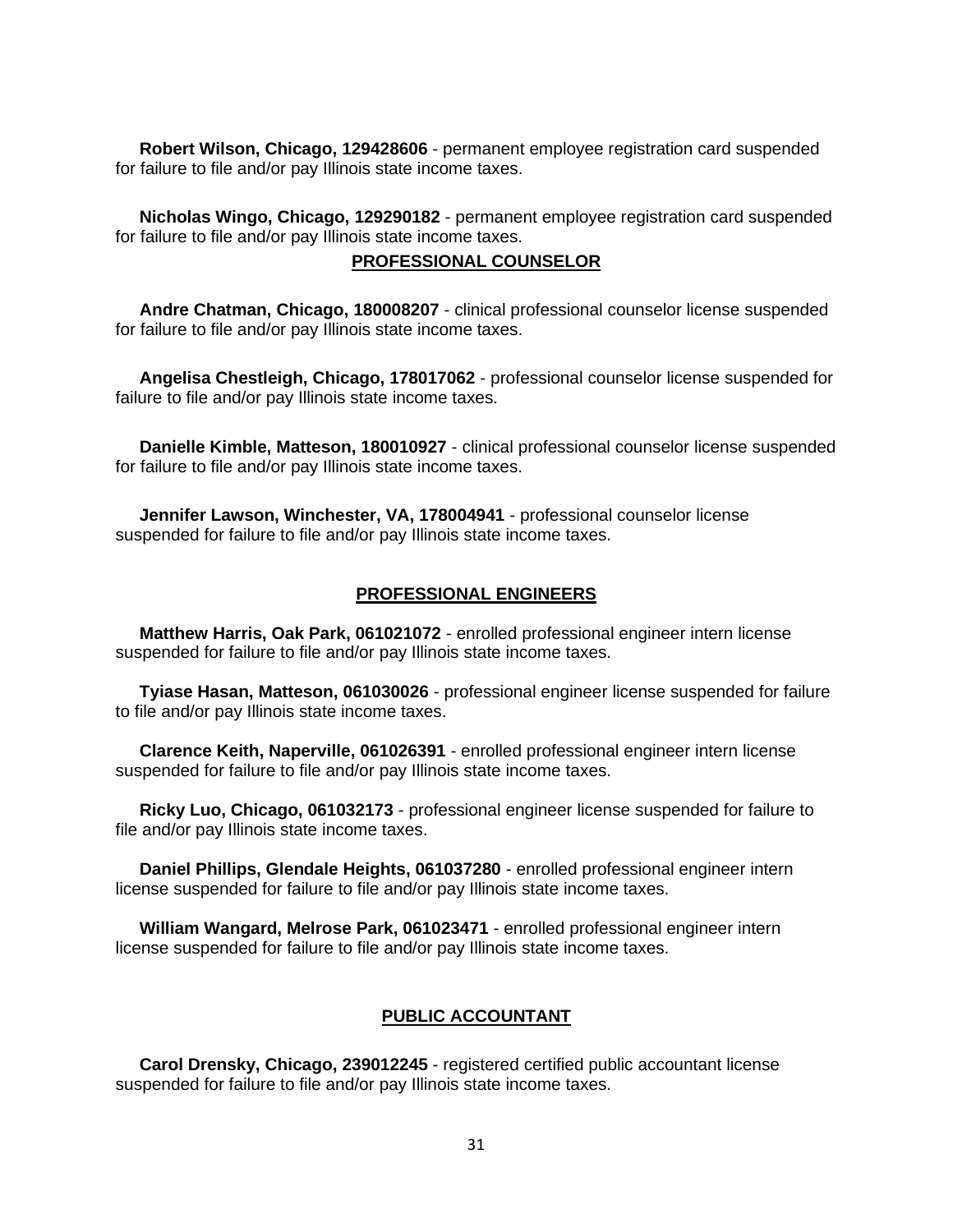**Donald Weckel, Naperville, 065034686** - certified public accountant license suspended for failure to file and/or pay Illinois state income taxes.

### **RESPIRATORY THERAPY**

 **Anthony Chiesa, Palatine, 194010576** - respiratory care practitioner license suspended for failure to file and/or pay Illinois state income taxes.

 **Martin Morris, Monticello, 194009683** - respiratory care practitioner license suspended for failure to file and/or pay Illinois state income taxes.

## **ROOFING CONTRACTORS**

 **Lucas Blankenship, Springfield, 104015702** - roofing contractor license suspended for failure to file and/or pay Illinois state income taxes.

 **BMR Services, McHenry, 104018251** - roofing contractor license suspended for failure to file and/or pay Illinois state income taxes.

 **C & V Roofing, Aurora, 104013732** - roofing contractor license suspended for failure to file and/or pay Illinois state income taxes.

 **Daniels Construction, Bath, 104018764** - roofing contractor license suspended for failure to file and/or pay Illinois state income taxes.

 **Isael Franchini, Joliet, 105app3877997** - roofing qualifying party designation issued with suspension, but stayed and then placed on probation for two years with conditions based on a violation of the Illinois Roofing Industry Licensing Act.

 **Inex Restoration & Improvement, Inc., Niles, 104018714** - roofing contractor license reprimanded and fined \$5,000 based on aiding and assisting unlicensed practice of roofing contracting and unprofessional conduct.

 **Legacy Roofing & Restoration, LLC, Mattoon, 104017635** - roofing contractor license reprimanded and fined \$5,000 based on aiding and assisting unlicensed practice of roofing contracting.

 **Power Exteriors Roofing, LLC, Winfield, 104018178** - roofing contractor license reprimanded and fined \$5,000 based on unprofessional conduct.

 **Premier Roofing Design, Wheaton, 104015954** - roofing contractor license reprimanded and fined \$2,500 based on aiding and assisting unlicensed practice of roofing contracting.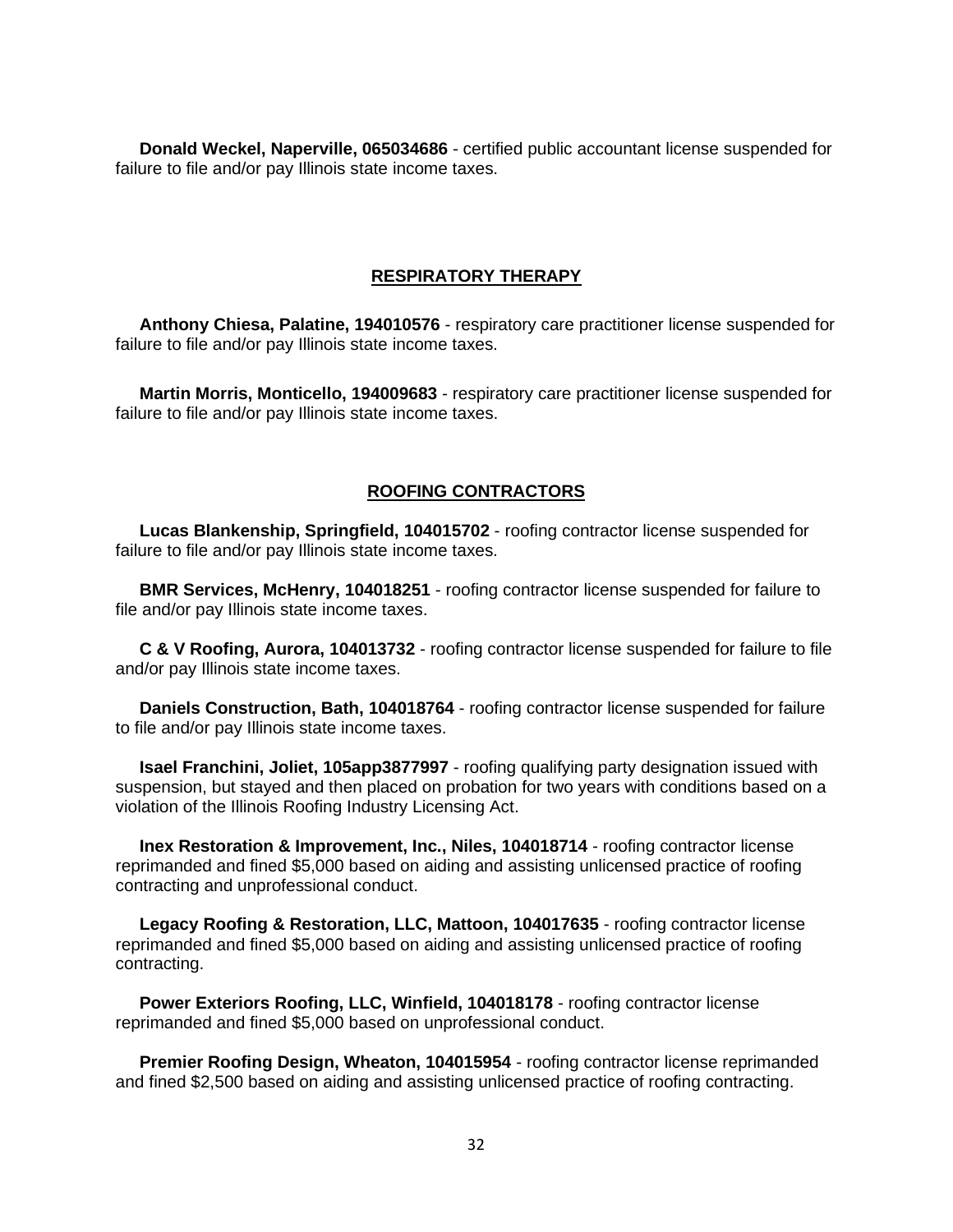# **SHORTHAND REPORTER**

 **Jaime Dziewior, Hinsdale, 084004479** - shorthand reporter license suspended for failure to file and/or pay Illinois state income taxes.

 **Ira Glover, Chicago, 084003681** - certified shorthand reporter license suspended for failure to file and/or pay Illinois state income taxes.

# **SOCIAL WORKER**

 **Lin Bresnahan, Western Springs, 149002751** - clinical social worker license suspended for failure to file and/or pay Illinois state income taxes.

 **King Chester, Chicago, 150008928** - social worker license suspended for failure to file and/or pay Illinois state income taxes.

 **Donna Claffey, Cary, 149003665** - clinical social worker license placed in refuse to renew status due to habitual use of alcohol and impairment at work.

 **Elana Dor, Deerfield, 149009455** - clinical social worker license suspended for failure to file and/or pay Illinois state income taxes.

 **Daniel Gordon, Chicago, 149015415** - clinical social worker license suspended for failure to file and/or pay Illinois state income taxes.

 **Jeanette Perez, Chicago, 149015561** - clinical social worker license suspended for failure to file and/or pay Illinois state income taxes.

 **Andrea Rako, Belleville, 149006966** - clinical social worker license suspended for failure to file and/or pay Illinois state income taxes.

# **SPEECH-LANGUAGE PATHOLOGY AND AUDIOLOGY**

 **Tasha Hammond, Chicago, 217000131** – speech-language pathology assistant license suspended for failure to file and/or pay Illinois state income taxes.

 **Amy Kelly, Evanston, 146003080** – speech-language pathologist license suspended for failure to file and/or pay Illinois state income taxes.

# **SURGICAL ASSISTANT AND TECHNOLOGIST BOARD**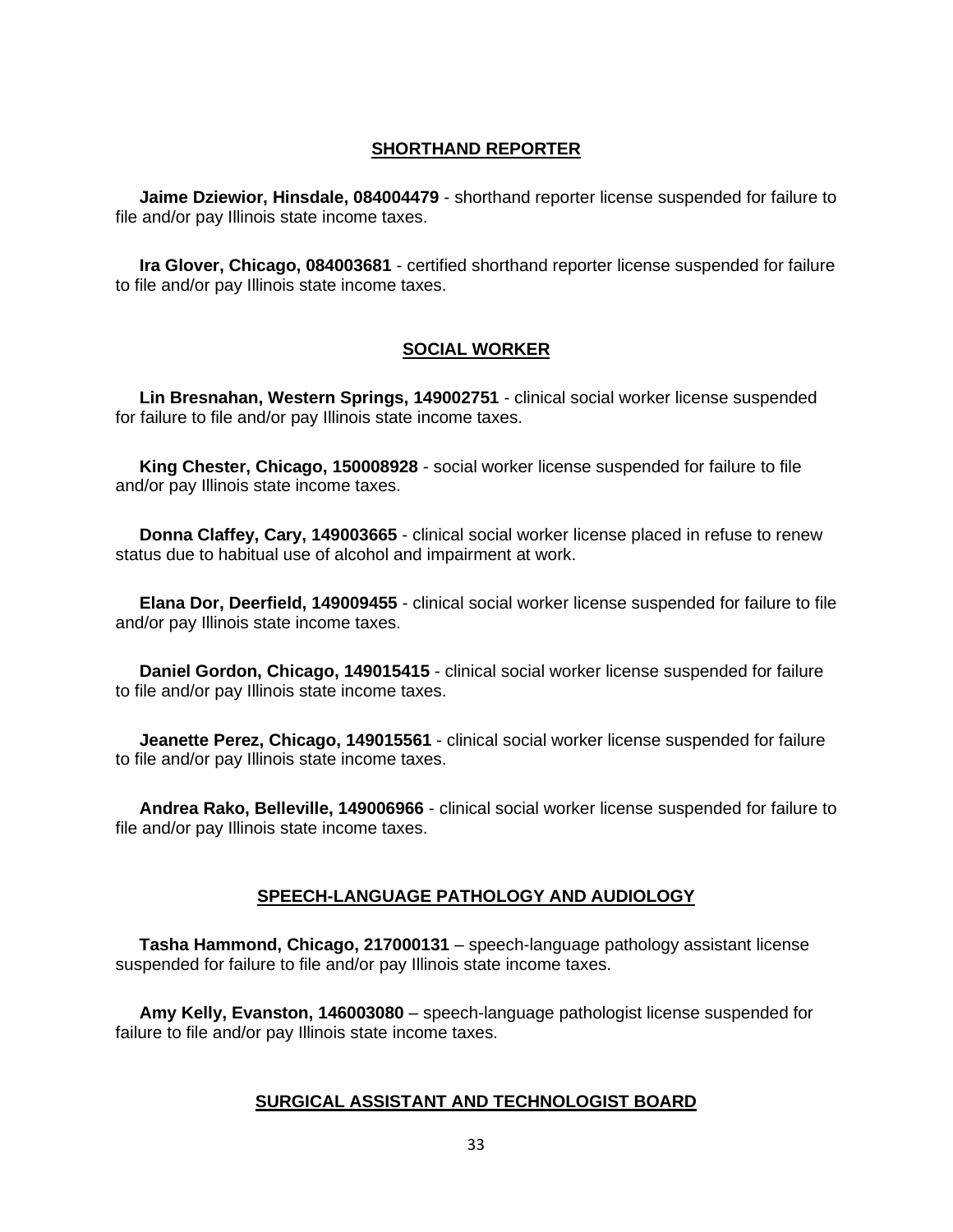**Macus Howton, Richton Park, 238000207** - registered surgical assistant license suspended for failure to file and/or pay Illinois state income taxes.

### **VETERINARIAN**

 **Deborah Polocz, Fox Lake, 095002860** - certified veterinarian technician license suspended for failure to file and/or pay Illinois state income taxes.

# **DIVISION OF REAL ESTATE**

#### **UNLICENSED**

 **Total Property Solutions Management**, **Chicago, unlicensed** - assessed a \$25,000 civil penalty and ordered to cease and desist the unlicensed practice of real estate.

#### **APPRAISAL**

 **Donald Cooley, Frankfort, 556000912** - certified residential real estate appraiser license suspended for failure to file and/or pay Illinois state income taxes.

 **Maureen Starke, Lombard, 556004570** - certified residential real estate appraiser license suspended for failure to file and/or pay Illinois state income taxes.

#### **HOME INSPECTOR**

 **Chris Johnson, Bartlett, 450000312** - real estate home inspector license suspended for failure to file and/or pay Illinois state income taxes.

#### **REAL ESTATE**

 **Saley Abuhashish, Glendale Heights, 475196429** - real estate broker license suspended for failure to file and/or pay Illinois state income taxes.

 **Lynda Alvarado, Oswego, 475182672** - real estate broker license suspended for failure to pay and/or file Illinois state income taxes.

 **Sagine Augustin, Lindenhurst, 475169398** - real estate broker license suspended for failure to file and/or pay Illinois state income taxes.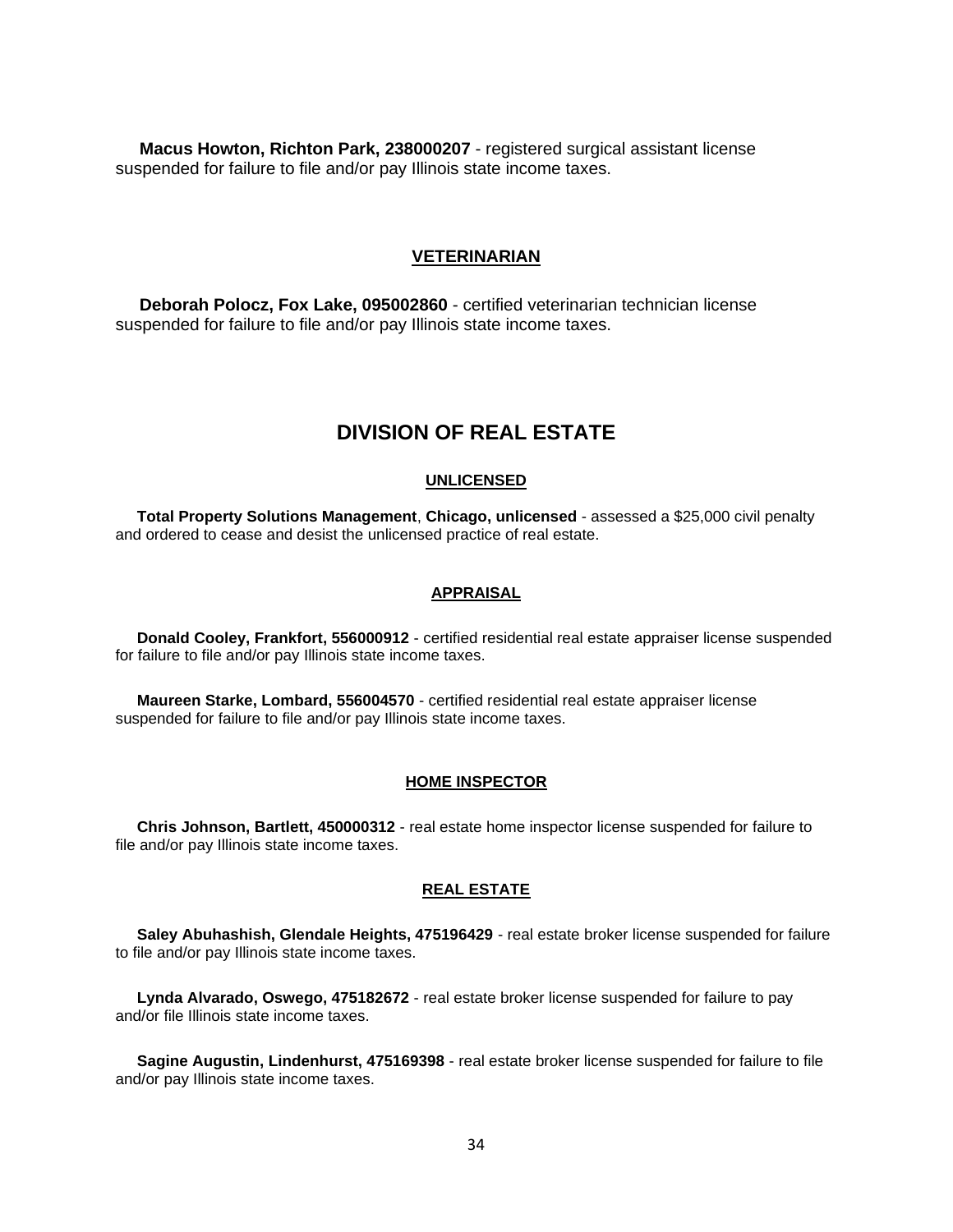**Uriel Ayala, Chicago, 475142841** - real estate broker license suspended for failure to file and/or pay Illinois state income taxes.

 **Marisa Baldwin-Woodhouse, Chicago, 473016655** - real estate residential leasing agent license suspended for failure to file and/or pay Illinois state income taxes.

 **Jennifer Blackman, Chicago, 475175337** - real estate broker license suspended for failure to file and/or pay Illinois state income taxes.

 **Erik Blinn, Chicago, 475147894** - real estate broker license suspended for failure to pay and/or file Illinois state income taxes.

 **Candice Boggerty, Chicago, 475175056** - real estate broker license suspended for failure to pay and/or file Illinois state income taxes.

 **Glenn Brezka, Palatine, 471016261** - real estate managing broker license suspended for failure to pay and/or file Illinois state income taxes.

 **Danicka Brown, Chicago, 475153485** - real estate broker license suspended for failure to pay and/or file Illinois state income taxes.

 **Avery Burris, Crete, 475168439** - real estate broker license suspended for failure to pay and/or file Illinois state income taxes.

 **William Butusov, Brookfield, 475177683** - real estate broker license suspended for failure to pay and/or file Illinois state income taxes.

 **Nicholas Calabrese, Chicago, 47516911** - real estate broker license suspended for failure to file and/or pay Illinois state income taxes.

 **Chulhwa Chung, Chicago, 475124521** - real estate broker license suspended for 12 months, fined \$1,000, ordered to complete 15 hours of real estate courses, and to be placed on probation for two years after the completion of the suspension for violating dual agency disclosure provisions, not maintaining funds in a separate account, and not returning deposited funds upon termination of an agreement.

 **Ramona Conde, Chicago, 475152668** - real estate broker license suspended for failure to pay and/or file Illinois state income taxes.

 **William Crawford, Orland Park, 475171895** - real estate broker license suspended for failure to file and/or pay Illinois state income taxes.

 **William Cronin, Chicago, 4751577205** - real estate broker license suspended for failure to file and/or pay Illinois state income taxes.

 **Charles Crump, Peoria, 475146666** - real estate broker license suspended for failure to file and/or pay Illinois state income taxes.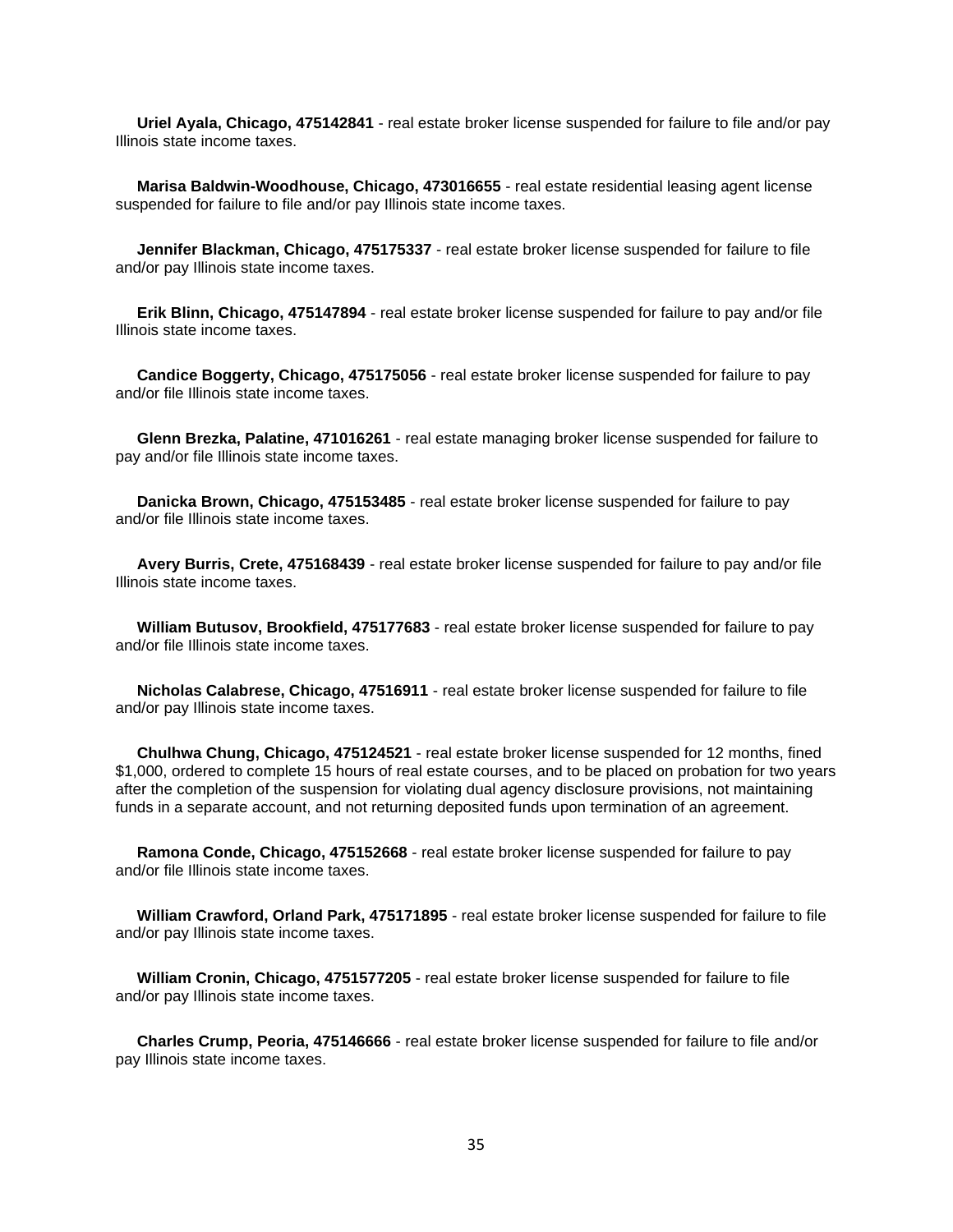**Elvis Dardagan, Chicago, 475180127** - real estate broker license suspended for failure to pay and/or file Illinois state income taxes.

 **Gershow Draiman, Chicago, 471019899** - real estate managing broker license suspended for failure to file and/or pay Illinois state income taxes.

 **Robert Durkin, Riverside, 475149731** - real estate broker license suspended for failure to pay and/or file Illinois state income taxes.

 **Ahmad Elhindi, Lincolnwood, 475172949** - real estate broker license suspended for failure to pay and/or file Illinois state income taxes.

 **Stuart Emmerman, Chicago, 475144872** - real estate broker license suspended for failure to pay and/or file Illinois state income taxes.

 **Victor Escobar, Chicago, 475152571** - real estate broker license suspended for failure to file and/or pay Illinois state income taxes.

 **Miguel Fernandez, Elgin, 475167239** - real estate broker license suspended for failure to pay and/or file Illinois state income taxes.

 **David Fleuchaus, Lake Forest, 471014822** - real estate managing broker license suspended for failure to pay and/or file Illinois state income taxes.

 **Celso Flores, Chicago, 475182767** - real estate broker license suspended for being more than 30 days delinquent in the payment of child support.

 **Nicholas Funk, Alton, 475183509** - real estate broker license suspended for failure to pay and/or file Illinois state income taxes.

 **Leszak Gadek, Niles, 475154135** - real estate broker license fined \$3,000 for engaging in licensed real estate activities while his license was not-renewed.

 **Michael Garcia, Streamwood, 475151805** - real estate managing broker license revoked for a felony criminal conviction for mail fraud.

 **Steven Garcia, Schaumburg, 471004693** - real estate managing broker license revoked for a felony criminal conviction for wire fraud affecting a Financial Institution.

 **Kyle Gibson, Chicago, 473014561** - real estate leasing agent license suspended for failure to pay and/or file Illinois state income taxes.

 **Daniel Giljen, Chicago, 475187870** - real estate broker license suspended for failure to pay and/or file Illinois state income taxes.

 **Cesar Gonzalez, Chicago, 475151200** - real estate broker license suspended for being more than 30 days delinquent in the payment of child support.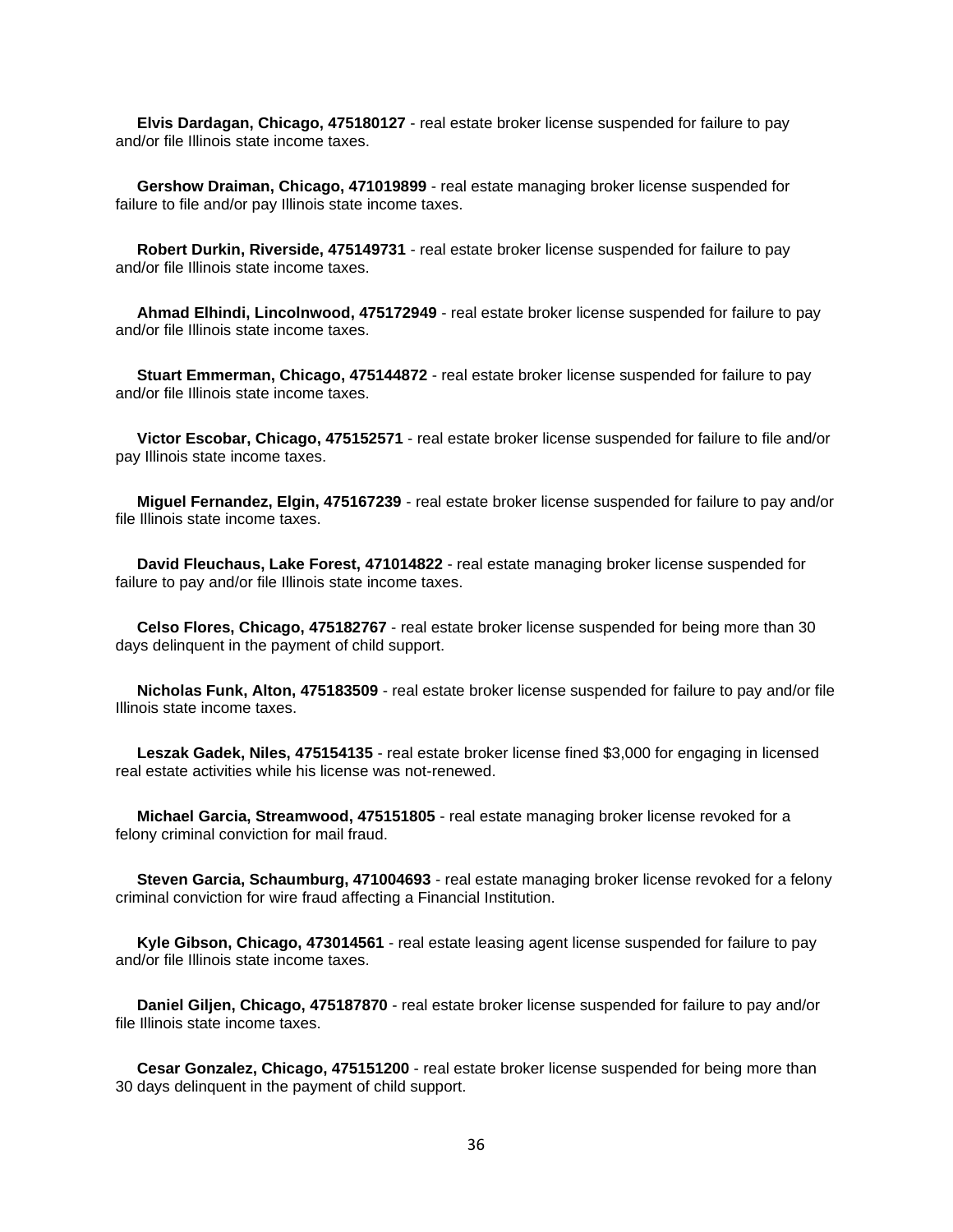**Jerry Goodwin, Bellwood, 475143642** - real estate broker license suspended for failure to file and/or pay Illinois state income taxes.

 **Barry Gordon, Chicago, 475123452** - real estate broker license suspended for being more than 30 days delinquent in the payment of child support.

 **Maricela Guzman, Romeoville, 475153578** - real estate broker license suspended for failure to pay and/or file Illinois state income taxes.

 **Tahir Hafeez, Romeoville, 475175800** - real estate broker license suspended for failure to pay and/or file Illinois state income taxes.

 **Christine Hall, Lake Bluff, 475168071** - real estate broker license suspended for failure to file and/or pay Illinois state income taxes.

 **Rick Hansen, Chicago, 471017382** - real estate managing broker license suspended for failure to file and/or pay Illinois state income taxes.

 **Louis Hardy, Chicago, 473012683** - real estate leasing agent license suspended for failure to file and/or pay Illinois state income taxes.

 **Melinda Harris, Chicago, 475188614** - real estate broker license suspended for failure to file and/or pay Illinois state income taxes.

 **Sharon Harrison, Chicago, 475152287** - real estate broker license suspended for failure to file and/or pay Illinois state income taxes.

 **Ronald Hart, Chicago, 473017186** - real estate residential leasing agent license suspended for failure to file and/or pay Illinois state income taxes.

 **Jamesia Hawk, Chicago, 475177840** - real estate broker license suspended for failure to file and/or pay Illinois state income taxes.

 **Sam Hazleton, Bloomington, 475127355** - real estate broker license suspended for failure to file and/or pay Illinois state income taxes.

 **Christine Hoffman, Arlington Heights, 475174377** - real estate broker license suspended for failure to pay and/or file Illinois state income taxes.

 **Cynthia Howard, Palatine, 473016825** - real estate leasing agent license suspended for failure to pay and/or file Illinois state income taxes.

 **Iqbal Mohammed Jaffer, Bolingbrook, 475115462** - real estate broker license suspended for failure to pay and/or file Illinois state income taxes.

 **Mark Jensen, Naperville, 475147839** - real estate broker license suspended for failure to pay and/or file Illinois state income taxes.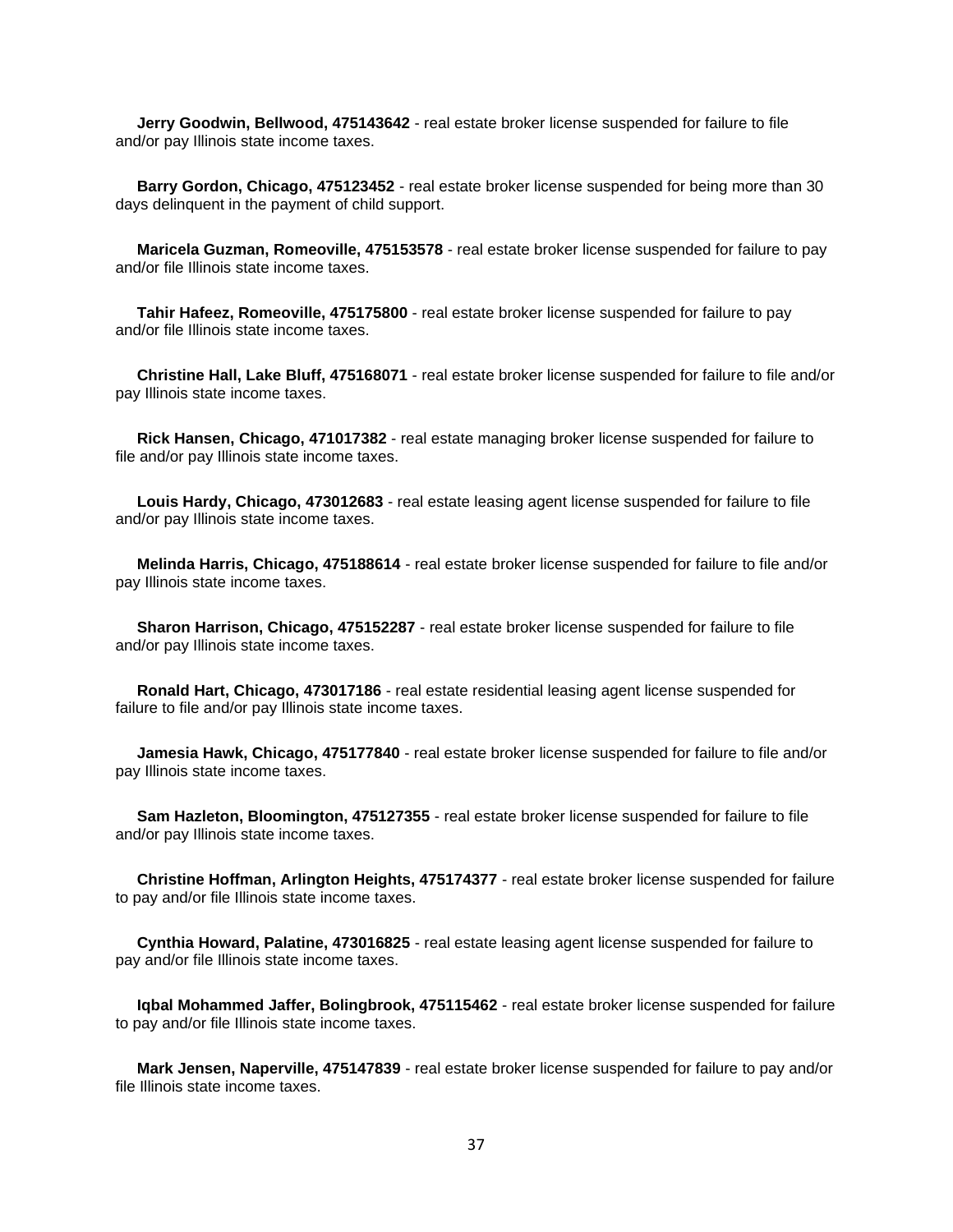**Regina Joshi, Chicago, 475164128** - real estate broker license suspended for failure to pay and/or file Illinois state income taxes.

 **Danijel Jovanovic, Mount Prospect, 475181517** - real estate broker license suspended for failure to pay and/or file Illinois state income taxes.

 **Wendy Kalke, Arlington Heights, 471016286** - real estate managing broker license suspended for failure to pay and/or file Illinois state income taxes.

 **Albert Knott, Chicago, 475157897** - real estate broker license suspended for failure to file and/or pay Illinois state income taxes.

 **Francesca Kralis, Chicago, 475172899** - real estate broker license suspended for failure to file and/or pay Illinois state income taxes.

 **Stacy Lacour, Mahomet, 475159944** - real estate broker license suspended for failure to file and/or pay Illinois state income taxes.

 **Shanor Larde, Matteson, 475112925** - real estate broker license placed on probation for two years for a prior criminal conviction.

 **Dwayne Lawrence, Chicago, 471010139** - real estate managing broker license suspended for failure to file and/or pay Illinois state income taxes.

 **Jaclyn Layton, Tinley Park, 475184600** - real estate broker license suspended for violation of the terms of an order.

 **Genevieve Lenon, Chicago, 475143585** - real estate broker license suspended for failure to pay and/or file Illinois state income taxes.

 **Carleen Lewis, Chicago, 471009636** - real estate managing broker license suspended for failure to file and/or pay Illinois state income taxes.

 **Elizabeth Lita, Round Lake, 475105082** - real estate broker license suspended for failure to file and/or pay Illinois state income taxes.

 **Aaron Akeem Lockhart, Bolingbrook, 475190059** - real estate broker license suspended for failure to pay and/or file Illinois state income taxes.

 **David Lopez, Cicero, 475173054** - real estate broker license suspended for failure to pay and/or file Illinois state income taxes.

 **Irene Luber, Wilmette, 471009161** - real estate managing broker license suspended for failure to file and/or pay Illinois state income taxes.

 **Nicole Maldonado, Chicago, 475160798** - real estate broker license suspended for failure to file and/or pay Illinois state income taxes.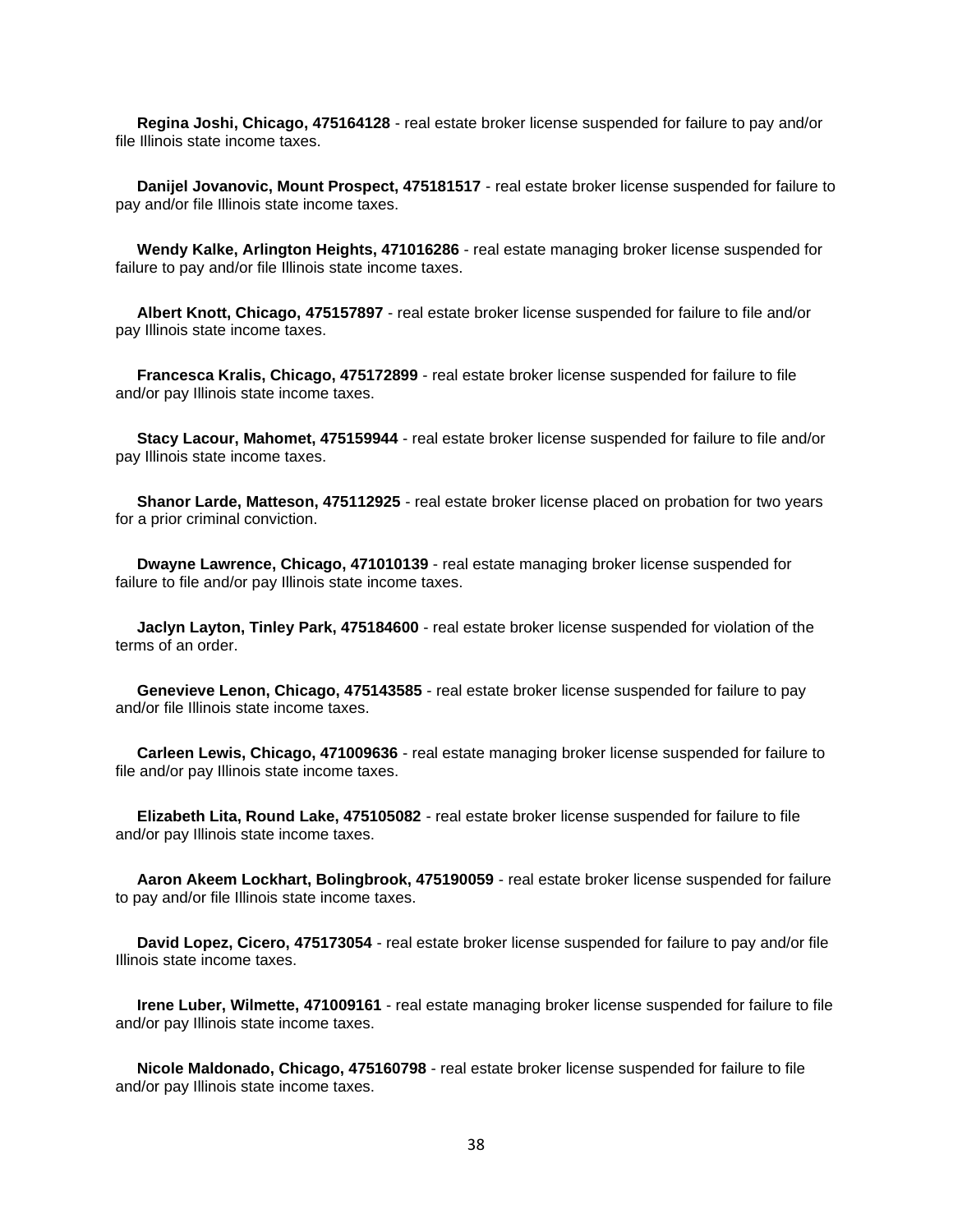**Tracy Malone, Dolton, 471007307** - real estate managing broker license suspended for failure to file and/or pay Illinois state income taxes.

 **Mylene Masiclat, Hoffman Estates, 475app4118851** - real estate broker license granted and placed on probation for two years for a prior criminal conviction.

 **Todd McCain, Oak Forest, 475167400** - real estate broker license suspended for failure to file and/or pay Illinois state income taxes.

 **Morgan Mellske, Chicago, 475160736** - real estate broker license suspended for failure to pay and/or file Illinois state income taxes.

 **Vincenza Moreci, Elk Grove Village, 475176683** - real estate broker license suspended for failure to pay and/or file Illinois state income taxes.

 **Joseph Mullappallil, Chicago, 471008725** - **Citywide JMW Realty Inc, Chicago, 478009797** - real estate managing broker license and real estate corporation licensed fined \$2,500 jointly and severally for practicing while the real estate managing broker license was inoperative and failure to supervise and the real estate broker corporation license for engaging in licensed activities and allowing its sponsored licensees to engage in licensed activities while it's license was not renewed.

 **Andres Olaez, Chicago, 475180182** - real estate broker license suspended for failure to pay and/or file Illinois state income taxes.

 **Bradley Gregory Olsen, Chicago, 473016934** - real estate leasing agent license suspended for failure to pay and/or file Illinois state income taxes.

 **Michael Oris, Chicago, 475159768** - real estate broker license suspended for failure to pay and/or file Illinois state income taxes.

 **Nicholas Patinkin, Evanston, 475128159** - real estate broker license suspended for failure to file and/or pay Illinois state income taxes.

 **Michelle Patterson, Hampton GA, 475190003** - real estate broker license suspended for failure to file and/or pay Illinois state income taxes.

 **Jacob William Paul, Mahomet, 475186240** - real estate broker license suspended for being more than 30 days delinquent in the payment of child support.

 **Justin Penn, Chicago, 475163417** - real estate broker license suspended for failure to file and/or pay Illinois state income taxes.

 **Patricia Porter-Coleman, Downers Grove, 475121613** - real estate broker license suspended for failure to pay and/or file Illinois state income taxes.

 **Jason Rakowski, Orland Hills, 471015426** - real estate managing broker license suspended for failure to pay and/or file Illinois state income taxes.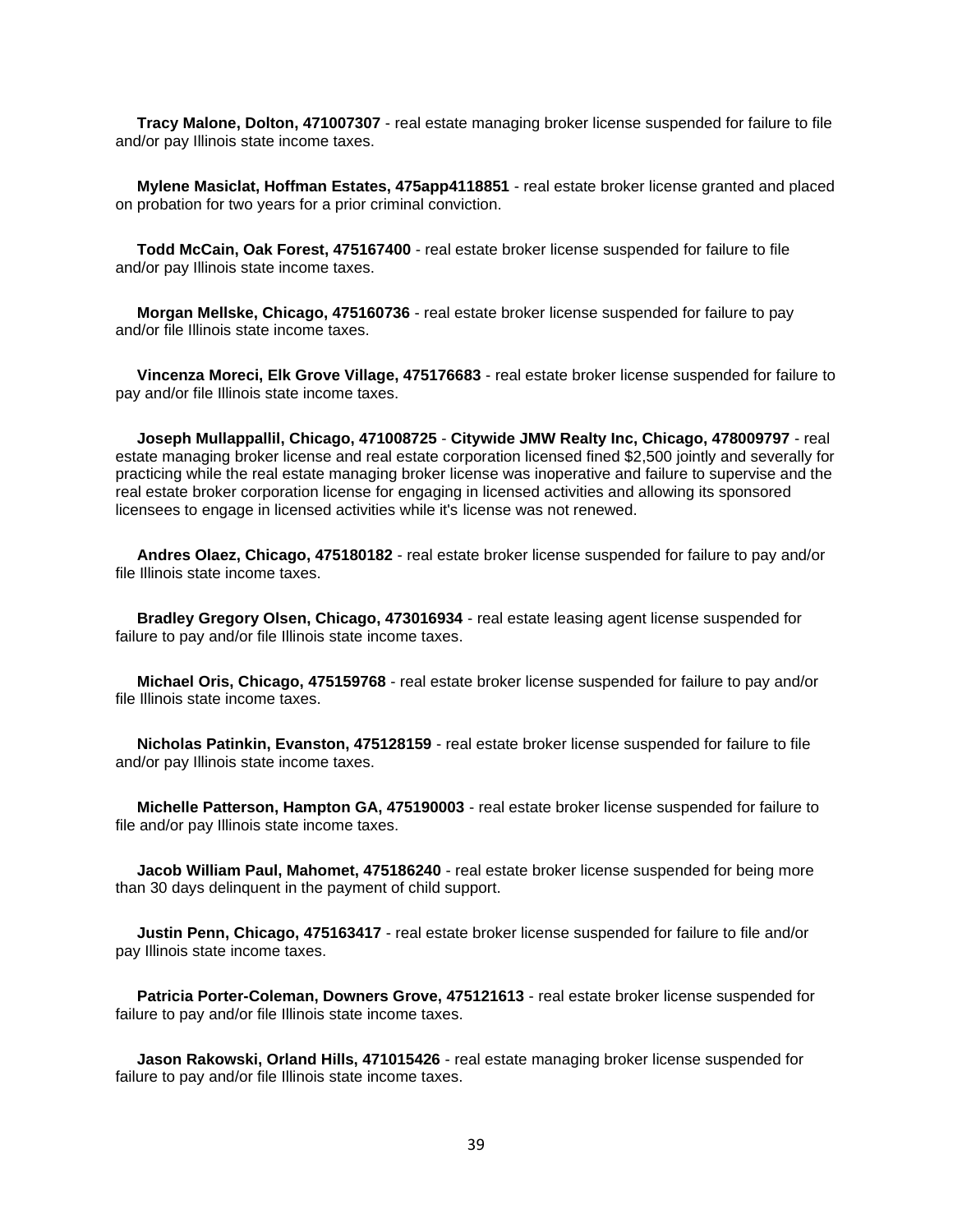**Marcus Rembert, Plainfield, 475158949** - real estate broker license suspended for failure to file and/or pay Illinois state income taxes.

 **Elijah Akeem Richardson, Chicago, 475176014** - real estate broker license suspended for failure to file and/or pay Illinois state income taxes.

 **Vina Lee Risner, Lodge, 475137409** - real estate broker license suspended for failure to pay and/or file Illinois state income taxes.

 **Stan Rivas, Chicago, 471019121** - real estate managing broker license suspended for failure to pay and/or file Illinois state income taxes.

 **Jasmine Marie Robinson, Chicago, 475182391** - real estate broker license suspended for failure to pay and/or file Illinois state income taxes.

 **Stephanie Rollison, Chicago, 475166308** - real estate broker license suspended for failure to file and/or pay Illinois state income taxes.

 **Virginia Ross, Libertyville, 475140105** - real estate broker license suspended for failure to file and/or pay Illinois state income taxes.

 **Danielle Russell, Waukegan, 475171441** - real estate broker license suspended for failure to pay and/or file Illinois state income taxes.

 **Maria Sanchez, Chicago, 475155730** - real estate broker license suspended for failure to pay and/or file Illinois state income taxes.

 **George Schiavone, Chicago, 471015843** - real estate managing broker license suspended for failure to pay and/or file Illinois state income taxes.

 **Alazar Segid, Chicago, 475152375** - real estate broker license suspended for failure to pay and/or file Illinois state income taxes.

 **Derrick Seymour, Calumet Park, 475184908** - real estate broker license suspended for failure to pay and/or file Illinois state income taxes.

 **Kellie Shannon, Lynwood, 471006180** - real estate managing broker license suspended for failure to pay and/or file Illinois state income taxes.

 **Anastasiya Shary, Carpentersville, 475178369** - real estate broker license suspended for failure to file and/or pay Illinois state income taxes.

 **Kirk Sherman, Lindenhurst, 475151837** - real estate broker license suspended for failure to pay and/or file Illinois state income taxes.

 **Anthony Siwinski, Chicago, 475161774** - real estate broker license suspended for failure to file and/or pay Illinois state income taxes.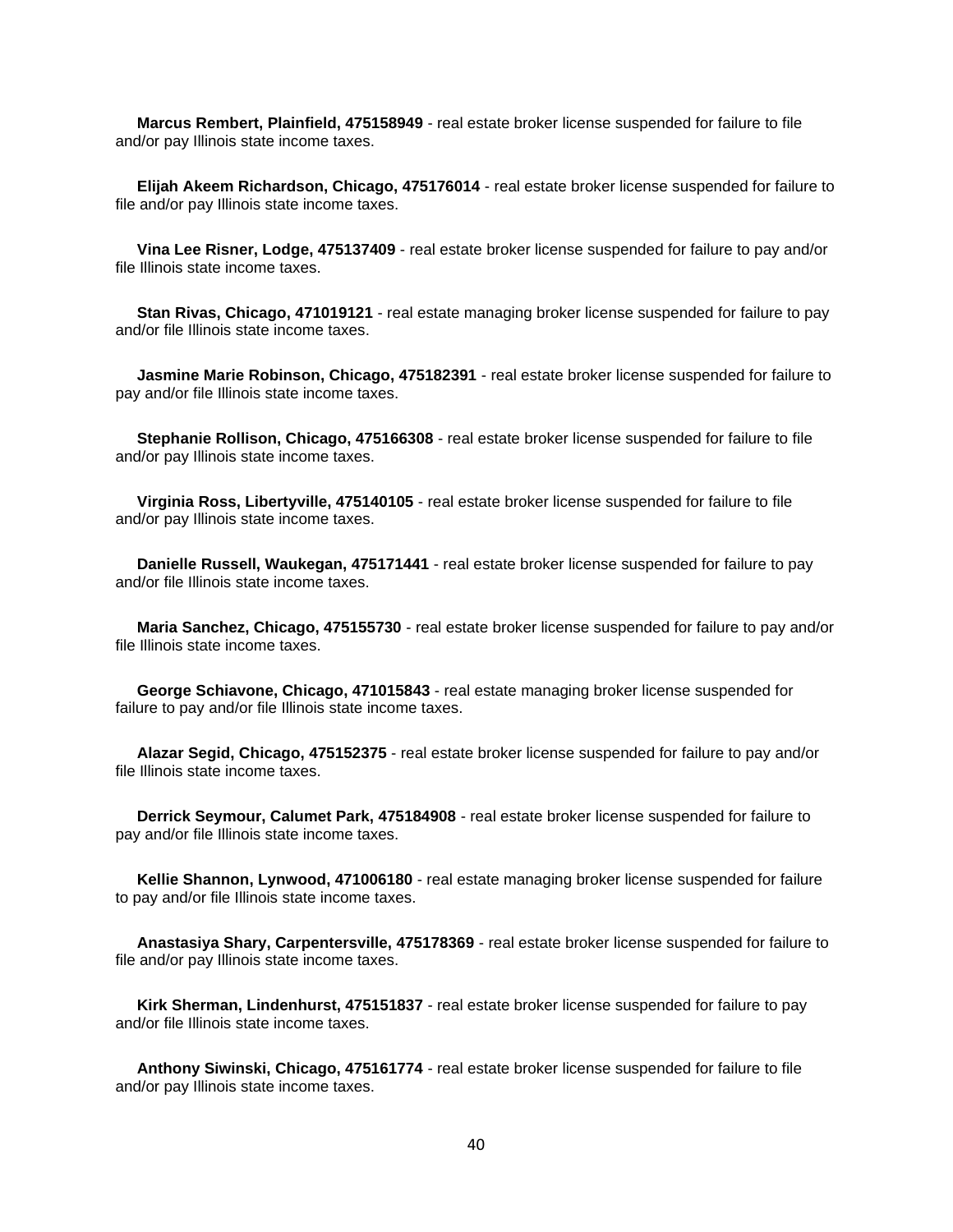**Monira Soliman, Chicago, 475155901** - real estate broker license suspended for failure to pay and/or file Illinois state income taxes.

 **Janet Staackman, Evanston, 475142778** - real estate broker license suspended for failure to file and/or pay Illinois state income taxes.

 **Bruce Starrenburg, Bend OR, 475155740** - real estate broker license suspended for failure to file and/or pay Illinois state income taxes.

 **Demeko Taylor, Chicago, 471021357** - real estate managing broker license suspended for failure to file and/or pay Illinois state income taxes.

 **Lily Tsai, Downers Grove, 475181946** - real estate broker license suspended for failure to file and/or pay Illinois state income taxes.

 **Shanita Tyler, Chicago, 475170975** - real estate broker license suspended for failure to pay and/or file Illinois state income taxes.

 **Joseph Ursini, Elmwood Park, 475165120** - real estate broker license suspended for failure to pay and/or file Illinois state income taxes.

 **Alexander Valdiva-Rizzo, Chicago, 475183661** - real estate broker license suspended for failure to file and/or pay Illinois state income taxes.

 **Jason Verive, Chicago, 475159626** - real estate broker license suspended for failure to file and/or pay Illinois state income taxes.

 **Juan Villarreal, Berwyn, 475157502** - real estate broker license suspended for failure to pay and/or file Illinois state income taxes.

 **Manuel Waldo, Skokie, 471005744** - real estate managing broker license revoked and fined \$25,000 for failing to engaging in licensed activities and receiving compensation for licensed activities from one other than his sponsor; failing to remit money coming into his possession that belonged to another; and failure to comply with the Department's request for documents pursuant to a brokerage examination.

 **Optima Real Estate Group, Skokie, 478026735** - real estate corporation license revoked and fined \$25,000 for failure to remit money coming into their possession that belonged to another and failure to comply with the Department's request for documents pursuant to a brokerage examination.

 **Georgeann Weisman, Matteson, 475129568** - real estate broker license suspended for failure to pay and/or file Illinois state income taxes.

 **Shannon Welch, Homewood, 475147179** - real estate broker license suspended for failure to pay and/or file Illinois state income taxes.

 **Donna Wieland, Chicago, 475124106** - real estate broker license suspended for failure to pay and/or file Illinois state income taxes.